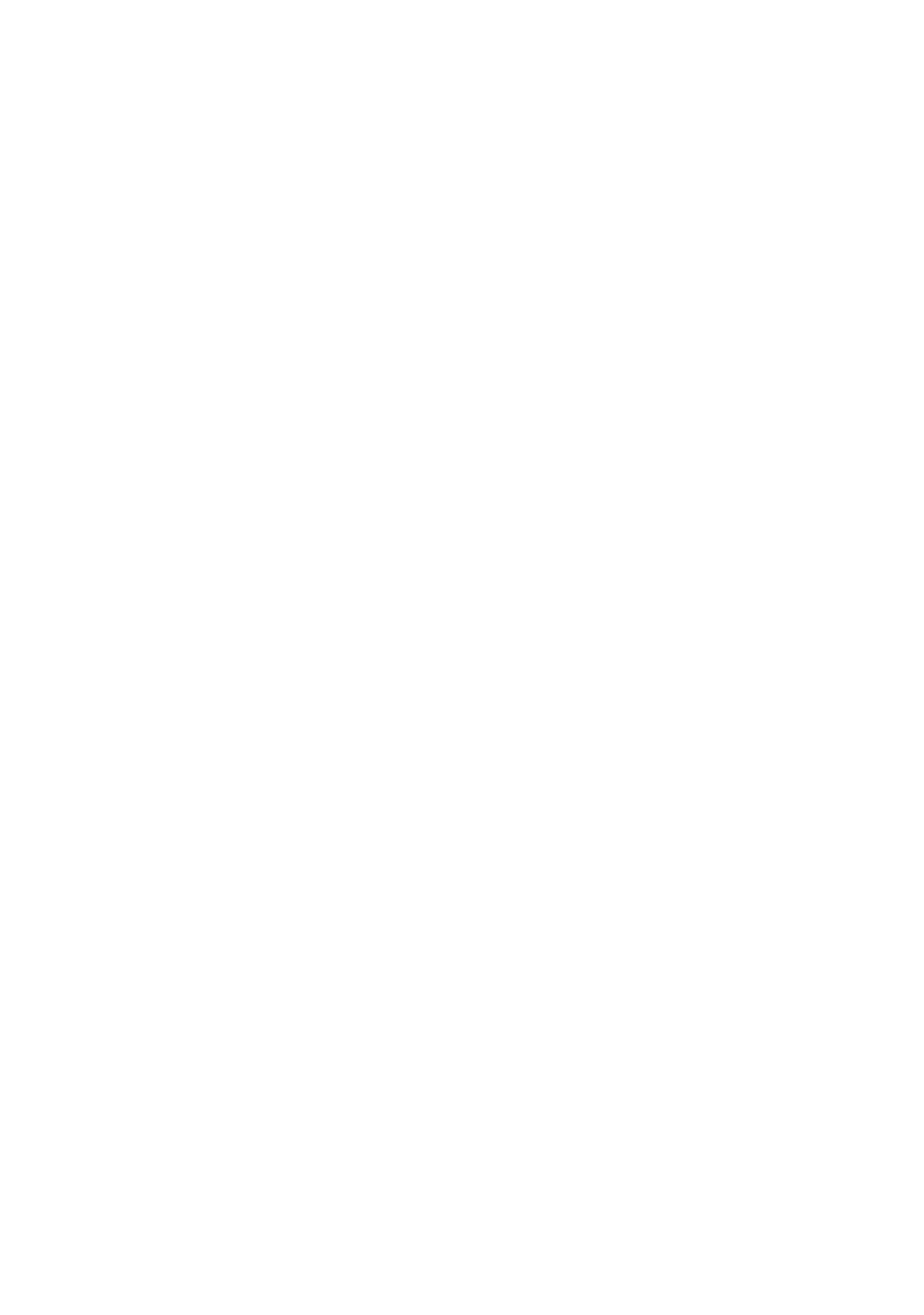# HUMAN RIGHTS PAPERS

Paper 63

# 2021 Alternative Report on Bosnia and Herzegovina's Progress on the Road to the European Union Membership: Political Criteria

Initiative for Monitoring the European Integration of BiH

www.eu-monitoring.ba

Sarajevo, April 2022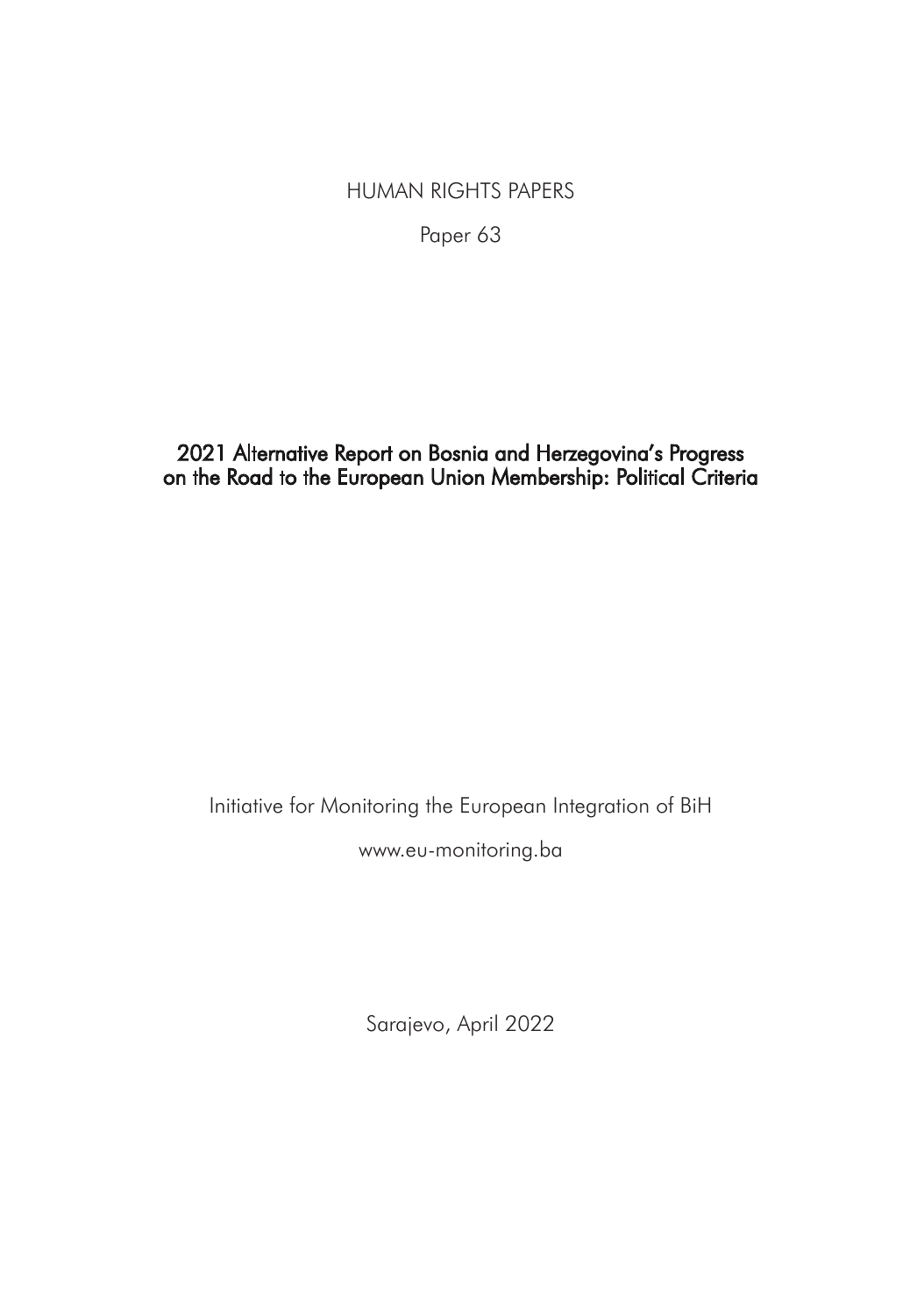### Edition Human Rights Papers of Sarajevo Open Centre Publication number: 63

Title: 2021 Alternative Report on Bosnia and Herzegovina's Progress on the Road to the European Union Membership: Political Criteria

Authors: Amil Brković, Amina Dizdar, Amir Alađuz, Amra Kadrić, Anida Šabanović, Bakir Mrkonja, Borka Rudić, Branko Ćulibrk, Dalio Sijah, Danira Karović, Delila Hasanbegović Vukas, Denija Hidić, Dragana Dardić, Emina Dizdarević, Emina Kuhinja, Emina Veljović, Emir Velić, Emsad Dizdarević, Fuad Avdagić, Haris Ćutahija, Hata Kurjaković, Ivana Korajlić, Leila Bičakčić, Lejla Selmanović, Maida Zagorac, Medina Mujić, Melika Šahinović, Mersiha Jaskić, Milena Mastalo, Mirsada Bajramović, Mirza Avdić, Nataša Maros, Nina Velić, Peđa Durasović, Sabina Lizde, Snježana Ivandić Ninković, Sunita Daubegović Bošnjaković, Svjetlana Ramić Marković, Tamara Miščević, Vedrana Frašto, Vildana Džekman and Željka Umićević Editor: Edo Kanlić

Language Editing: Mirnes Sokolović

Translation into English: Prevodilačka agencija BARBADOS Design/Layout: B.C.

Publisher: Sarajevo Open Centre (www.soc.ba) on behalf of the Initiative for Monitoring the EU European of Bosnia and Herzegovina (www.eu-monitoring.ba) On behalf of the Publisher: Emina Bošnjak

© Sarajevo Open Centre

This publication is the result of the work of civil society organizations within the Initiative for Monitoring the European Integration of BiH and associates outside this coalition. This publication is supported by the National Endowment for Democracy (NED).

Non-commercial copying, photocopying or any other reproduction of the entire publication or<br>parts thereof is desirable, with the prior written notification to the publisher at: office@soc.ba parts thereof is desirable, with the prior written notification to the publisher at: ISSN 2490-2160

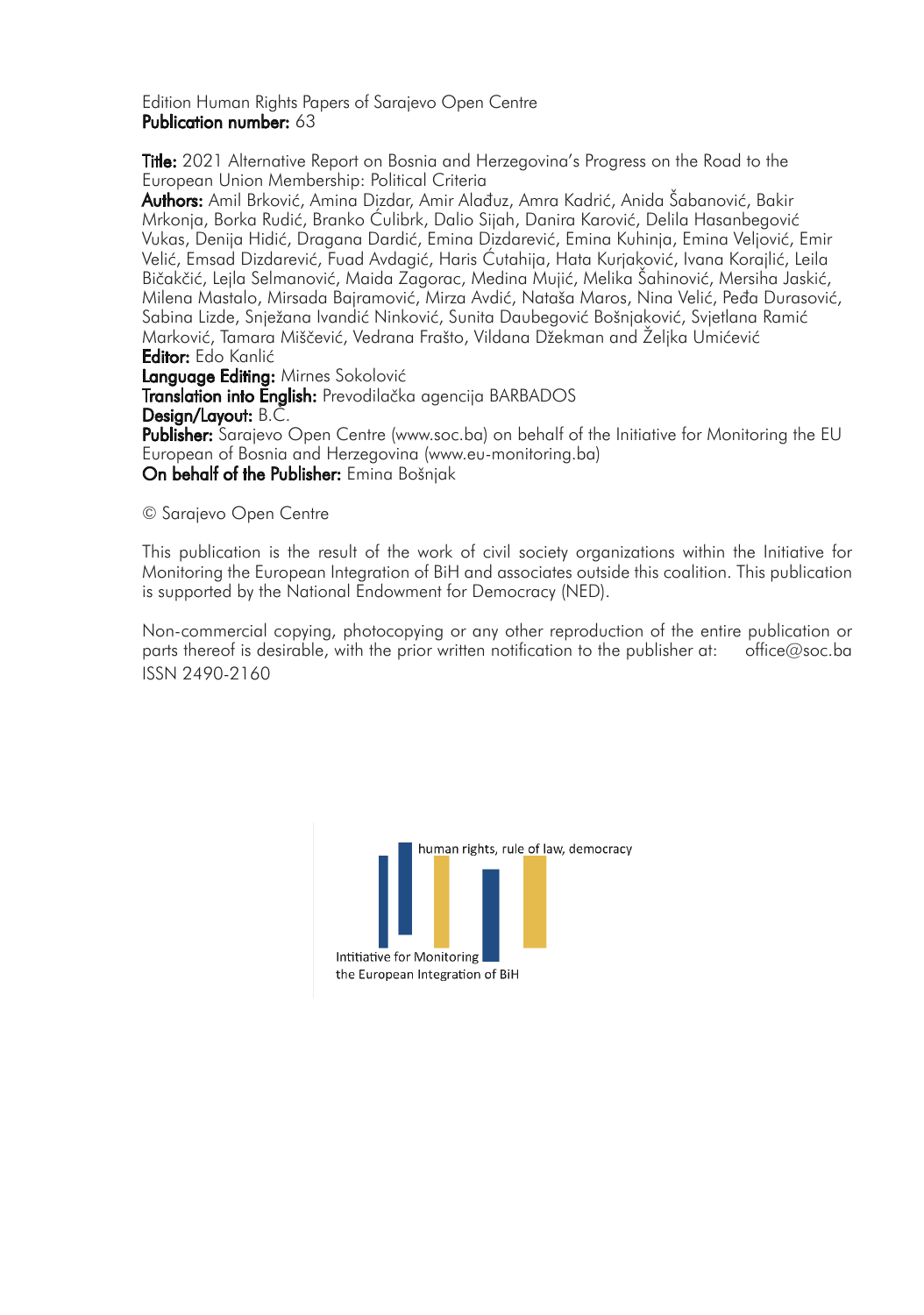# **CONTENT**

| <b>ABBREVIATIONS AND ACRONYMS</b>                                                                                                                                                                                                                                                                                                                                                                                                                | 1                                                                          |
|--------------------------------------------------------------------------------------------------------------------------------------------------------------------------------------------------------------------------------------------------------------------------------------------------------------------------------------------------------------------------------------------------------------------------------------------------|----------------------------------------------------------------------------|
| <b>INTRODUCTION</b>                                                                                                                                                                                                                                                                                                                                                                                                                              | $\mathbf{2}$                                                               |
| <b>CLUSTER 1: THE FUNDAMENTALS OF THE ACCESSION PROCESS</b>                                                                                                                                                                                                                                                                                                                                                                                      | 3                                                                          |
| 1.1. Functioning of Democratic Institutions and Public Administration Reform                                                                                                                                                                                                                                                                                                                                                                     | 3.                                                                         |
| 1.1.1. Democracy                                                                                                                                                                                                                                                                                                                                                                                                                                 | 3                                                                          |
| Elections<br>Parliament<br>Governance<br>Civil Society                                                                                                                                                                                                                                                                                                                                                                                           | 4<br>5<br>$\overline{7}$                                                   |
| 1.1.2. Public Administration Reform                                                                                                                                                                                                                                                                                                                                                                                                              | 8                                                                          |
| 1.2. Rule of Law and Fundamental Rights                                                                                                                                                                                                                                                                                                                                                                                                          | 10                                                                         |
| 1.2.1. Chapter 23: Judiciary and Fundamental Rights                                                                                                                                                                                                                                                                                                                                                                                              | 10                                                                         |
| Functioning of the Judicial System<br>War Crimes Prosecution before the Domestic Judiciary<br><b>Fight Against Corruption</b><br>Fundamental Rights<br>Freedom of Expression<br>Freedom of Assembly<br>Reconciliation, Transitional Justice and Memorialization<br>Non-Discrimination Policy<br>Gender Equality<br>Rights of the Child<br>Persons with Disabilities<br>LGBTIQ Rights<br>Respect and Protection of Minorities and Cultural Rights | 10<br>17<br>17<br>21<br>21<br>23<br>24<br>28<br>28<br>31<br>33<br>35<br>36 |
| 1.2.2. Chapter 24: Justice, Freedom and Security                                                                                                                                                                                                                                                                                                                                                                                                 | 37                                                                         |
| Fight against Organised Crime<br>Fight against Terrorism<br>Legal and Illegal Migrations<br>Asylum                                                                                                                                                                                                                                                                                                                                               | 37<br>39<br>39<br>42                                                       |
| 1.3. Chapter 5: Public Procurement                                                                                                                                                                                                                                                                                                                                                                                                               | 43                                                                         |
| <b>CLUSTER 3: COMPETITIVENESS AND INCLUSIVE GROWTH</b>                                                                                                                                                                                                                                                                                                                                                                                           | 46                                                                         |
| 2.1. Chapter 19: Social Policy and Employment                                                                                                                                                                                                                                                                                                                                                                                                    | 46                                                                         |
| CLUSTER 4: GREEN AGENDA AND SUSTAINABLE CONNECTIVITY                                                                                                                                                                                                                                                                                                                                                                                             | 49                                                                         |
| 3.1. Chapter 27: Environment and Climate Change                                                                                                                                                                                                                                                                                                                                                                                                  | 49                                                                         |
| <b>ABOUT THE INITIATIVE</b>                                                                                                                                                                                                                                                                                                                                                                                                                      | 54                                                                         |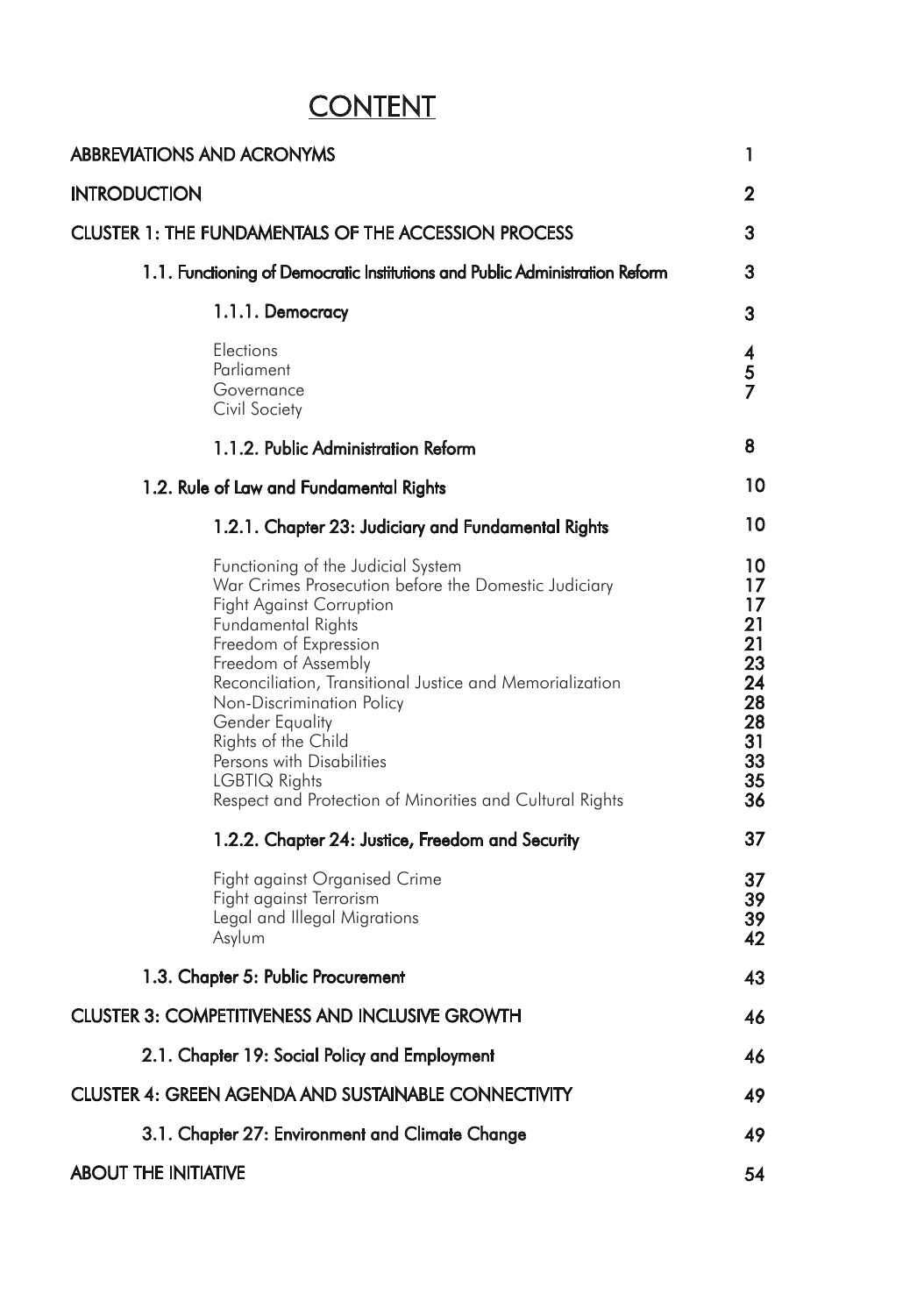# ABBREVIATIONS AND ACRONYMS

APIK – BiH Agency for the Prevention of Corruption and Coordination of the Fight against Corruption APIK – Agency for the Prevention of Corruption and Coordination of the Fight against **Corruption** BD BiH – Brčko District of Bosnia and Herzegovina BiH - Bosnia and Herzegovina BiH CC – Criminal Code of Bosnia and Herzegovina CEPOL – European Union Agency for Law Enforcement Training CEC – Central Election Commission CoM BiH – Council of Ministers of Bosnia and Herzegovina CSO – Civil Society Organisation EC – European Commission ECtHR – European Court of Human Rights EU – European UnionFBiH – Federation of Bosnia and Herzegovina HDZ BiH – Croatian Democratic Union of Bosnia and Herzegovina HJPC – High Judicial and Prosecutorial Council HLCOs – High Level Corruption Offences HNC – Herzegovina-Neretva Canton IHRO BiH – Institution of Human Rights Ombudsman of Bosnia and Herzegovina IOM – International Organization for Migration LAPPL – Law on Amendments to the Public Procurement Law LGBTIQ – Lesbians, Gays, Bisexual, Transgender, Intersex and Queer Persons MHRR BiH – Ministry of Human Rights and Refugees of Bosnia and Herzegovina NATO – North Atlantic Treaty Organization NA RS – National Assembly of the Republika Srpska ODP – Office of the Disciplinary Prosecutor OECD – Organisation for Economic Cooperation and Development OHR – Office of the High Representative OSCE – Organization for Security and Cooperation in Europe PA BiH – Parliamentary Assembly of Bosnia and Herzegovina PPA – Public Procurement Agency RS – Republika Srpska RTV FBiH – Federation of Bosnia and Herzegovina Radio and Television SC – Sarajevo Canton SDA – Party of Democratic Action TCMS – Automatic Case Management System in Prosecutor's Offices TC – Tuzla Canton UNCEDAW - United Nations Committee on the Elimination of Discrimination against Women USC – Una-Sana Canton ZDC – Zenica-Doboj Canton



HUMAN **RIGHTS** PAPERS Paper 63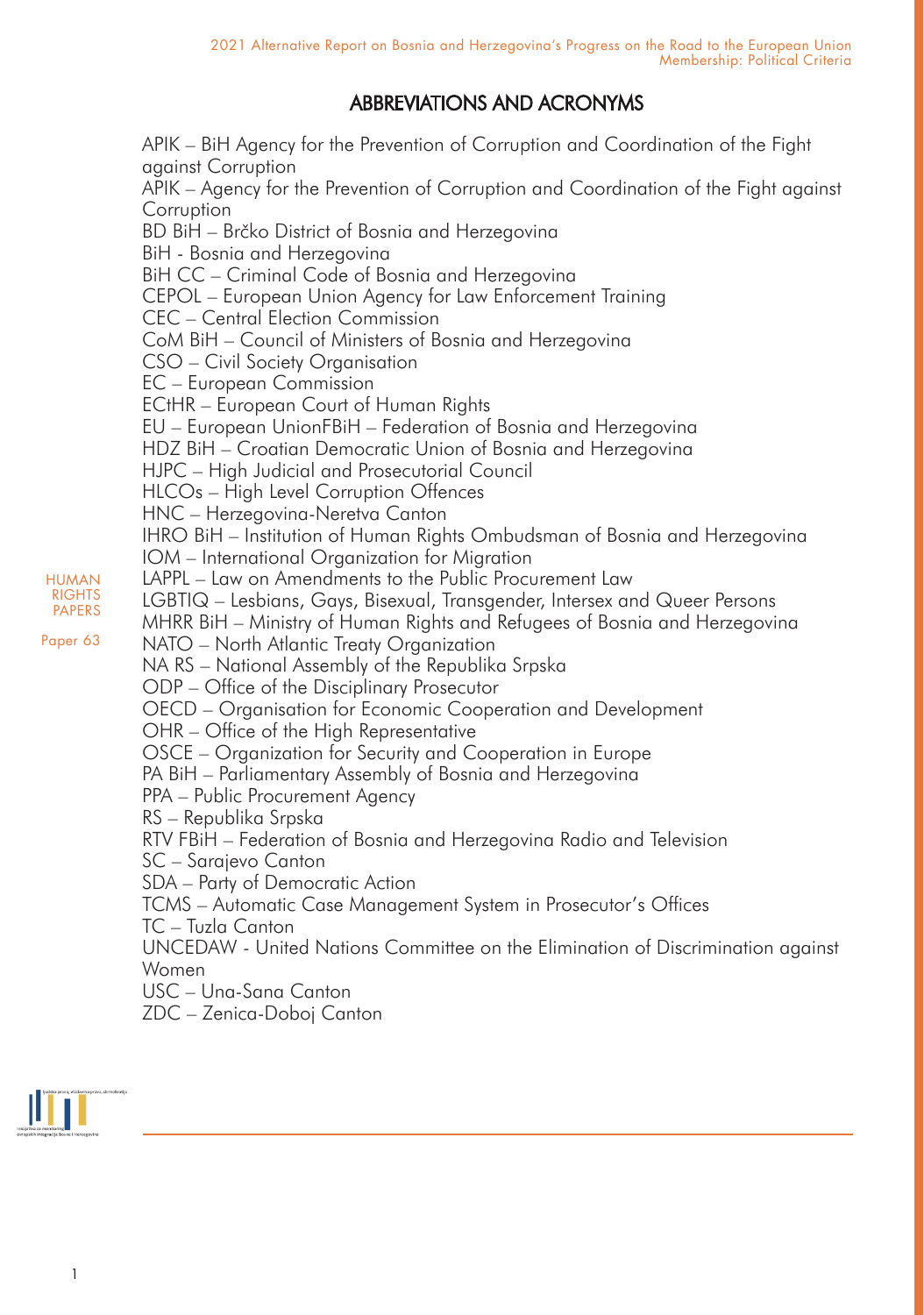# **INTRODUCTION**

When asked what they think of the country's European path, the most important political actors in Bosnia and Herzegovina will answer that they support full membership in the European Union. On the other hand, the results in meeting the 14 priorities of the Commission's Opinion on the Application of Bosnia and Herzegovina for the EU membership and the slowed down reform processes suggest that this support is mostly nominal. Same as in previous years, the Initiative for Monitoring the European Integration of Bosnia and Herzegovina<sup>1</sup> has prepared a report that looks at the country's reform processes and progress through the prism of civil society. The publication 2021 Alternative Report on Bosnia and Herzegovina's Progress on the Road to the European Union Membership: Political Criteria follows the structure of the European Commission's 2021 Report on Bosnia and Herzegovina in parts related to political criteria. The authors addressed the topics by referring to the expertise of the organizations they represent.

Although it was expected that after the period marked by the pandemic, 2021 would bring some progress on the reform and European path of BiH, judging by the results, it can be said that another lost year is behind us. It was marked by the decision of the High Representative to ban the denial of genocide and other war crimes and the glorification of war criminals, and by the boycott of the work of the State institutions by representatives from the Republika Srpska Entity that followed the adoption of the said decision. The boycott halted all political processes in the second half of the year, which had a negative impact on meeting the reform requirements for EU candidate status. The State legislative and executive bodies have been blocked, the Entity institutions in the RS have initiated the process of unconstitutional transfer of competencies from the State to the Entity, and the Federation of BiH has not implemented the results of the 2018 elections this year either. The situation has been further complicated by negotiations on reforming election law, which once again highlighted the opposing views of the ruling FBiH parties. Although there were some changes in the judiciary in 2021, such as the election of the new leadership of the High Judicial and Prosecutorial Council (HJPC) and the dismissal of the Chief State Prosecutor, no amendments to the Law on HJPC and other reform laws were adopted. No significant progress has been made in the fight against corruption either.

The pandemic had a negative impact on the human rights situation in BiH, which mostly affected vulnerable categories of the population. Although the High Representative's decision was welcomed by civil society with regret that it had not been brought in the State institutions, the denial of crimes and the glorification of war criminals remain in public. Increasingly visible historical revisionism and hate speech slow down the reconciliation process, and institutions do little to facilitate the exercising the rights of civilian war victims. The State does not ensure favourable conditions for the functioning of civil society, laws on freedom of assembly are not in line with European standards, and hate speech comes from top State officials. Most examples of positive practice have been initiated and advocated by civil society, as is the case in the field of environmental protection. Therefore, the contribution of this sector both in reporting on the progress of the country, but also in the decision-making processes from which it is excluded, is significant.



<sup>1</sup> The Initiative for Monitoring the European Integration of Bosnia and Herzegovina is an informal coalition of civil society organisations that contributes to the monitoring of reforms and oversees the application of European Union policies, laws and standards, focusing on the issues of democratisation, the rule of law, and human and minority rights. More information at: https://eu-monitoring.ba/

HUMAN **RIGHTS** PAPERS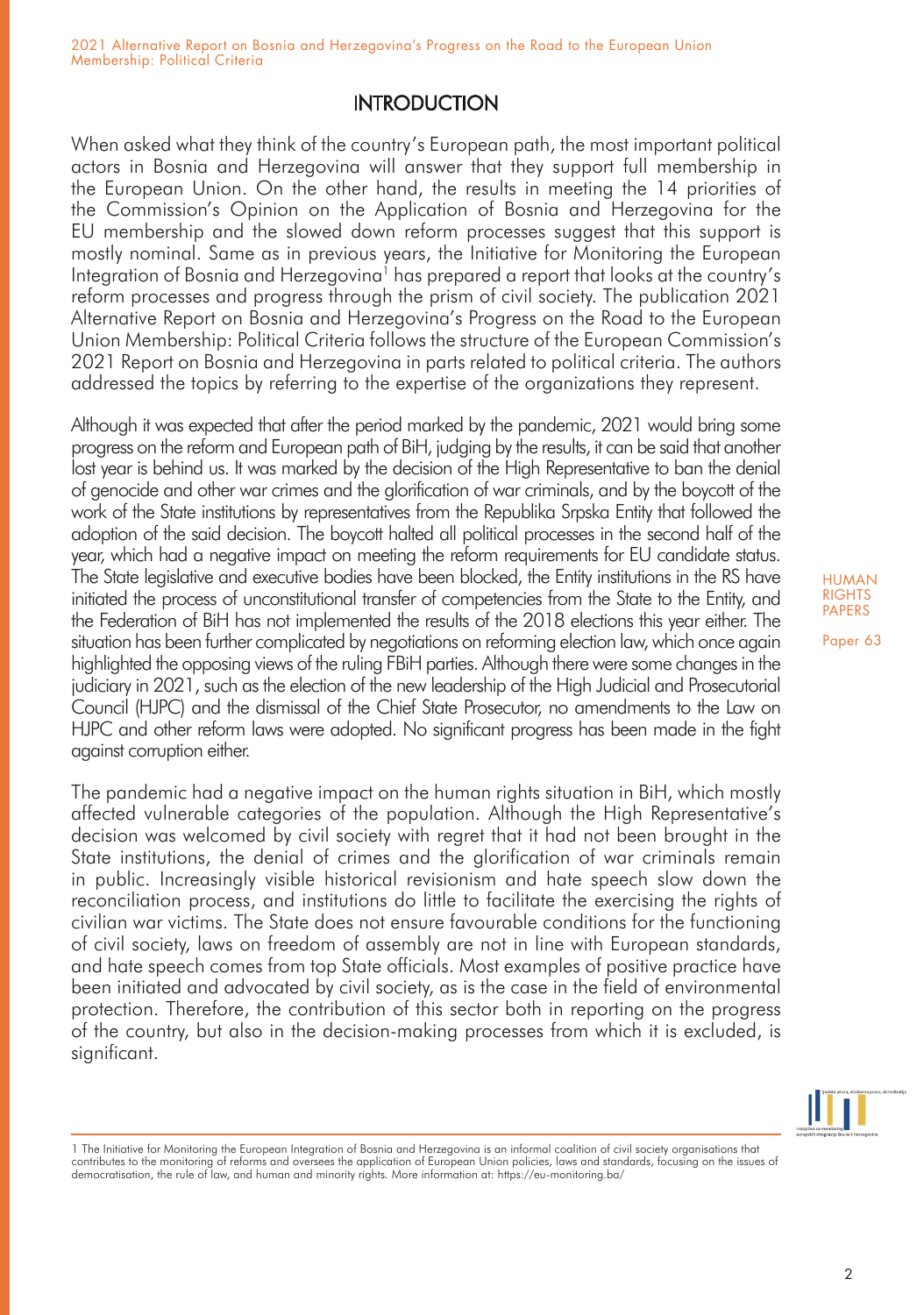# CLUSTER 1: FUNDAMENTALS OF THE ACCESSION PROCESS

# Functioning of Democratic Institutions and Public Administration Reform

## **Democracy**

# Elections

After the December 2020 elections in Mostar, that had been waited for 12 years, the Mayor of Mostar was appointed in February 2021 and the first session of the newly elected City Council was held, thus partially fulfilling Bosnia and Herzegovina's (BiH) first priority from the European Commission's (EC) Opinion.

By more intensive engagement and mediation of the international community in dialogue with the representatives of the largest political parties, in May 2021, a significant shift was made in the launch of electoral and constitutional reform in BiH – a parliamentary Inter-Agency Working Group on Changes to Election Legislation in BiH was formed,<sup>2</sup> composed of one representative of each club of delegates in the House of Representatives, one representative of each club of peoples in the House of Peoples, and three representatives of the Council of Ministers of BiH (CoM BiH). The task of the Working Group was to prepare laws that would align the electoral framework with the judgment of the European Court of Human Rights (ECtHR) in the case "Sejdić-Finci v. BiH" and European standards.

The Working Group's mandate is to consult representatives of civil society, the Central Electoral Commission (CEC) and academic community in its work, but it has no obligation to do so, so this process remained only within the political representatives, without consultations and the possibility of delegating the proposals by the general public. Without concrete results, the Working Group held eight sessions, and its work was completely terminated after the leaving High Representative Valentin Inzko concluded his mandate in July 2021 by imposing amendments to the Criminal Code (CC BiH) prohibiting the denial of genocide and the glorification of war criminals, which was the reason for the blockade of the work of the State institutions by representatives from the Republika Srpska (RS). The High Representative's decision came after numerous unsuccessful calls, warnings and initiatives by the international community, the Office of the High Representative (OHR), the civil sector<sup>3</sup>, and victims' associations as to the inadmissibility of the practice of denying war crimes and glorifying war criminals.

The main actors of the talks on changes to the Election Law and "limited" constitutional reforms, with the help of the international community, were representatives of the largest political parties from the Federation of Bosnia and Herzegovina (FBiH) - the Party of Democratic Action (SDA) and the Croatian Democratic Union of Bosnia and Herzegovina (HDZ BiH). HDZ BiH insisted on the implementation of the Decision of the Constitutional Court of BiH in the "Ljubić" case, which would allow the principle of "legitimate representation" of the constituent peoples in the institutions of government, while the SDA gave priority to the implementation of the decisions of the ECtHR, which would allow all citizens of BiH, regardless of nationality, the right to be elected to the institutions of government. After a series of meetings and representing opposing views,



<sup>2</sup> It was formed following an invitation from the Committee of Ministers of the Council of Europe to the Bosnia and Herzegovina authorities to prepare draft amendments to the Constitution and the Election Law by 1 September 2021 to ensure that 2022 elections are held in accordance with the European Convention on Human Rights.

3 More at: https://www.dwp-balkan.org/bh/news.php?cat\_id=4&text\_id=620

HUMAN RIGHTS PAPERS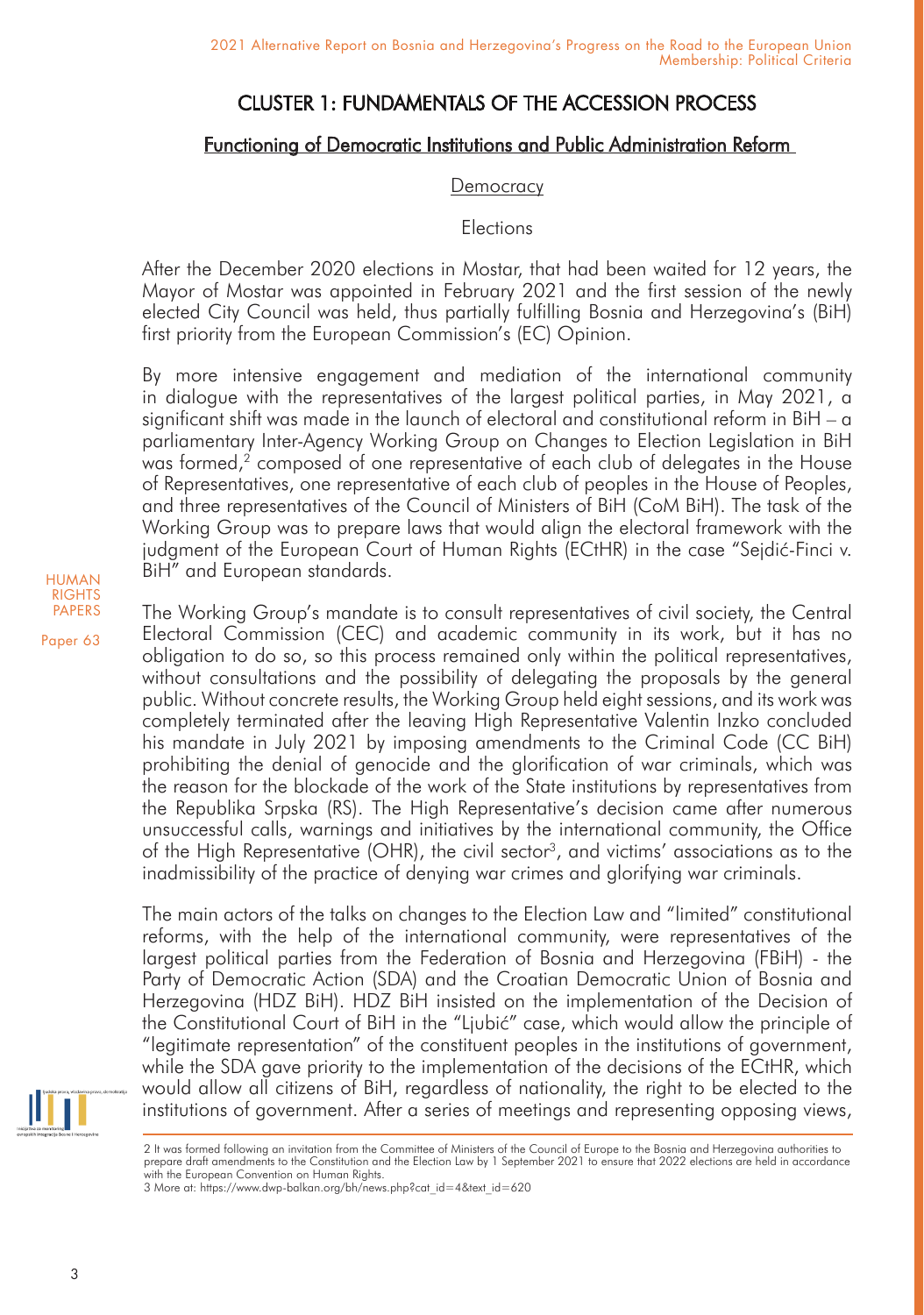there was no agreement on changing the Election Law, and therefore no "limited" constitutional reform.

Early elections for the Mayor of the City of Prijedor were held on 12 December 2021. According to the preliminary assessment of the Coalition for Free and Fair Elections "Pod lupom", the elections took place "in accordance with the BiH Election Law and implementing acts in most of the observed polling stations, with recorded irregularities, some of which represent potentially serious violations of election rules"4.

In order not to repeat the case from 2020 when the BiH institutions did not provide funds for the holding of elections, which is why the Local Elections were delayed by a month, in April 2021, the MP in the House of Representatives of the Parliamentary Assembly of BiH (PA BiH) Saša Magazinović sent to the parliamentary procedure a proposal for amendments to the Law on Financing of BiH Institutions, which provides for the financing of elections even when the budget has not been adopted, i.e., during the interim financing of institutions. The PA BiH did not adopt this proposal, and BiH entered 2022 without an adopted budget, with uncertainty whether the General Elections would be held on time. In September 2021, the CEC BiH reached a conclusion on the adoption of the Initiative for the adoption of the Law on Amendments to the BiH Election Law. The proposal was sent to the parliamentary procedure, but was not considered by the end of the year.

Some progress in the inclusion of civic initiatives and the opening of the issue of lack of gender equality as a constitutional category in the process of constitutional reform came from the Ministry of Human Rights and Refugees (MHRR BiH), which, in December 2021, through the Gender Equality Agency, organized a joint thematic session of parliamentary commissions<sup>5</sup> on the implementation of the UNCEDAW Committee's recommendations on the Sixth Periodic Report on the Implementation of the UNCEDAW Convention. The Citizens for Constitutional Change Initiative and the BiH Gender Equality Agency's gender amendments were presented at the session, which would incorporate a gender perspective into the BiH Constitution.

During 2021, the EU showed a greater interest in participation of citizens in the process of constitutional changes in BiH and launched a Citizens' Assembly project that gives citizens in BiH the opportunity to express their views on constitutional and electoral reforms directly and to recommend concrete solutions for elimination of discriminatory provisions from the BiH Constitution and improving the Election Law.<sup>6</sup>

# Parliament

The PA BiH continued with extremely weak parliamentary activities in 2021, and in this year, it recorded a much worse result than in the previous reporting period.

The PA BiH House of Representatives held only 12 sessions, while the House of Peoples held only 8 sessions, 2 of which were urgent. During 2021, only 2 legal solutions were adopted in both Houses, namely the Law on Amendments to the Law on Civil Procedure before the Court of BiH7 in February, and the Law on Amendments to the Law on Aliens<sup>8</sup>, which was adopted by the House of Representatives in December 2020, and was

HUMAN **RIGHTS** PAPERS

<sup>4</sup> Preliminarna ocjena izbornog dana za prijevremene izbore za gradonačelnika Grada Prijedor (Preliminary assessment of the election day for the early elections for the Mayor of the City of Prijedor). Pod lupom, available at: https://podlupom.org/press-kutak/vijesti/preliminarna-ocjenaizbornog-dana-za-prijevremene-izbore-za-gradonacelnika-grada-prijedor/

<sup>5</sup> The Constitutional-Legal Committees of the House of Peoples and the House of Representatives, Joint Committee on Human Rights and Committee on Gender Equality of the House of Representatives of the Parliamentary Assembly of BiH

<sup>6</sup> The Citizens' Assembly of consists of 57 randomly selected citizens of BiH, 4,000 of whom received an invitation in the first round from the EU, US and OSCE Mission ambassadors in BiH to express their interest in participating in the Citizens' Assembly.

<sup>7</sup> The Law is available at: https://www.parlament.ba/olaw/OLawDetails?lawId=90468

<sup>8</sup> The Law is available at: https://www.parlament.ba/olaw/OLawDetails?lawId=89546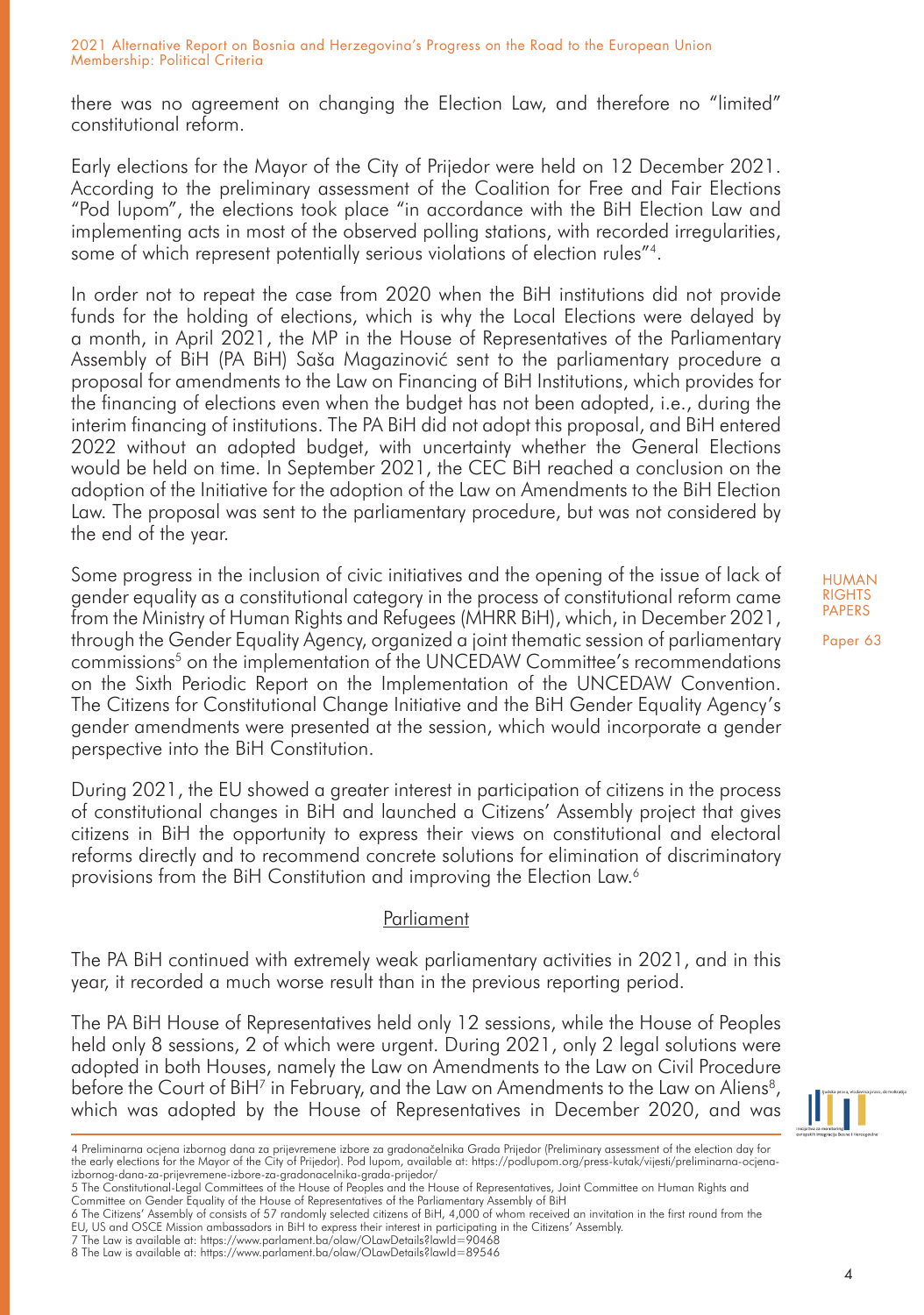confirmed in the House of Peoples in January 2021. The reason for weak parliamentary activity at this level of government was also the decision of the RS MPs not to attend the PA BiH sessions, after amendments to the CC BiH by the OHR. On 26 July 2021, the representatives of parliamentary parties from the RS reached the conclusion "that there are no conditions for the work of Serb representatives in the institutions of BiH".

The National Assembly of the Republika Srpska (NA RS) held<sup>9</sup> 6 regular and 9 special sessions at which<sup>10</sup> 48 legal solutions were adopted. After the High Representative passed amendments to the CC BiH, this legislative body adopted the Law on Non-Implementation of the Decision of the High Representative adopting the Law on Amendment to the CC BiH11, as well as the Law on Amendment to the Criminal Code of the Republika Srpska12. The Amendment to the Code defines "Violation of the reputation of the RS and its peoples", and as stated in the added Article of the Code, "if the RS is designated as an aggressor or genocidal creation or its peoples as aggressor or genocidal, the perpetrator shall be punished by imprisonment from six months to five years". In December<sup>13</sup>, the NA RS adopted information on "transfer of competencies from BiH to the RS level" in the field of indirect taxation, justice, defence and security, and it had previously adopted the Law on Medicines and Medical Devices in October, which provides for the establishment of an Entity agency for medicines, which has been operating at the State level since 2009.

HUMAN RIGHTS PAPERS

Paper 63

The FBiH Parliament has not been much more active than in 2020, and the parliamentary majority in this House has not functioned properly since the 2018 elections, after which the FBiH Government, which works in a technical mandate, was not formed. The main reason for the absence of greater dynamics of work at this level of government is the lack of agreement regarding the amendments to the BiH Election Law, by which the HDZ BiH has practically conditioned the formation of a new government after the 2018 General Elections.

During 2021, the House of Representatives of this legislative body held<sup>14</sup> 10 regular sessions, as well as 2 extraordinary sessions, and throughout the year, sessions were held in Hills Hotel in Ilidža due to the Covid-19 pandemic. The House of Peoples of the FBiH Parliament met 15 times<sup>15</sup> and held 9 sessions. As it can be concluded from the minutes of the sessions, 19 proposals of laws were adopted in the House of Representatives, while all the minutes from the sessions of the House of Peoples are not fully available, so it is not possible to determine the exact number of adopted laws in this House through the website. The adopted laws include the Law on Amendments to the Law on Unified System of Registration, Control and Collection of Contributions, the Proposal of the Law on Bankruptcy, the Proposal of the Law on Amendments to the Law on Agriculture, which were adopted in the House of Representatives of the Federation Parliament, as well as the Proposal of the Law on Parents-Caregivers in the FBiH, the Proposal of the Law on Amendments to the Law on Pension and Disability Insurance, the Proposal of the Law on Amendments to the Law on Spatial Planning and Land Use at the FBiH level, which were adopted in the House of Peoples of this Parliament.

### Governance



The work of executive authorities in BiH has been largely stalled. As was the case the previous year, the deadline for the adoption of the State budget in 2021 was broken.<sup>16</sup>

- 9 News from the NA RS sessions available at: https://www.narodnaskupstinars.net/?q=la/narodna-skup%C5%A1tina/sjednice/vijesti-sa-sjednica-nsrs
- 10 The laws adopted in the NA RS are available at: https://www.narodnaskupstinars.net/?q=la/akti/usvojeni-zakoni

15 Information on the sessions of the House of Peoples of the Parliament of the Federation of BiH is available at: https://parlamentfbih.gov.ba/v2/hr/sjednice.php?sjed\_kat=1 16 The Decision is available at: https://www.vijeceministara.gov.ba/saopstenja/sjednice/saopstenja\_sa\_sjednica/default.aspx?id=36556&langTag=bs-BA

<sup>11</sup> The Law is available at: https://www.narodnaskupstinars.net/?q=la/akti/usvojeni-zakoni/zakon-o-neprimjenjivanju-odluke-visokog-predstavnika-kojom-sedonosi-zakon-o-dopuni-krivi%C4%8Dnog-zakona-bosne-i-hercegovine

<sup>12</sup> The Law is available at: https://www.narodnaskupstinars.net/?q=la/akti/usvojeni-zakoni/zakon-o-dopuni-krivi%C4%8Dnog-zakonika-republike-srpske<br>13 The text of the Declaration is available at: https://www.narodnaskupstina deklaracija-o-ustavnim-principima-i-%C4%8Detiri-informacije-o-prenosu-nadle%C5%BEnosti-sa-zaklju%C4%8Dcima

<sup>14</sup> Minutes of the sessions of the House of Representatives of the Parliament of the Federation of BiH available at: https://predstavnickidom-pfbih.gov.ba/ zapisnici-sa-sjednica?page=2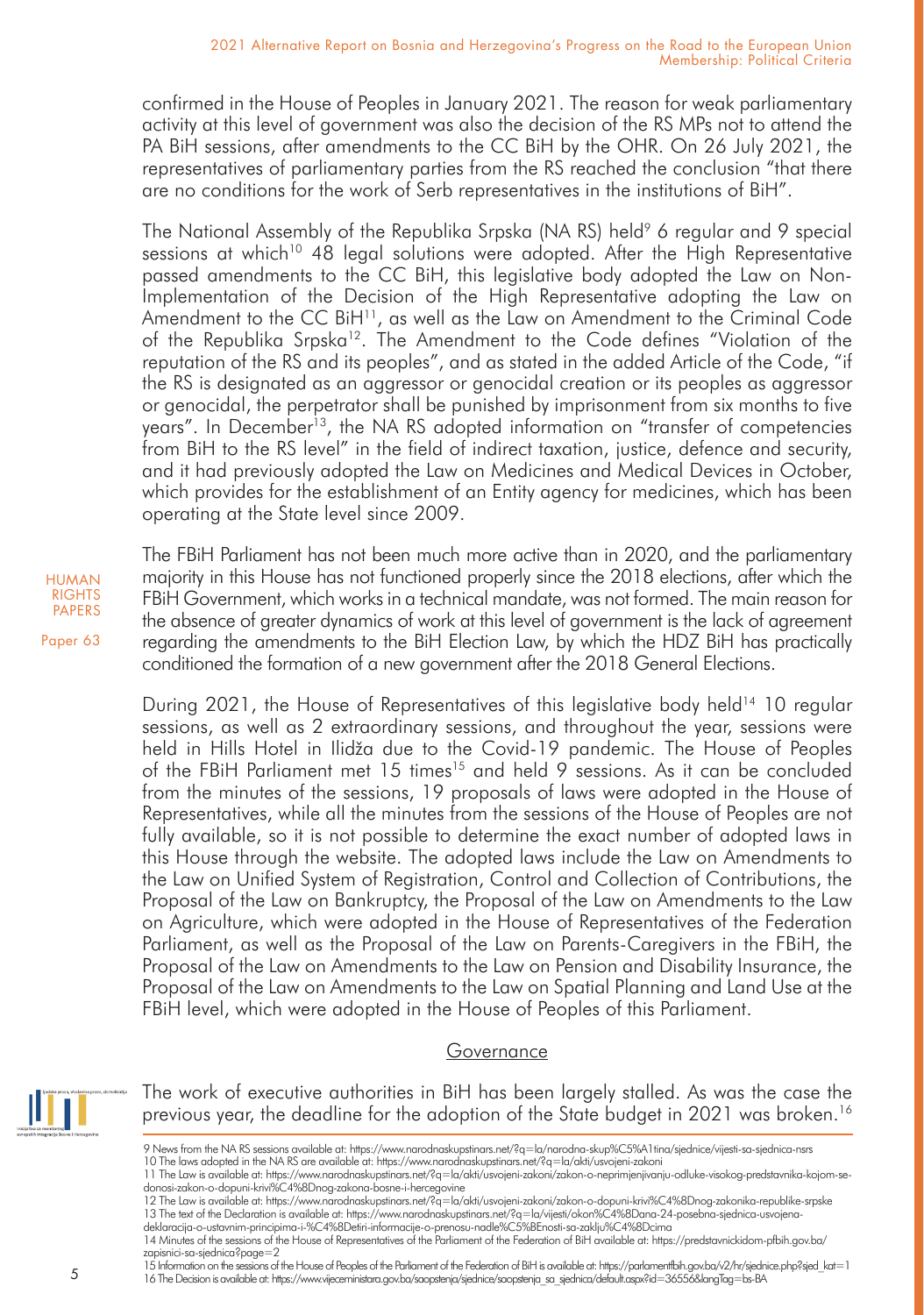The CoM BiH, led by Zoran Tegeltija, has held 45 regular sessions to date, and the current composition has sent 10 laws to the parliamentary procedure, of which seven<sup>17</sup> have been adopted. Although it is possible to find on the CoMBiH's official website the 2020 to 2022 CoM's Medium-Term Work Programme<sup>18</sup>, which states 71 legal solutions that should be proposed by the CoMBiH, it is certain that the fulfilment of this programme will not be satisfactory, just as the fulfilment of pre-election promises<sup>19</sup> made by the parties that formed the government is not satisfactory. The only promise fulfilled concerns the implementation of the Decision of the BiH Constitutional Court for the City of Mostar.

The CoM BiH did not decide on the Draft Reform Programme of BiH for 2021, submitted by the Commission for Cooperation with NATO on 1 June 2021<sup>20</sup>. It took more than three months for CoM Chairman Zoran Tegeltija to schedule<sup>21</sup> the resumption of the 43rd regular session on 4 November 2021. The slowed down work of BiH institutions was halted after the beginning of the boycott by political actors from the RS and was not fully resumed by the end of the year. This called into question the implementation of the Reform Programme and the implementation of $^{22}$  14 priorities from the EC Opinion on the EU membership of BiH.

In 2021, the RS government held 47 sessions. When it comes to the realization of the measures and pre-election promises of the parties that make up this government<sup>23</sup>. 17 out of 149 promises recorded by the Istinomjer during the election campaign for the 2018 General Elections were fulfilled. Most of the fulfilled promises were realized in the first two years of the mandate and they are mostly the promises whose implementation started before this mandate or some infrastructure projects implemented in cooperation with local communities.

The FBiH President, FBiH Vice-Presidents and the new FBiH Government have not been appointed since the 2018 General Elections. The appointment of the new government is conditioned by the adoption of the Election Law, but also by the resolving of other issues, such as the appointment of a new director of the Federal Police Administration, the issue of the FBiH Constitutional Court<sup>24</sup>, which has a problem with the lack of four judges, the issue of the management structures of RTV FBiH, etc. The only issue resolved in 2021 was the appointment of a new Securities Commission. The decision was taken 12 years after the five-year term of office of the then members of the Commission had expired, thus unblocking many of the financial processes that had been halted because the Commission had no quorum for decision-making. When it comes to the work of lower levels of government, the end of last year was marked by the transformation of several Cantonal Governments in FBiH, thus restructuring the Sarajevo Canton (SC) Government and the Tuzla Canton (TC) Government. Anti-corruption offices have been established in several Cantons, however, only the TC Government has adopted a mechanism to prevent nepotism and party employment in administrative bodies and other institutions founded or co-founded by the TC, making this Canton the only one in BiH in which this or a similar mechanism is in force. Local governments are still one of the most active levels<sup>25</sup>. However, the 2020 Local Elections did not bring anything new when it comes to women's representation in politics. Of 425 candidates for mayor, there were only 29 female candidates, which was 6.82% of the total, while only three women mayors were elected.



6

17 More at: https://ba.parlameter.si/legislativa

19 Vijeće ministara BiH tokom dvije godine mandata provodilo aktivnosti na manje od pola datih obećanja (The Council of Ministers of BiH conducted activities for less than half of the promises during its two-year term). Istinosmjer, 28. 12. 2021, available at: https://istinomjer.ba/vijece-ministara-bih-tokom-dvije-godine-mandata-provodilo-aktivnosti-namanje-od-pola-datih-obecanja/

21 Tegeltija zakazao sjednicu Vijeća ministara BiH koja je odgođena u julu, na dnevnom redu i ANP (Tegeltija scheduled the session of BiH Council of Ministers postponed in July; ANP on the agenda). Klix, 02 November 2021., available at: https://www.klix.ba/vijesti/bih/tegeltija-zakazao-sjednicu-vijeca-ministara-bih-koja-je-odgodjena-u-julu-nadnevnom-redu-i-anp/211102140

<sup>18</sup> Programmes and reports of the Council of Ministers of BiH are available at: https://www.vijeceministara.gov.ba/akti/program\_rada/Archive.aspx?langTag=bs-BA&pageIndex=1

<sup>20</sup> Podrška informaciji Komisije za saradnju sa NATO (Support to the information of the Commission for Cooperation with NATO). RTRS, 01 June 2021., available at: https:// lat.rtrs.tv/vijesti/vijest.php?id=433915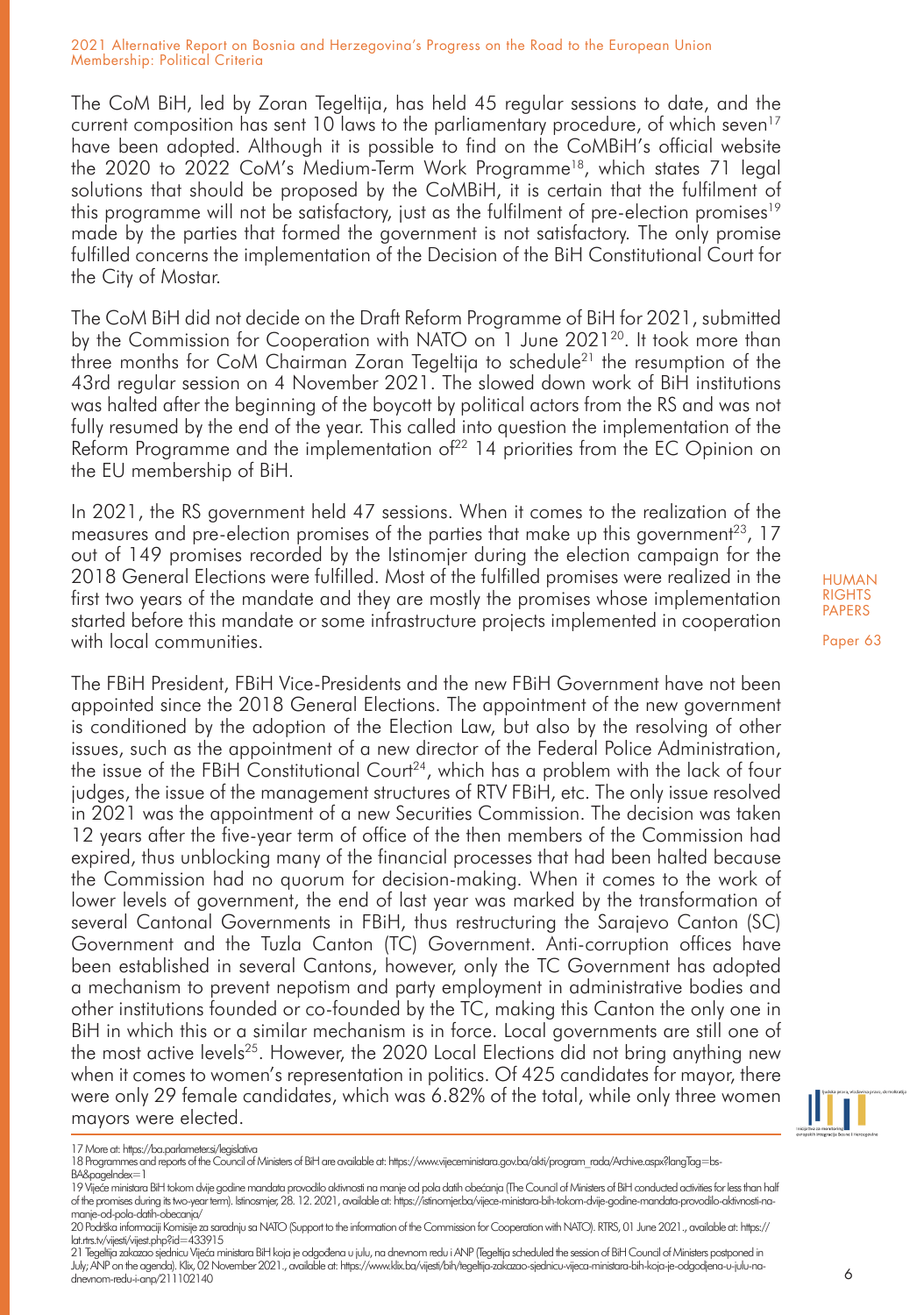# Civil Society

As a result of the economic crisis created as a consequence of the COVID-19 pandemic, local associations and foundations involved in social and humanitarian work have had multiple requests for support to socially disadvantaged groups in society. The imposed measures of prohibition of movement and action in most cases did not exclude CSOs, and these measures further affected their activities in providing support to citizens. Limited progress has been made in addressing a key priority in the Opinion on ensuring a favourable environment for civil society, in particular by adopting a new law on freedom of assembly in BD BiH<sup>26</sup>, largely in line with EU standards.

The challenges are the lack of transparency in CSO funding and the failure to meaningfully involve civil society in public policy consultations at all decision-making levels. The negative effects of widespread corruption and signs of political capture continued to manifest strongly during the pandemic, directly affecting the well-being of citizens.

According to the Monitoring Matrix on Enabling Environment for Civil Society Development Report  $2020$  for Bosnia and Herzegovina<sup>27</sup>, the results of the BiH Ministry of Justice, which in 2016 undertook to collect the annual financial statements of associations and foundations and thus control the work of CSOs with the aim of preventing money laundering, are not visible. The challenge is also to define the status of CSOs that do not comply with legal obligations and do not submit financial statements to the competent authorities, or do not submit copies thereof to the BiH Ministry of Justice, which further complicates the process of monitoring the work of CSOs. While competent institutions do not initiate investigations in such cases, there are grounds for suspicion of selective and non-transparent criminal prosecution and judicial monitoring of CSOs that are the target of investigations into corruption and abuse of office.

The FBiH Tax Administration has published an overview of taxpayers with the amount of debt based on taxes, contributions, fees and other charges above EUR 25,000.00, according to the records of the Cantonal Tax Administrations, on 31 December 2021. Of 4,405 legal entities on the list, only 33 are associations, while the rest are sports clubs/associations28. This additionally speaks of the need to separate associations and foundations according to their primary activities, which would additionally help in obtaining accurate data on associations and foundations that are not characterized as related to sports, veterans, etc.

CSOs were not protected or supported by the Government to adequately cope with the consequences of the COVID-19 crisis, because the prohibition and restriction of movement affected the implementation of their activities (implementation of projects, provision of services, sale of products), while costs were still present (personnel salaries, running costs, etc.). In addition, they continued to face the negative consequences that have followed them since 2020. Uncertainty in restoring adequate economic resources for the future and the enormous impact that the pandemic has had on CSO elements can jeopardize hundreds of jobs and acquired skills, creating tensions within organizations (both personal and work groups, and even users and the local community). Certainly,



<sup>22</sup> Dvije godine od Mišljenja EK – godine koje su pojela "mišljenja o Mišljenju" (Two years after the EC Opinion - the years that ate the "opinions on the<br>Opinion".). Istinosmjer, 26 May 2021, available at: https://istinomj

27 Full report available at: https://civilnodrustvo.ba/wp-content/uploads/2021/11/63-5-BiH-Country-Report-2020\_FINAL\_compressed-1.pdf 28 More at: PUFBiH, http://www.pufbih.ba/v1/novosti/2258/pregled-poreznih-obveznika-sa-iznosom-duga-preko-5000000-km-na-dan-30092021godine

HUMAN RIGHTS PAPERS

<sup>25</sup> Celnici 15 općina i gradova provodili aktivnosti na ispunjavanju dvije trećine obećanja (Leaders of 15 municipalities and cities carried out<br>activities to fulfill two thirds of the promises). Istinosmjer, 22 December 20

provodili-aktivnosti-na-ispunjavanju-dvije-trecine-obecanja/<br>26 International Community representatives commend the adoption of the Law on Peaceful Assembly by the Brcko District Assembly | OSCE (available at: https://www.osce.org/mission-to-bosnia-and-herzegovina/458428)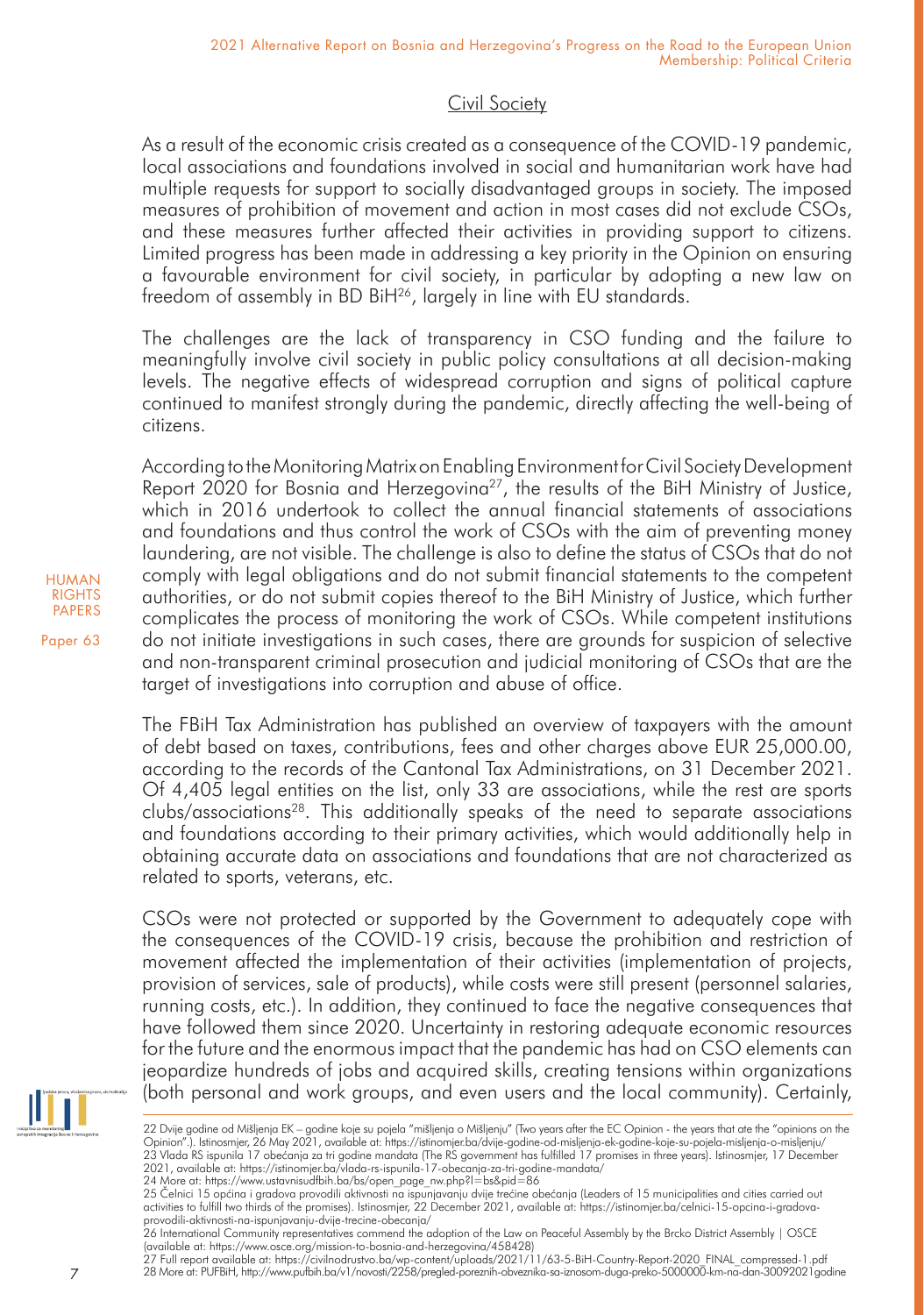the impact of CSOs on human resources is strictly related to the inability of CSOs to obtain assistance from local authorities.

During 2021, in addition to several regulations at the Entity and Cantonal levels on supporting certain sectors<sup>29</sup>, no concrete mechanisms were observed in supporting vulnerable groups during COVID-19 by CSOs that continued to work on their own initiative and adapt their programs to the needs of society. In BiH, most CSOs could not apply for local economic recovery measures, such as those in the private sector. As a result, CSOs have largely continued to seek non-governmental and international resources to obtain the financial and material support needed in the "urgent" phases of work, as was the case in 202030. At the same time, there are very few open calls for proposals for projects in this regard. The adoption of a framework for transparent CSO funding remains unresolved. There was a decrease and diversion of public funds intended for CSOs during the 2020 pandemic, and this trend continued in 2021.

Amendments to the programmes of Ministries at the Entity and Cantonal levels in 2020 and 2021 mainly redirected funds to other items due to the limitation and cancellation of numerous events and project activities of CSOs due to the COVID-19 pandemic. There are different procedures (especially in administrative organizations, funds, etc.) for allocating CSO funds, i.e., the procedures for allocating funds are still different in the segment related to regulating the allocation procedure through the creation of application forms, the rights of applicants, during and after the allocation procedure, the manner of evaluating applications, etc. Untimely publication of calls for funds, delays in the allocation of funds or the allocation of funds after the expiry of the year or the deadline defined by the contract for the allocation of funds, are very present in the administrative bodies. Essential analyses and monitoring of the submitted reports on the implementation of certain allocated funds are not carried out in order to collect the necessary data to examine the situation in a particular area in order to find the best possible solutions or strategies for future activities. In most cases, the allocation of grants from the current reserve is still without a previously published call. CSOs plan minimum funds for government funding<sup>31</sup> and there is a relatively low level of preparedness of BiH associations and foundations to withdraw funds approved by the competent authorities due to insufficient quality of projects, reduced number of applications, failure to meet the requirements of the public call and failure to submit reports on the dedicated spending of funds.

# Public Administration Reform

One of the key priorities of the EC Opinion on the BiH's application for EU membership is also public administration reform, which requires the formation of a more efficient, accountable and transparent public administration. Public Administration Reform in BiH is outlined in the Strategic Framework for Public Administration Reform 2018-2022 $^{32}$ . adopted by the CoM BiH in September 2018, and the Public Administration Reform Action Plan<sup>33</sup>, adopted in December 2020.

SIGMA Monitoring Report<sup>34</sup> for 2021 indicates limited progress of BiH in public administration reform, emphasizing that this is the conclusion of a partial assessment of selected areas of public administration in BiH, which include policy development

31 This kind of data should be taken with reserve since a large number of CSOs do not have a strategy of raising funds at all or a strategic approach to the development of

the organization, is the conclusion made on the basis of the research on the impact of COVID-19 on civil society, 2020, Centre for Civil Society Promotion Sarajevo.

32 More at: https://parco.gov.ba/wp-content/uploads/2016/08/Strateski\_okvir\_RJU\_BOS\_2018-2022.docx 33 More at: https://parco.gov.ba/wp-content/uploads/2016/08/BOSANSKI-AP-JULI-2020.pdf

34 Report available at: https://www.sigmaweb.org/publications/monitoring-reports.htm



<sup>29</sup> Decree on intervention measures to support vulnerable sectors of economy of the Federation of Bosnia and Herzegovina in circumstances of the COVID 19 pandemic: https://www.paragraf.ba/propisi/fbih/uredba-o-interventnim-mjerama-za-podrsku-ugrozenim-sektorima-privrede-federacijebosne-i-hercegovine-u-okolnostima-pandemije-covid-19.html and Decision on indirect tax exemptions and tax refund of already paid indirect taxes on equipment and resources donated by domestic and international entities for prevention and suppression of COVID-19: https://www.paragraf.ba/propisi/ bih/odluka-o-oslobadjanju-od-obracuna-i-placanja-indirektnih-poreza-i-povratu-vec-placenih-indirektnih-poreza.html 30 Research available at: https://civilnodrustvo.ba/novo-istrazivanje-uticaj-covid-19-na-civilno-drustvo-u-bih-tokom-2020-godine/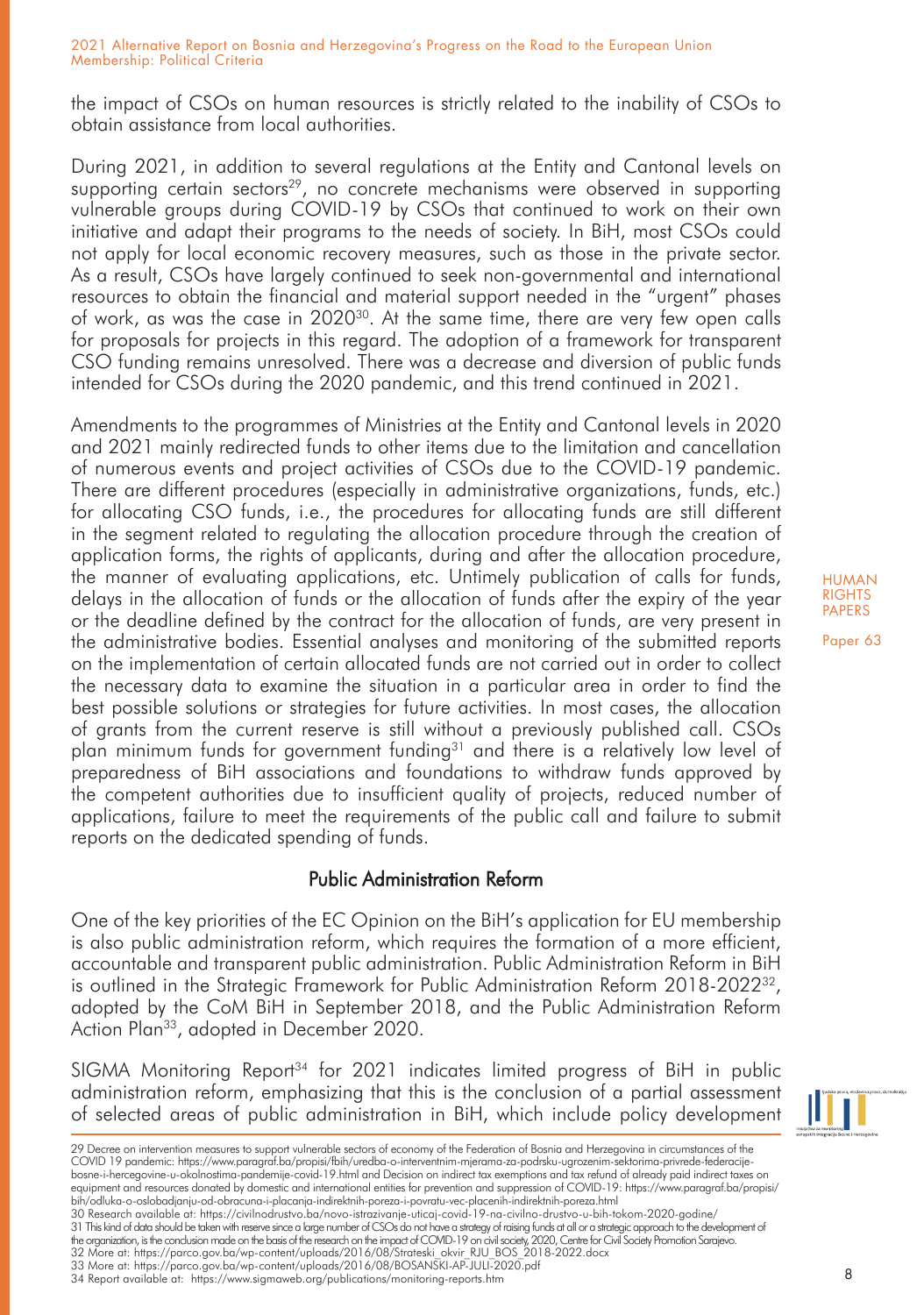and coordination, accountability and two aspects of financial management (budget management and public procurement). While there is some progress, the implementation of the reform is continuously weak and failing to achieve the main objectives of the reforms. All civil service laws at all levels of government need harmonisation with European standards, in order to depoliticise the civil service. In addition, it is necessary to ensure proactive transparency of processes, digitalization, and the development of a methodological framework for monitoring the implementation of plans by all responsible institutions.

As stated in the State PAR Monitor Report<sup>35</sup>, decision-making powers are divided between the Entities and the BD BiH, and it is difficult to have only one central government institution in charge of policy making and coordination in BiH. This means that each of these levels of government has its own legal system governing this area. At the State level, the key legal acts that define the legislative framework and manage the decisionmaking processes are the Law on the CoM BiH, the Rules of Procedure of the CoM BiH, the Unified Rules for Legislative Drafting in the Institutions of BiH, and the Rules for Consultations in Drafting of the Legal Regulations in BiH.

The SIGMA Monitoring Report for 2021 states that, despite the fact that the processes of planning and monitoring of the work of institutions and the processes of policy and tools making are mostly regulated, detailed guidelines on sectoral strategic planning exist only in the RS and the BD BiH. There are significant problems with monitoring and reporting practices for key government documents and policy planning documents at all levels. Regulatory impact assessment, as ex ante policy analysis tool, is formally established at all levels, but is not used systematically and fully in practice.

Paper 63 Lower levels of government have adopted their public financial management strategies for 2021-2025, but BiH still needs to create and adopt a strategy for reforming the public financial management at the State level. The EC Opinion for BiH cites a performancebased monitoring strategy as one of the eligibility criteria for sectoral budget support. The strategy at the State level aims to establish common reform priorities and coordinate the work of institutions. However, the EC Opinion indicates that public institutions at all levels lack the capacity for internal audit and adequate internal control. This is particularly noticeable in the field of public procurement, and in the backlog of public sector commitments (especially the health sector and public companies).

> Although the practice of publishing the budget for citizens was launched in 2020, the transparency of the budget has not yet been achieved. The adoption of the budget was delayed, and thus the budget for 2021 was adopted at the end of July 2021, which was the case the previous year. When it comes to publishing information related to financial management and control, a proactive approach of Ministries is lacking and such information is not available on the Internet. The Law on the Financing of BiH Institutions defines the obligations to publish quarterly, semi-annual and annual reports on internal financial controls in the public sector, while the Law on Internal Audit of BiH does not define a deadline for the preparation of the consolidated annual report. The available reports of the Ministry of Finance on the implementation of the budget cover the period from 2011 to 2020.



BiH needs to launch a policy dialogue in reforming the governance of public finances that would be led by BiH institutions with the EC, sector development partners and international

35 Report available at: https://weber-new.s3.us-west-2.amazonaws.com/wp-content/uploads/2018/11/21165139/BOSANSKA-13.09.2021\_ compressed.pdf

HUMAN **RIGHTS** PAPERS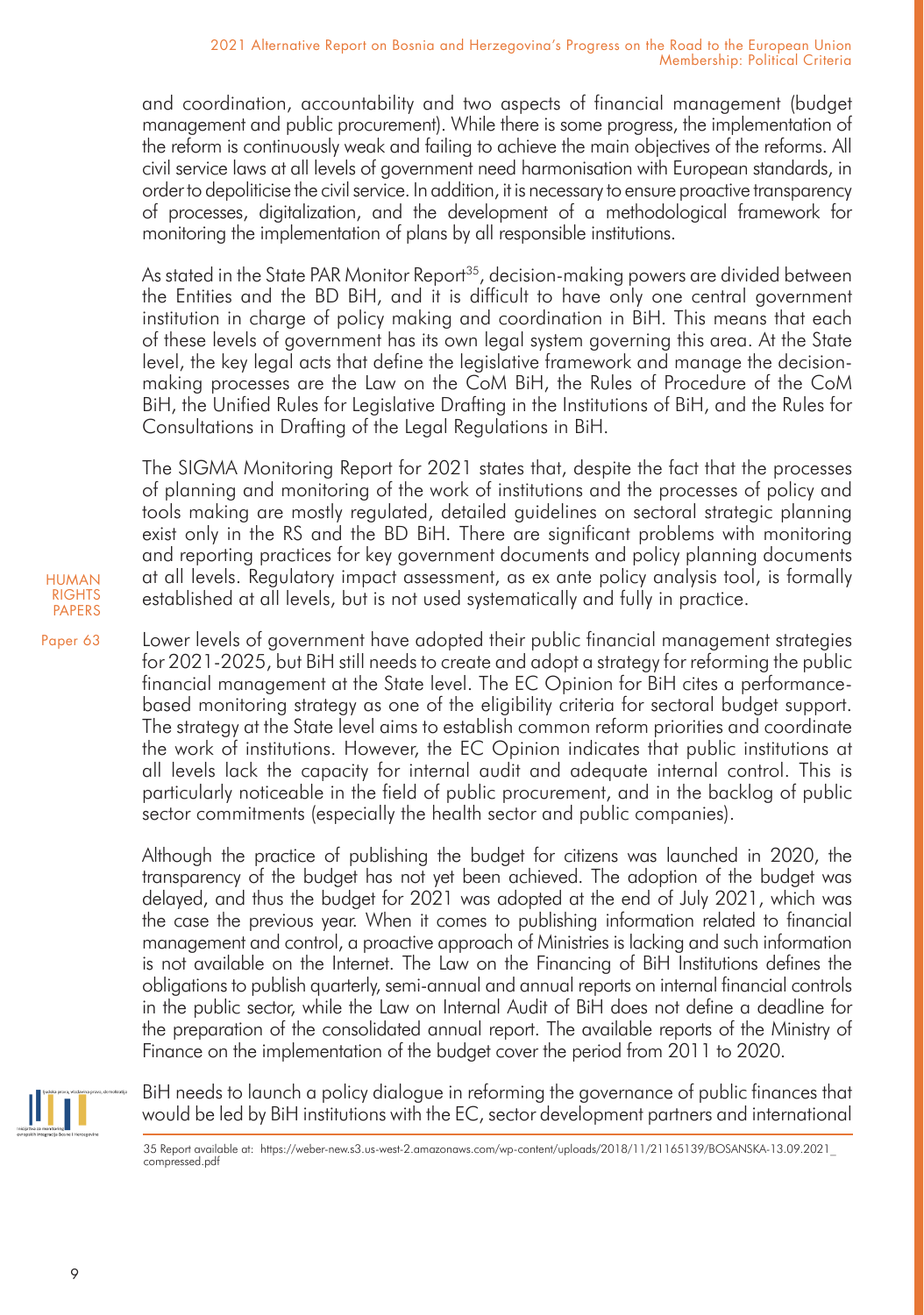financial institutions. Also, it is necessary to improve external communication, bring reports closer to citizens, as well as implement an open data policy, publishing all budgetary data.

No progress has been made regarding the responsibility of public administration in BiH. Accountability mechanisms exist in the legislative framework at all levels, but their implementation is absent. There has been no progress when it comes to improving regulations that define the different functions of administrative bodies, or conditions for establishing, merging or abolishing them.<sup>36</sup> Recommendations of supervisory bodies, such as the Audit Offices of Institutions (BiH, FBiH and RS) and the Institution of Human Rights Ombudsman of BiH (IHRO BiH), are still almost not implemented.

When it comes to free access to information, there has been no progress in this area. The legislative framework for access to information formally provides access to public data, however, adequate oversight of the implementation of the law is lacking. In addition, "legal provisions on data protection and access to information continue to be interpreted in such a way that they protect private than public interests more."37 Unlike other countries in the Western Balkans region, BiH has not established a special body in charge of overseeing the implementation of the law on freedom of access to information. Although certain competences have been given to the IHRO BiH, this institution does not have the authority or capacity to effectively implement the role of the supervisory authority in the part of freedom of access to information. In addition, the legislative framework does not provide for the obligation of proactive disclosure of data, while the Standards and Policy of Proactive Transparency have been adopted only at the State level. In the previous period, SIGMA supported the competent institutions by analysing the regulatory framework and prepared a model law on freedom of access to information, but the institutions did not take any steps as to amending the legal framework.

The Strategic Framework for Public Administration Reform 2018-2022 has defined some aspects for improving the beneficiary-oriented administration. However, there is still no specific road map in BiH, nor is there a strategy that deals exclusively with the provision of services. The legal basis for this area varies depending on the area in which the beneficiary is located. In 2021, there was no major shift in the country as to modernizing public services. The adoption of the Law on Electronic Identification and Trust Services for Electronic Transactions is still pending. The only significant improvement has been achieved at the level of BD BiH, where a single-counter system was introduced in the past year, as well as the Integrated System for Electronic Registration of Business Entities<sup>38</sup>, which significantly simplifies, accelerates, but also cheapens the whole process. The removal of bureaucratic barriers to registering new entities should also be accelerated in the other two Entities. In order to improve user-oriented administration – physical persons and legal entities, it is essential to work on modernization, simplification and digitization of services, and pay more attention to the users themselves and monitor their satisfaction with public administration services in BiH.

# Rule of Law and Fundamental Rights

# Chapter 23: Judiciary and Fundamental Rights

### Functioning of the Judicial System

36 SIGMA, Monitoring Report: The Principles of Public Administration, Bosnia and Herzegovina, available at: https://www.sigmaweb.org/ publications/Monitoring-Report-2021-Bosnia-and-Herzegovina.pdf

37 Report on Bosnia and Herzegovina for 2021, available at: https://europa.ba/wp-content/uploads/2021/10/izvjestaj-o-bosni-i-hercegovini-za-2021-godinu\_1636467943.pdf 38 More at: https://bizreg.osbd.ba/

HUMAN RIGHTS PAPERS

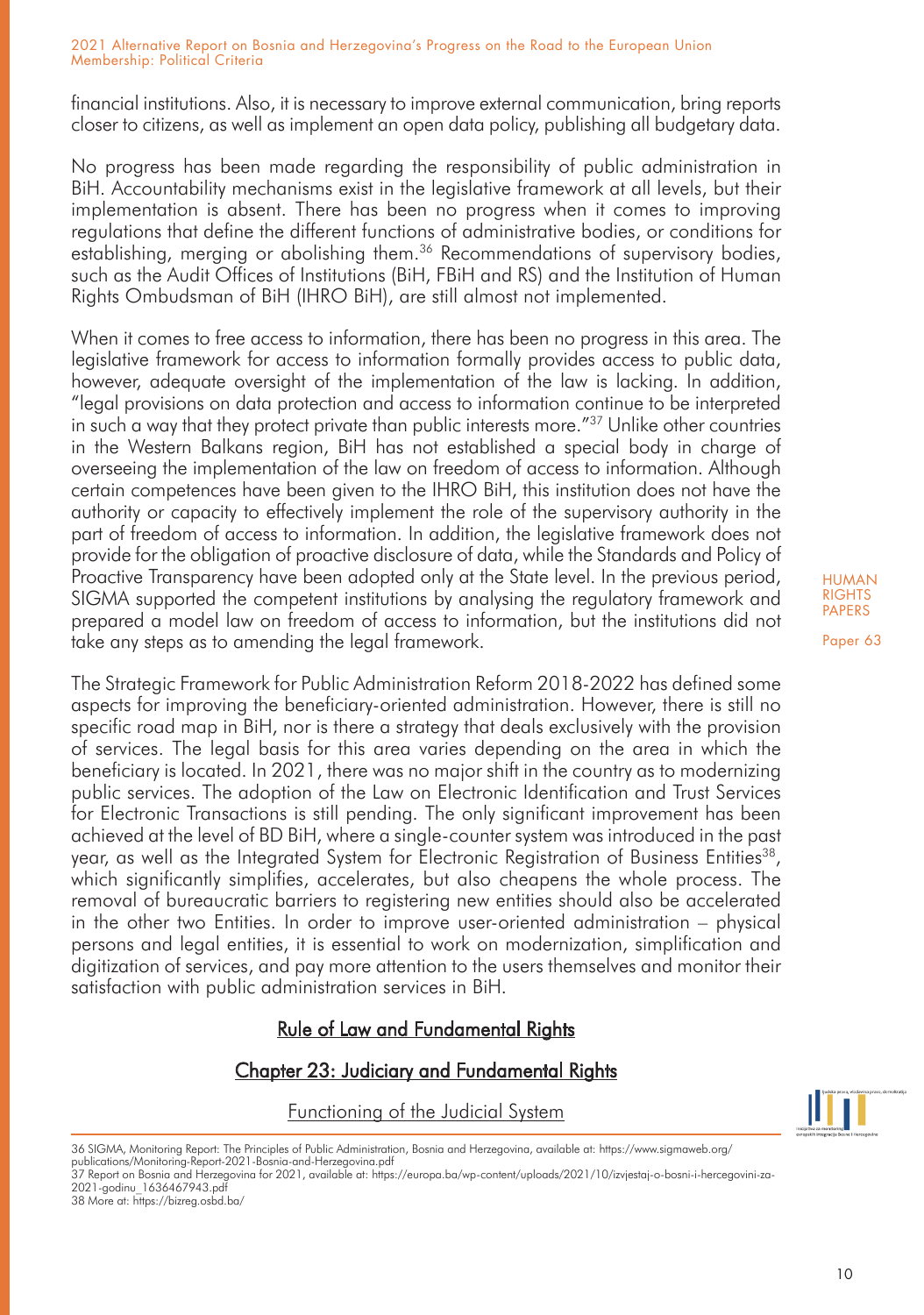# Strategic Documents

In its Opinion on BiH's application for EU membership<sup>39</sup> and in its Report on BiH for 2021<sup>40</sup>, the EC has accurately identified all areas within the judiciary that need to be reformed and improved, which also form an integral part of the Justice Sector Reform Strategy. This is all in order to achieve the expected level of the State preparedness for the implementation of the EU acquis and European standards in the field of justice.

Consequently, in 2022 it is necessary that:

- 1. The BiH Ministry of Justice completes the development of the BiH Justice Sector Reform Strategy for the period 2021-2027 and the accompanying Action Plan;
- 2. The BiH Ministry of Justice develops a financial plan for the implementation of the BiH Justice Sector Reform Strategy for the period 2021-2027;
- 3. The CoM BiH adopts the BiH Justice Sector Reform Strategies for the period 2021- 2027 and the accompanying Action Plan.

Legislative and Institutional Framework

No progress was made in meeting the priority 6 of the Opinion, requiring the country to adopt the new Law on Courts of BiH and the new Law on the High Judicial and Prosecutorial Council (HJPC).

The BiH Ministry of Justice has prepared a Proposal of the Law on Amendments to the Law on the HJPC, which focuses on the integrity and accountability of the holders of judicial functions. At the end of June 2021, the Proposal was also adopted by the CoM BiH, and was sent for approval to the PA BiH, where it has not yet been adopted by the House of Peoples. The draft adopted by the CoM BiH and the PA BiH House of Representatives does not address the recommendations from the Opinion of the Venice Commission (VC) concerning the reasons for the dismissal of the Council members. The wording of "violations of the laws or other acts seriously damaging the reputation of the Council" has been retained, which would have to be further elaborated. The provision on the obsolescence of disciplinary proceedings remains disputed because the subjective period of obsolescence is linked to the Office of the Disciplinary Prosecutor (ODP) and their knowledge and treatment of lawsuits. However, there should only be an objective period of five years from the day on which the offence was committed, independently of the effectiveness of the work and conduct of the ODP.

The VC states in the Opinion that the allegations that the proposed measures on conflict of interest prohibiting judges and prosecutors from performing incompatible duties remain modest. They retain the current provisions and give judges and prosecutors, with only a few exceptions expressly provided for by law, the opportunity to engage in any duty and activity. Taking into account the dysfunction of the judiciary in BiH, the VC considers that the chance would be missed if this law did not limit the scope of activities that judges, prosecutors and Council members can perform, which could lead to an undue influence on their duties. The provision on providing information on income



<sup>39</sup> Communication from the Commission to the European Parliament and the Council Commission Opinion on Bosnia and Herzegovina's application for membership of the European Union, 29 May 2019, http://europa.ba/wp-content/uploads/2019/06/Misljenje-Komisije-ozahtjevu-Bosne-i-Hercegovina-za-%C4%8Dlanstvo-u-Evropskoj-uniji.pdf, See p. 7 the second (2) paragraph, p. 13 the third (3) paragraph, p. 13 the sixth (6) paragraph, p. 14 Recommendation no. 4 c), p. 14 Recommendation no. 4 d), p. 14 Recommendation no. 4 e), p. 14 Recommendation no. 6, accessed 02 March 2022.

HUMAN RIGHTS PAPERS

<sup>40</sup> Bosnia and Herzegovina 2021 Report, European Commission, see p. 15 Chapter 23: Judiciary and fundamental rights, p. 16 Functioning of the judiciary and Strategic documents.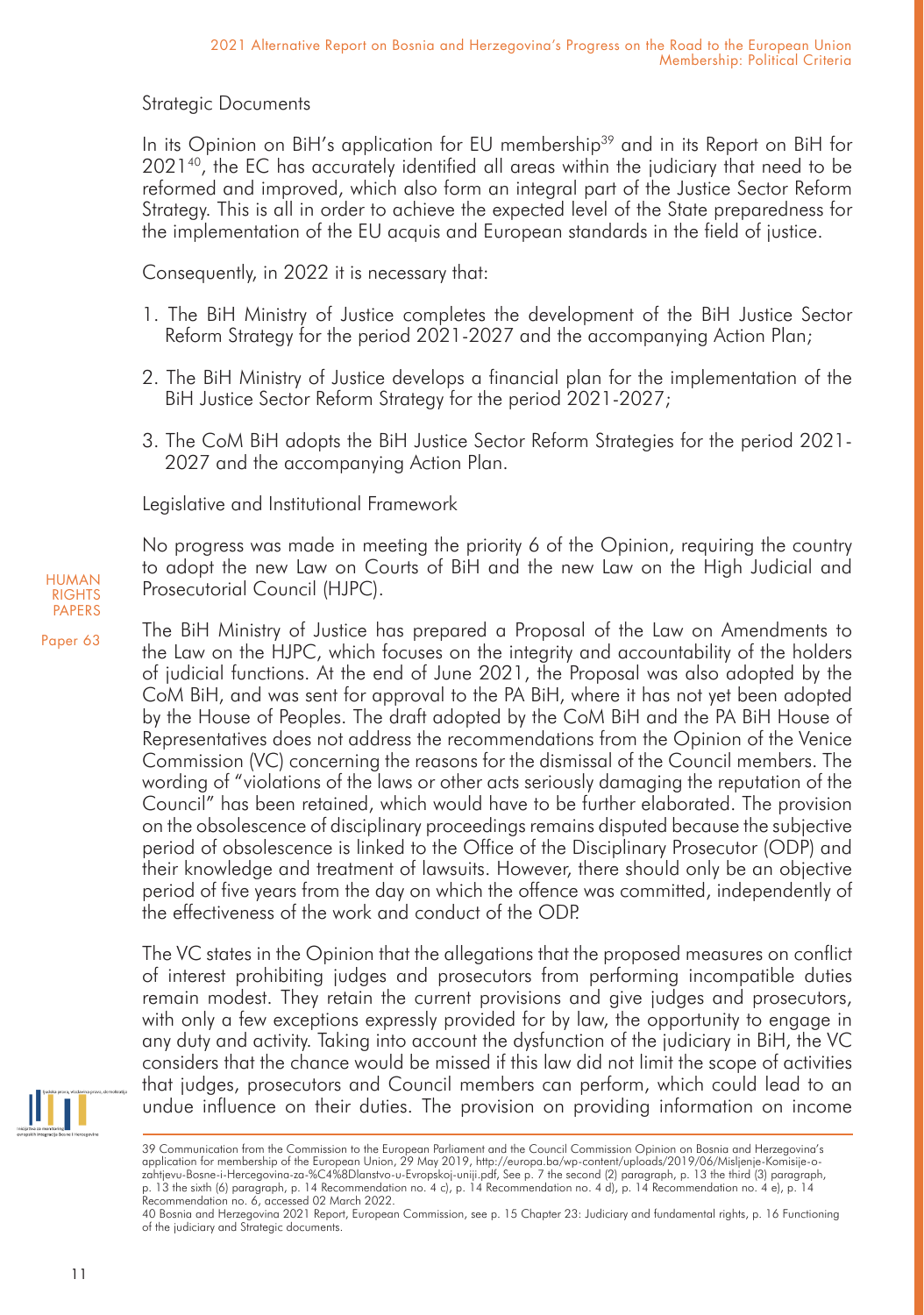and property only for members of the same household certainly does not contribute to the improvement of integrity in the judiciary, bearing in mind the space left in practice to transfer assets and interests to close relatives, e.g., adult children who do not live in the same household with the aim of avoiding verification and hiding the amount and manner of obtaining property. No misdemeanours or fines have been provided for judges and prosecutors who fail to provide initial and annual reports of assets and interests within the prescribed time limit, as well as for judges and prosecutors who knowingly, deceptively, provide inaccurate and incomplete information. The current solution puts judges and prosecutors in a comfortable position because they do not bear any sanctions if they do not provide asset and interest reports, or if they provide incomplete and inaccurate information.

Also, the amendments to the Law provide for the establishment of an Integrity Unit, as external monitoring of the work of the Unit and disciplinary procedures, that is, the involvement of independent experts in the verification of the work of the integrity unit. However, contrary to the VC's opinion, the provisions are not sufficiently clear and elaborated as regards functional independence and the composition of experts who have an advisory role, and the procedure for the selection of experts is not clear.

## Judicial Self-Governance Body

In February 2021, following the resignation of the previous president, who resigned amid corruption allegations, the new leadership of the HJPC was appointed. Although the platform of the new management was declaratively based on the fight against corruption, there were no visible results in terms of ensuring additional accountability of the Council members. On the other hand, pressures on the work of the HJPC persist, and the initiative for the formation of a special HJPC at the RS level directly delegitimizes the work and competence of this institution.

The HJPC Communication Strategy for the period 2022-2025 has been adopted, with accompanying guides for communicating of courts and prosecutors, which should improve the transparency of the work of the HJPC, as well as courts and prosecutors' offices. The preparation of the Strategy took 6 years, and the effects themselves are still not visible because the document adopted in December 2021 was not published until the end of the year.

The integrity unit under the HJPC, which should be responsible for the implementation of provisions related to the integrity of the holders of judicial functions, as well as members of the Council, and the control of property records, has not yet been established, bearing in mind that the necessary amendments to the Law on the HJPC have not been adopted. In addition, its very placement in the HJPC Secretariat puts under question its independence and impartiality in relation to the members of the Council themselves.

### Independence and Impartiality

The process of appointing judges and prosecutors has not been improved yet to achieve objectivity and transparency of the process. The comprehensive reform in the form of the adoption of the new Law on the HJPC foreseen one year after the adoption of the

HUMAN RIGHTS PAPERS

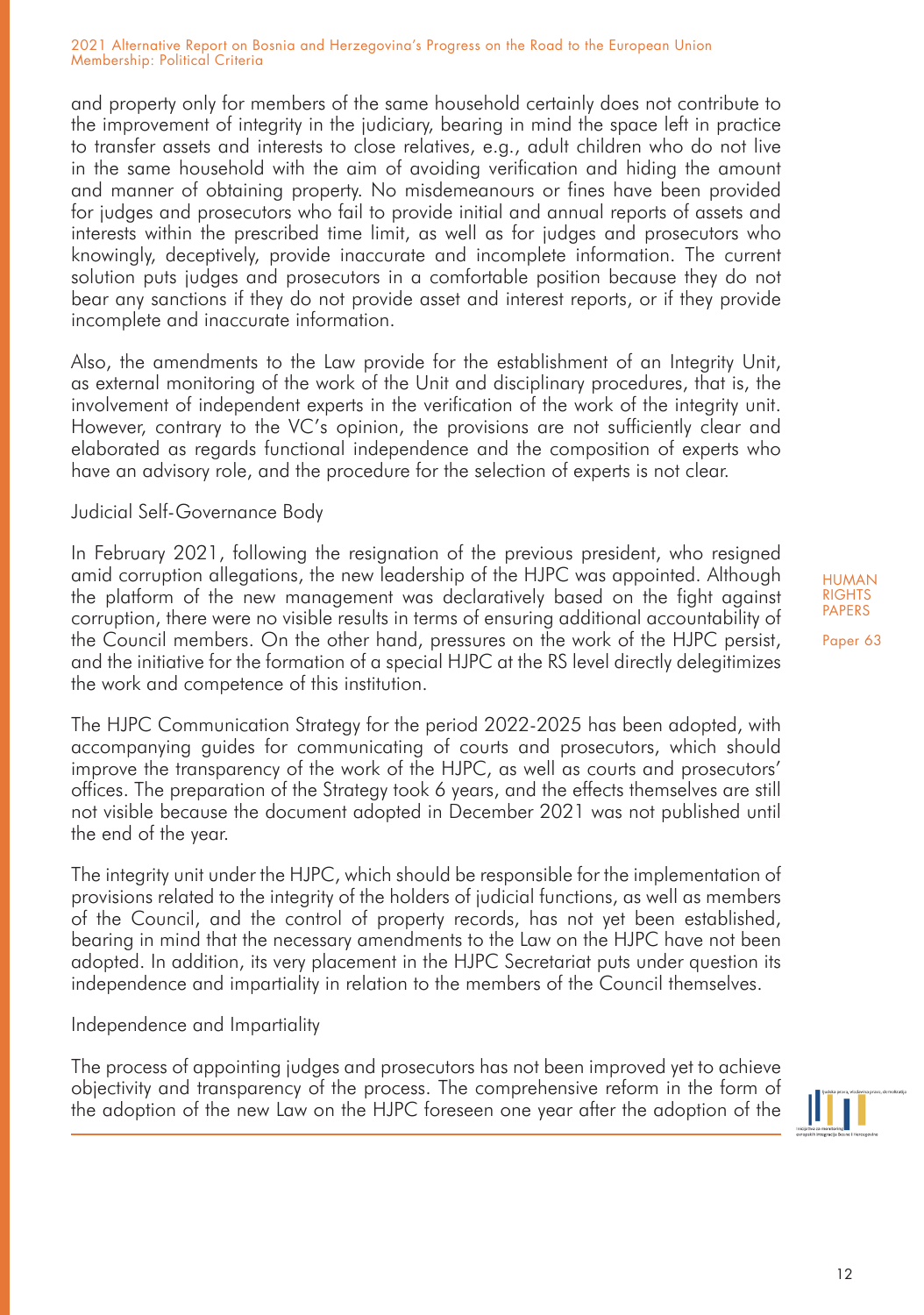so-called urgent amendments to the existing Law (transitional solution) has not been started due to delays in the adoption of urgent amendments.

Some progress has been made in improving the criteria for evaluating judges and prosecutors, and remains largely based on subjective elements, and standardization remains primarily quantitative. On the other hand, previous results and disciplinary procedures are insufficiently taken into account when appointing and promoting the holders of judicial positions, including the most responsible ones.

In addition to the undisputed prosecutorial discretion, which greatly affects the lack of impartiality, numerous affairs and disciplinary procedures that were in the public eye in the previous period, including the Chief Prosecutor of the BiH Prosecutor's Office, have shown the avoidance of objective and automated systems for the distribution of cases through the Automatic Case Management System in Prosecutors' Offices (TCMS). This indicates the presence of individual interference by the heads of judicial institutions in the distribution of cases with a view to influencing processes.<sup>41</sup>

## Accountability

HUMAN **RIGHTS** PAPERS

Paper 63

The proposal for so-called urgent amendments specifies disciplinary violations of judges and prosecutors, provides for special disciplinary violations for the HJPC members, elaborates the provisions on conflicts of interest of the HJPC members, specifies judicial protection in the process of appointing and dismissing judges and prosecutors, provides for the procedure for filing reports on the assets and interests of judges and prosecutors, as well as the work of a special organizational Unit (within the framework of the HJPC Secretariat) for the conduct of procedures on reports. These are all measures that should strengthen integrity mechanisms in the judiciary by preventing conflicts of interest and unauthorised influences, as well as through the control of reports on the assets and interests of the holders of judicial functions. In the newly proposed solutions, however, not all the recommendations of the VC were followed, and so a possibility was left that some cases of conflicts of interest will be regulated in more detail by the HJPC rulebook, although the VC's view is that all circumstances regarding conflicts of interest must be provided for by law.

The Interim Investigative Committee for Inquiry into the State of the Judiciary began its work in June 2020 with the aim of investigating the situation in the judiciary, with particular reference to the ability of the HJPC to participate in the processes necessary on BiH's path to EU membership. However, the announced Draft Report of this Committee was not adopted in 2021. It was to be discussed at the Committee session, but this did not happen because of the blockage of<sup>42</sup> the State institutions.

When it comes to conducting disciplinary procedures against judges and prosecutors, the system is still ineffective, both due to the lack of the ODP's capacity and due to the increasing obstruction of the ODT's work, but also due to the complex procedure of determining disciplinary responsibility and the three-stage decision-making process. The Law stipulates that the ODP is, as a rule, obliged to resolve the citizens' complaint of a suspected disciplinary offense within two years from the date of receipt. However, the experience with complaints of Transparency International BiH shows that complaints are

<sup>41</sup> BiH: Disciplinske prijave protiv glavne tužiteljice i predsjednika Suda BiH (BiH: Disciplinary charges against the Chief Prosecutor and the President of the Court of BiH). Voice of America, 02 April 2021, available at: https://ba.voanews.com/a/bih-sud-tuzilastvo-disciplinskeprijave/5838162.html

<sup>42</sup> Izvještaj o stanju u pravosuđu na čekanju zbog blokade Parlamenta (Report on the State of the Judiciary pending due to Parliament's blockade). Detektor, 04 November 2021, available at: https://detektor.ba/2021/11/04/izvjestaj-o-stanju-u-pravosudju-na-cekanju-zbogblokade-parlamenta/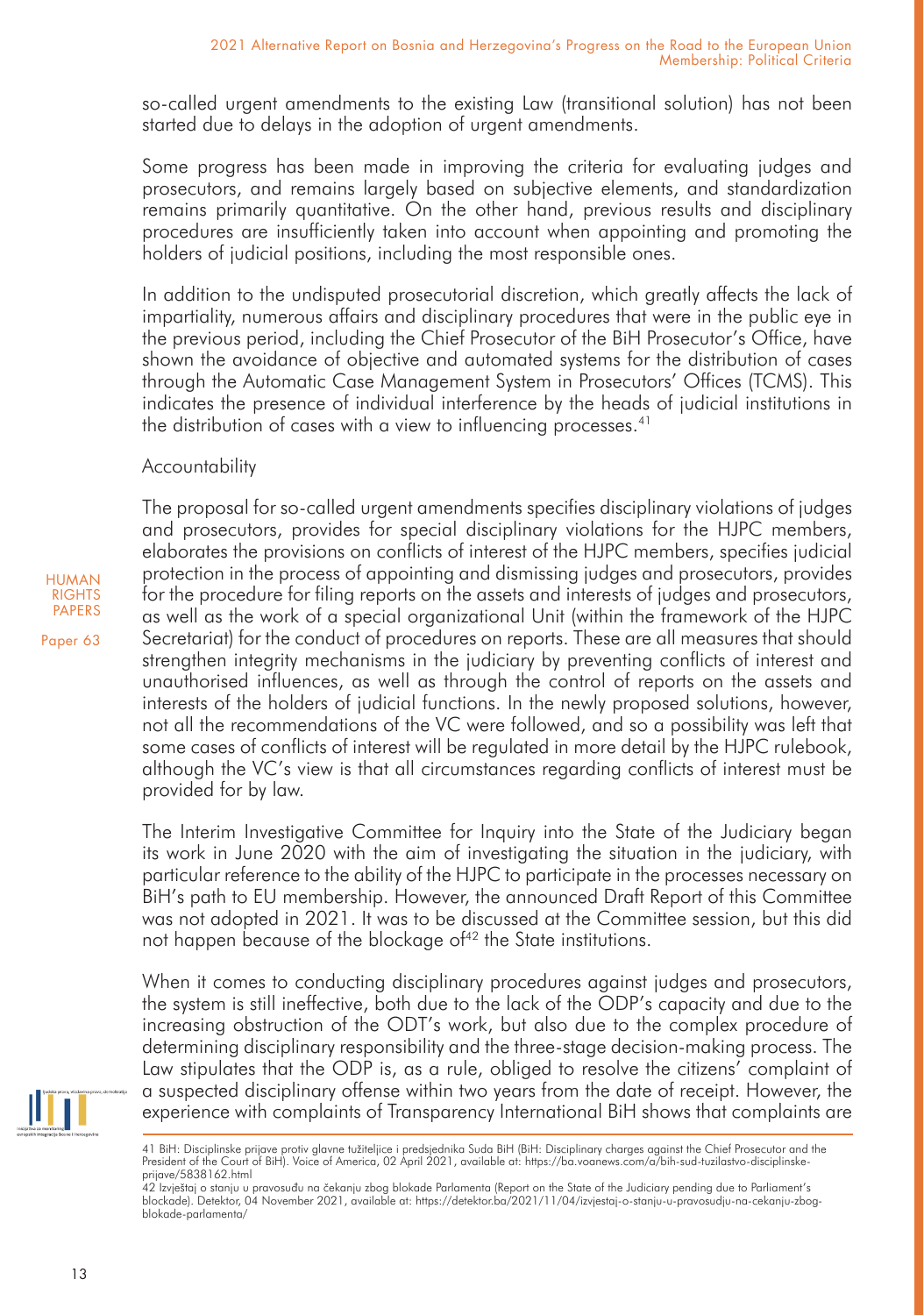most often resolved within a year and a half to two years from the date of submission, which is too long a period of time. On the other hand, according to the ODP's data from the last available report, the average complaint handling time in 2020 was 276 days. This is 31 days shorter compared to the average of 307 days of complaint handling in 2019.

According to the data from the ODP's 2020 Annual Report, 722 complaints were filed in that year, 31 disciplinary procedures were initiated against the holders of judicial functions and 27 disciplinary measures were imposed (two dismissals from office). In a significant number of complaints, the complainants expressed dissatisfaction with court and prosecutorial decisions (82 complaints or 11%), and complained of negligent or careless performance of official duties by judges (64 complaints or 9%) and prosecutors (48 complaints or 7%). The number of founded complaints is only 5.5% of the total number of resolved complaints.

The penal policy is mild - the most common disciplinary measures imposed are public warnings and salary cuts. In particular, there was a controversial practice to anonymise final decisions imposing public warnings on judges and prosecutors, thus making the disciplinary measure imposed meaningless. The mild penal policy is, among other things, a consequence of very broad powers of disciplinary committees, i.e., the HJPC, in the process of determining disciplinary measures, which also leads to an uneven practice, but also disproportionately small penalties compared to the measures proposed by the ODP. One example of inefficiency in disciplinary procedure is the case against the President of the Court of BiH, Ranko Debevec. He was first issued a public warning for not listing the assets in the property record. Such a decision also raised the issues of the mild penal policy in disciplinary procedures against judges and prosecutors, and drew attention to the importance of prevention. By the second-instance decision, Debevec was relieved of disciplinary responsibility.

In addition, prosecutorial decisions review mechanisms remain ineffective – due to the high level of prosecutorial discretion and the very low level of requests for explanation of decisions, more than 90% of complaints against prosecutorial decisions are dismissed.43 BiH still has the ten-year problem of establishing the Court of Appeals<sup>44</sup> at the State level, and many believe that apart from political reasons, there are no other legitimate reasons why this court should not be established, in the manner as regulated by the **Entities** 

# Professionalism and Competence

In addition to the dominant ethnic criteria that affect the selection of the most qualified candidates and the constant visible political pressures on the appointment processes, mechanisms for ensuring competence and professionalism are also threatened by the lack of timely supervision of the work of prosecutors and judges, and an inadequate system of standardisation of their work.

Thus, the HJPC BiH adopted a new Rulebook on orientational standards for the work of prosecutors in BiH prosecutors' offices, which increases the standards for prosecutorial decisions and at the same time reduces the standard for filing indictments. In the

43 Report available at: https://osfbih.org.ba/images/Progs/17+/LP/Pubs/Je\_li\_pravda\_u\_BiH\_zaista\_slijepa.pdf<br>44 Manjak političke odgovornosti skoro deceniju koči osnivanje Apelacionog suda BiH (The lack of political respon establishment of the BiH Court of Appeals for almost a decade). Detektor, 09 August 2021, available at: https://detektor.ba/2021/08/09/ manjak-politicke-odgovornosti-skoro-deceniju-koci-osnivanje-apelacionog-suda-bih/

HUMAN **RIGHTS** PAPERS

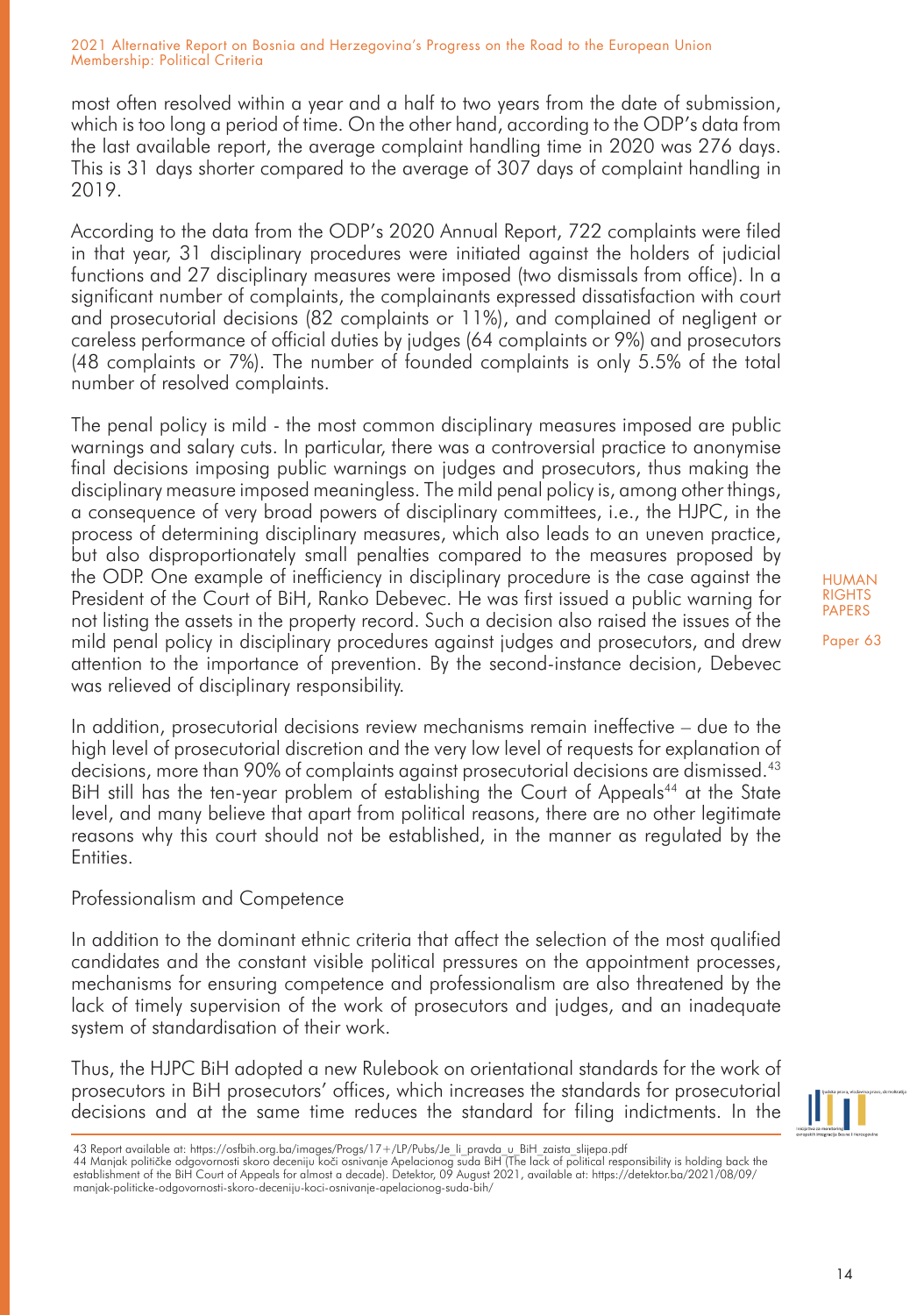long run, this can have negative effects on the quality of work and resort to making a larger number of negative prosecutorial decisions instead of orders to investigate and file indictments. Again, the opportunity to introduce more qualitative criteria in standardisation was missed.

## Quality of work of the judiciary

The BiH judiciary has made some progress in the previous period in terms of proactively publishing information on work and publishing databases of court decisions and information on indictments. Nevertheless, this practice remains uneven and internal protocols and guidelines are very often applied which are unfoundedly placed before the Law on Freedom of Access to Information. As a result, requests for access to information by citizens, civil society and the media are very often unjustifiably rejected. This practice is particularly present in prosecutors' offices, where the delivery of basic information, including confirmed indictments, is refused under the pretext of endangering proceedings.

During 2021 Transparency International BiH conducted a survey on the monitoring of trials in corruption cases, where information was requested on ongoing and completed criminal proceedings in a total of 34 cases, and requests were sent to the addresses of 34 judicial institutions. The courts submitted information from 15 cases within the time limit set by law, and for 2 requests the information was submitted according to the stated urgency. The Sarajevo Cantonal Court demanded an additional time due to the higher number of requests. Differences between courts are also noticeable, and the practice of the Cantonal Court in Tuzla, which did not respond to any of the requests and according to the stated urgencies, is worrying. Some courts, such as the Cantonal Court in Bihać, the Basic Court in Banja Luka and the Court of BiH have demonstrated enviable transparency and up-to-datedness in their work by providing timely and complete information. However, there have also been cases where the courts consider that the fact that the proceedings have not been finally concluded means that the public does not have the right to access information from the case, which includes copies of the first-instance judgment.

In most cases, the courts pointed out in the decisions on the requests that they first required the approval of the acting judge for access to information from the case, although the Law on Freedom of Access to Information stipulates that the information officer acts independently in the first instance.<sup>45</sup>

# **Efficiency**

The judiciary in BiH still faces inefficiency and slowness when it comes to the prosecution's actions after the crimes have been committed and in terms of the length of proceedings before the court.

From September 2019 to mid-2021, the TI BiH monitored trials in corruption cases throughout BiH, and according to the findings from monitoring46, the average duration of first-instance proceedings is about three years and four months. Procedural indiscipline continues to characterize court proceedings in which corruption is prosecuted, so it

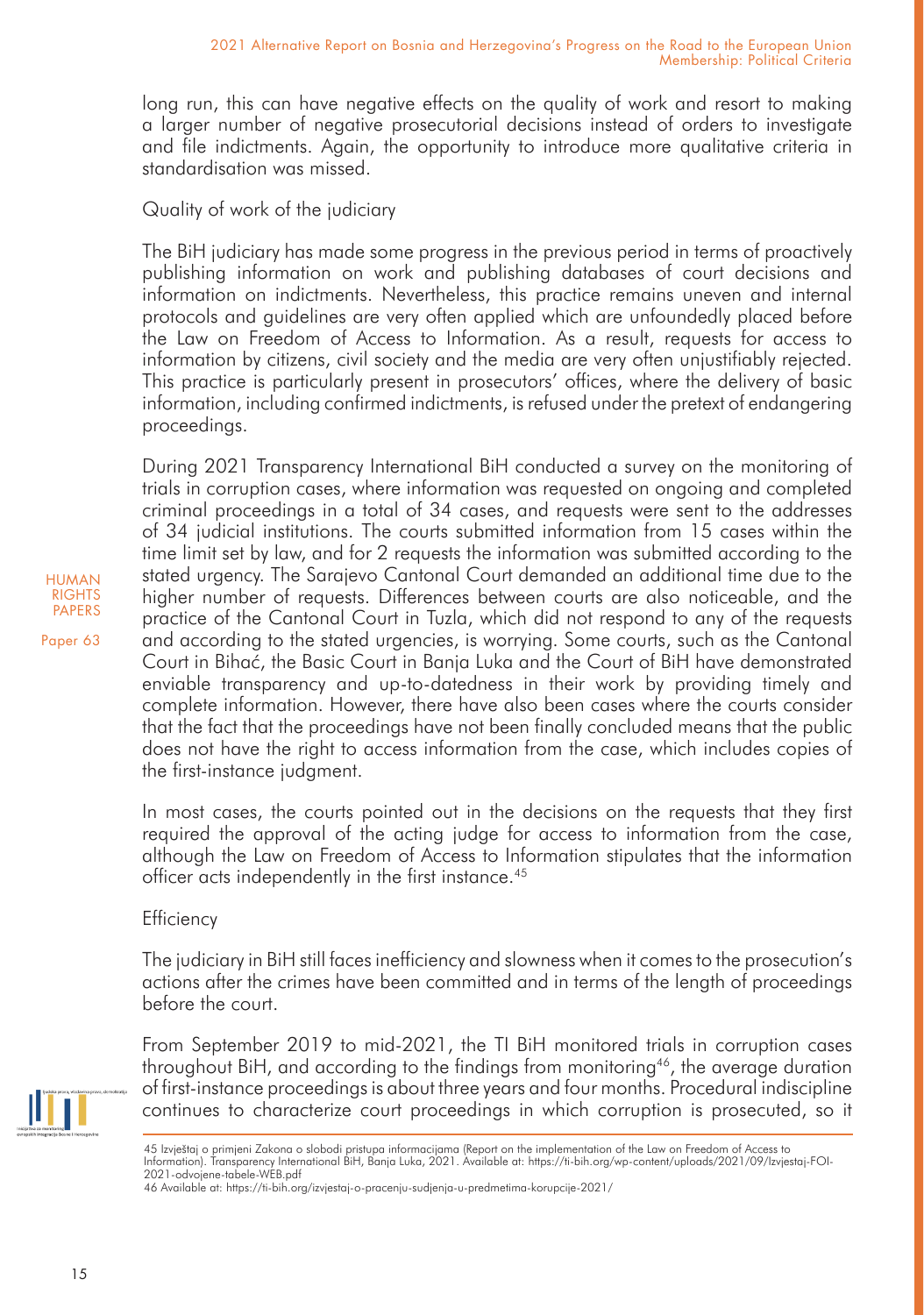was determined on the monitored sample before the Court of BiH that hearings were scheduled on average every 22 days.

Of particular concern is that certain proceedings for prosecuting petty corruption (receiving bribes from a police officer in a smaller amount) have lasted more than eight years before the first-instance court. Such length of proceedings cannot be justified by anything and places a question mark on the entire repressive apparatus and the judiciary's reach in the fight against corruption. There is a similar practice in complex cases of so-called grand corruption. At the beginning of 2017, the indictment for criminal offences of organised crime related to abuse of official position or authority against the former director of the RS Banking Agency, Slavica Inajc (Bobar Banka case), was confirmed. The time of the commission of the criminal offence goes back to 2014, and the first-instance judgment has not yet been issued. There is almost no practice that trials in corruption cases take place in a concentrated manner or day by day, and such management of proceedings explains why (first-instance) judgments are so long awaited.

The only indictment for grand corruption filed by the BiH Prosecutor's Office in 2021 is the indictment against Selmo Cikotić for offense of abuse of public office that allegedly occurred between 2009 and 2011, i.e., more than 10 years before the indictment was filed. Inefficiency is also present in the resolution of administrative disputes. Analysing administrative disputes due to violation of the provisions of the Law on Freedom of Access to Information initiated by the TI BiH before the competent courts in the context of the length of proceedings before the court, it was concluded that disputes of this type are mostly resolved within 1-2 years from the date of filing the lawsuit.

The monitoring findings also show that the penal policy against corruption offences is predominantly mild. In the case of a classic offense of corruption - receiving gifts and other forms of benefits, and where the range of prison sentences (taking into account all forms of the offense) ranges from one to ten years of imprisonment, the established average prison sentence (as the criminal offence was most often committed in conjunction with other offenses) in relation to ten convicted persons was less than two years of imprisonment. Monitoring of corruption prosecution has also shown that, if the official rank of accused persons is observed, persons of middle official rank are most often prosecuted.

There is an interesting case against Mirsad Kukić, convicted of a criminal offence of accepting a reward or other benefit in exchange for trading in employment-related influence, which is punishable by imprisonment for a term between one to eight years. Mirsad Kukić was sentenced to one year's imprisonment in the first instance. Monitoring showed that the court lightly appreciated and found extenuating circumstances in relation to the convicted person, such as family circumstances, older age (58 years at the time of committing the offense), elapse of time (the offense was committed four years ago), proper behaviour during the proceedings, etc. The sentence imposed in this way in the case of political corruption that is extremely widespread in BiH will not have effect on the reduction of this socially unacceptable phenomenon, because the sentence of imprisonment for a term of one year (which can be replaced by a fine) will not achieve the goals of general prevention in terms of deterring possible perpetrators, holders of real political power, from committing corrupt practices.

HUMAN RIGHTS PAPERS

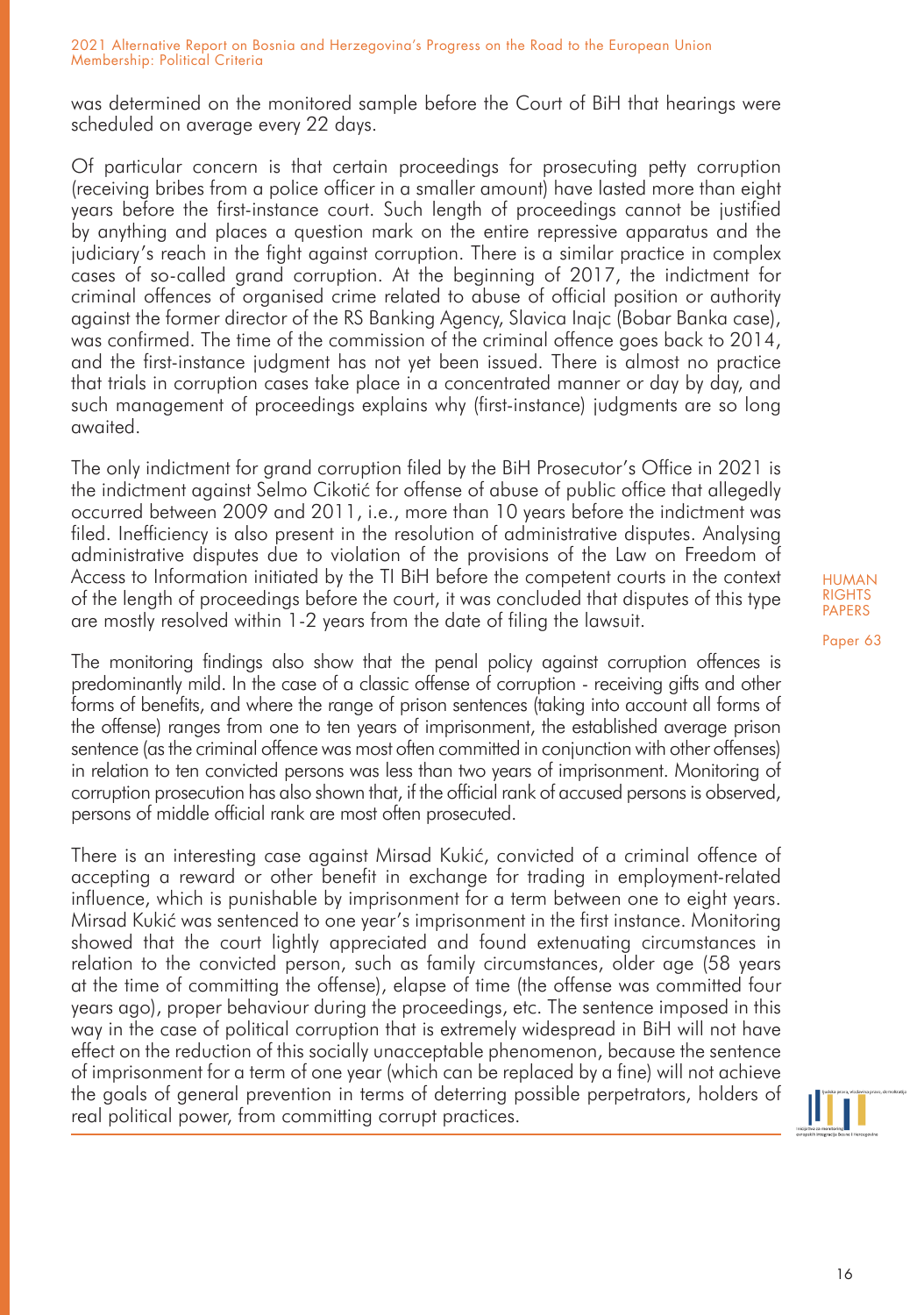War Crimes Prosecution before the Domestic Judiciary

According to the Balkan Investigative Reporting Network Bosnia and Herzegovina (BIRN BiH), since the beginning of 2021, the BiH Prosecutor's Office has filed 14 indictments for war crimes, which is lower than in 2020<sup>47</sup>. The accused include four people already convicted by The Hague Tribunal and the State Court, which has sentenced 18 people to a total term of 116 years in prison during the past 12 months.

This downward trend in indictments filed continues from year to year, given that during 2020, 29 prosecutors of the State Prosecutor's Office<sup>48</sup> indicted  $45$  people in  $16$ indictments. In 2019, prosecutors filed 22 indictments against 32 people. In the period from July 2020 to July 2021, the Court of BiH<sup>49</sup> brought only a first-instance conviction against Srećko Aćimović, former battalion commander in the area of Zvornik, for the genocide in Srebrenica. In addition to the State judiciary, similar or the same problems can be found at Entity levels, so in the Cantonal Prosecutor's Office in Goražde<sup>50</sup> all war crimes cases are against unknown persons, and in one active case the accused are in Serbia and there is no possibility of forming a Court's Chamber.

The BiH judiciary faces the problem of non-implementation of the Revised War Crimes Processing Strategy, as the CoM BiH has not yet appointed the supervisory body. That is why the victims are increasingly dissatisfied with the Strategy and are not optimistic that the processing of the cases will be completed by 2023, as envisaged in this document. The statement of the acting Chief Prosecutor of the BiH Prosecutor's Office, Milanko Kajganić<sup>51</sup>, who told BIRN BiH that the public can no longer expect a large number of indictments as it used to be six or seven years ago, because there were a lot of cases then in which there was evidence.

According to the EC's 2021 Report, BiH should implement the Revised War Crimes Processing Strategy and adopt a new Strategy. The CoM BiH must establish a supervisory body without delay and ensure sufficient financial resources.

A particular problem in war crimes cases is poor regional cooperation<sup>52</sup>. Transferring war crimes cases to the judiciaries of neighbouring states through international legal assistance is a slow process that is rarely reported to victims, and in most cases, there is a delay in the feedback exchanged by courts through their countries' ministries of justice. The previous year marked 365 days from the day the identity of a protected witness in the war crimes case was revealed to the public, and the same period has passed since the BiH Prosecutor's Office opened an investigation but refuses to announce the stage of the investigation.

# Fight Against Corruption

According to this year's Corruption Perception Index $53$ , BiH ranked third worst in Europe with a score of 35 on a scale from 0 to 100. This overall ranks it 110th out of 180 countries, with only Ukraine and Russia scoring worse. The score is the same as last year and is the worst in the last decade, because BiH, unlike the surrounding countries, has not made any progress in the fight against corruption, primarily due to political obstruction of key reforms.



<sup>47</sup> Tužilaštvo BiH nastavilo trend podizanja optužnica protiv već osuđenih za ratne zločine (The BiH Prosecutor's Office has continued the trend of filing indictments against those already convicted of war crimes). Detektor, 30 December 2021, available at: https://detektor. ba/2021/12/30/tuzilastvo-bih-nastavilo-trend-podizanja-optuznica-protiv-vec-osudjenih-za-ratne-zlocine/

Paper 63

17

<sup>48</sup> Još jedna godina u kojoj Tužilaštvo BiH ima više tužilaca nego optužnica za zločine (Another year in which the BiH Prosecutor's Office has more prosecutors than indictments for crimes). Detektor, 29 December 2021, available at: https://detektor.ba/2020/12/29/jos-jedna-godinau-kojoj-tuzilastvo-bih-ima-vise-tuzilaca-nego-optuznica-za-zlocine/

<sup>49</sup> Od prošlog jula izrečene dvije kazne za genocid u Srebrenici (Two sentences for genocide in Srebrenica have been brought since last July). Detektor, 08 July 2021, available at: https://detektor.ba/2021/07/08/od-proslog-jula-izrecene-dvije-kazne-za-genocid-u-srebrenici/ 50 U Goraždu nema ko da sudi: Nedostatak dokaza i kapaciteta pravosudnih institucija u procesuiranju ratnih zločina (In Goražde there is no one to

adjudicate: Lack of evidence and capacity of judicial institutions in prosecuting war crimes). Detektor, 14 December 2021., available at: https://detektor. ba/2021/12/14/u-gorazdu-nema-ko-da-sudi-nedostatak-dokaza-i-kapaciteta-pravosudnih-institucija-u-procesuiranju-ratnih-zlocina/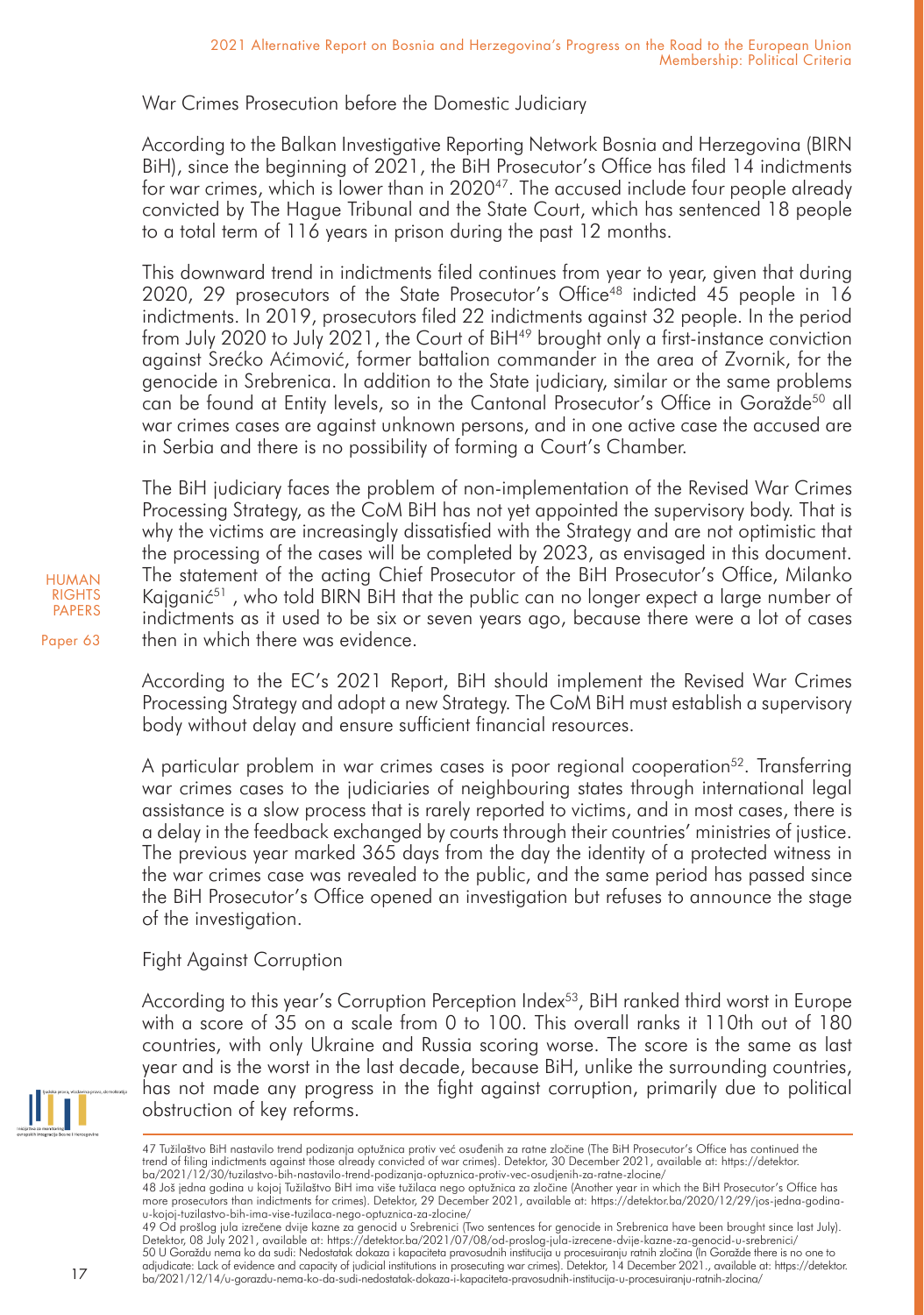Although the total number of complaints in the work of prosecutors' offices for corruption offences increased in 2021 compared to 2020, it is still lower than the results recorded in 201854. Of 1691 complaints, 16 or only 0.94% refer to complaints of high-level corruption offences (HLCOs), according to the definition adopted by the HJPC BiH. The number of complaints resolved for corruption offences increased compared to 2020 and there were 968 such reports in 2021. This number is still lower compared to 2018 and 2019. Only 9 resolved complaints or 0.92% refer to complaints for HLCOs.

The number of orders not to conduct an investigation for corruption offences increased to 555 during 2021. This reduced the share of these orders in the total number of resolved complaints to 57.3% (in 2020 it was 60.1%). Nevertheless, it increased compared to 2018 and 2019. In 2021, 514 investigations were initiated for corruption offences at all levels. Although this result is better than the one from 2020, it is worse compared to 2018 and 2019. Only 16 investigations (3.1% of the total) relate to HLCOs. In addition, the number of prosecutorial decisions related to orders to suspend the investigation of corruption offences increased in 2021 compared to 2020. The share of orders to suspend the investigation in the total number of solved investigations for corruption offenses during 2021 is 32.3%. This is a decrease compared to the period 2018-2020. It is important to note that in all prosecutorial systems there was a decrease in the share of negative prosecutorial decisions in the total number of resolved investigations during 2021, except at the level of the BiH Prosecutor's Office, where the share of negative prosecutorial decisions increased from 36.8% during 2020 to 55.5% during 2021. Specifically, out of 18 resolved investigations for corruption crimes at the level of the BiH Prosecutor's Office, as many as 10 were resolved by suspending the investigation.

During 2021, 235 indictments were filed for corruption offences. The biggest contribution was made by the FBiH prosecution system with 185 indictments filed. BiH and BD BiH prosecutors' offices filed fewer indictments than in 2020, while the RS prosecution system registered a slight increase. Only 6, or 2.5%, of the indictments are related to HLCOs. The fact that none of these 6 indictments were confirmed during 2021 is worrying. 227 convictions were brought for corruption offences, which represents an increase compared to 2020. Only at the level of the RS prosecution system, there was almost the same result compared to the previous year, while at other levels there was an increase. Five or 2.2% of convictions refer to HLCOs. Only 79 convictions impose sentence of imprisonment. Although this is a better result compared to the 2018-2020 period, it still accounts for only 34.8% of convictions. On the other hand, as many as 59.9% of convictions are verdicts with a suspended sentence, which is not at all dissuasive for possible perpetrators of these offences, especially considering the gravity of corruption offences, as well as the damage that corruption causes to society as a whole. The increase in the number of convictions is accompanied by an increase in the number of acquittals for corruption offences, of which there were 52 in 2021. In the past year, 147 final convictions were issued for corruption offences, which represents an increase compared to 2020. Only 4 judgments or 2.7 per cent refer to final judgments for HLCOs.

The existing legal protection of persons reporting corruption in BiH institutions, i.e., mechanisms for providing support and ways of eliminating harmful consequences due to reports of corruption are insufficiently developed and efficient. A very small number of persons have been granted whistle-blower status indicating an endemic

53 More at: https://www.transparency.org/en/cpi/2021/index/bih

54 Izvještaj o monitoringu procesuiranja korupcije pred sudovima i tužilaštvima u Bosni i Hercegovini 2021 (Monitoring the Prosecution of Corruption in Courts and Prosecutor's Offices in Bosnia and Herzegovina 2021), Transparency International in Bosnia and Herzegovina, March 2022



18

<sup>51</sup> Intervju – Milanko Kajganić: Desetak optužnica za ratne zločine do kraja godine (Interview – Milanko Kajganić: A dozen war crimes indictments by the end of the year). Detektor, 30 October 2021, available at: https://detektor.ba/2021/10/30/intervju-milanko-kajganicdesetak-optuznica-za-ratne-zlocine-do-kraja-godine/

<sup>52</sup> Godine čekanja na pravdu uslovljene i sporošću predmeta proslijeđenih susjednim državama (Years of waiting for justice conditioned also by the slowness of cases forwarded to neighbouring states). Detektor, 26 April 2021, available at: https://detektor.ba/2021/04/26/godinecekanja-na-pravdu-uslovljene-i-sporoscu-predmeta-proslijedjenih-susjednim-drzavama/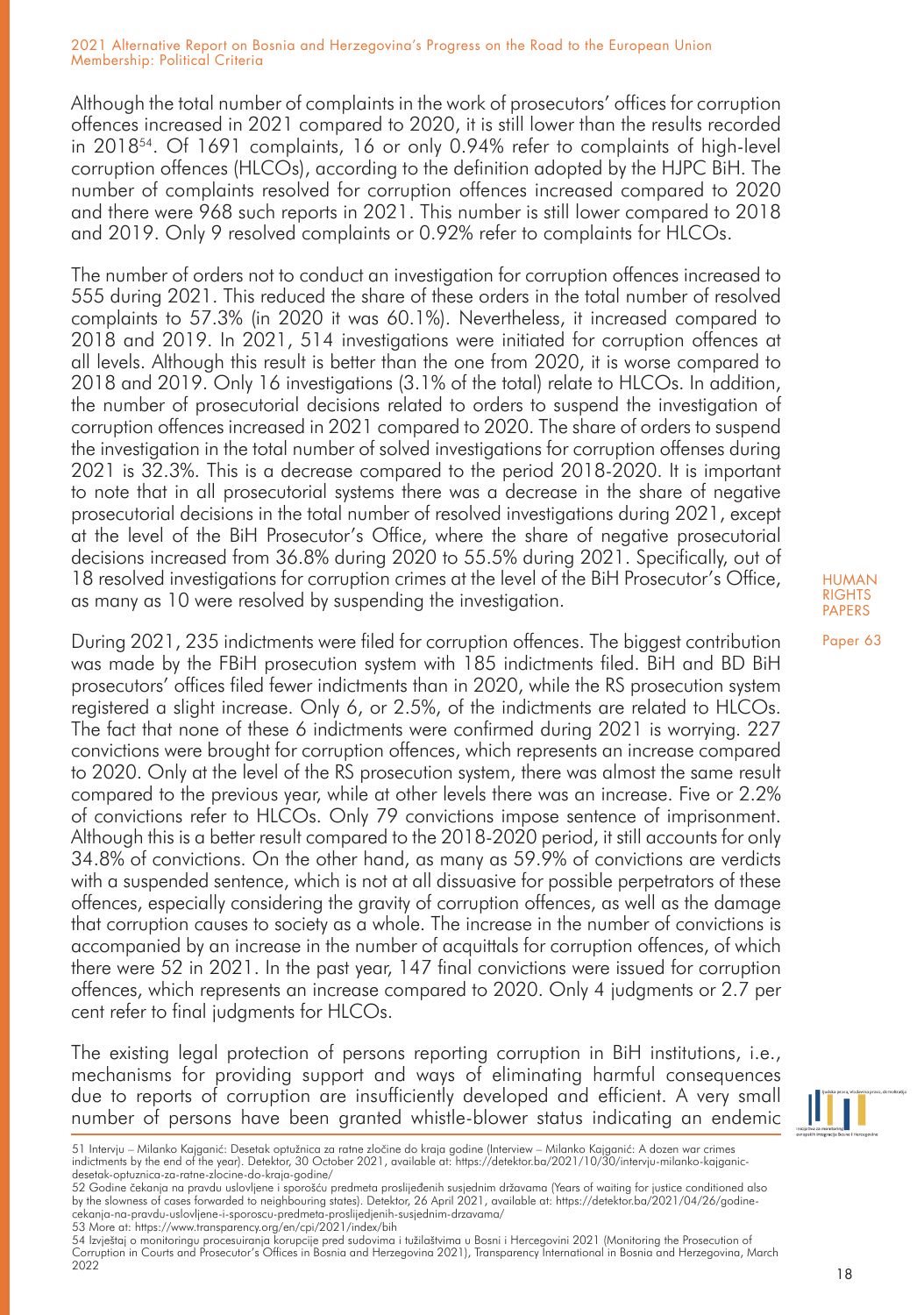lack of confidence in the protection mechanisms provided. Although the Law defines the competence of the Agency for the Prevention of Corruption and Coordination of the Fight against Corruption (APIK) to provide administrative protection to corruption reporters, the practice shows that the valid application of the law is absent. Since the beginning of the application of the Law (beginning of 2014), a total of 24 requests for the granting of whistle-blower status have been received at the State level. The APIK did not grant the status to as many as 13, on the grounds that good faith could not be confirmed.55 Corruption reporters who claim the status of a protected whistle-blower under the State law do not have the possibility to complaint against the APIK's decision, so everything is left to the discretion and practice of this institution.

Data on the application of the law in the RS indicate that the existing protection mechanisms are not at all or insufficiently used, and that there is significant lack of confidence in the institutions that implement the regulations and in the method of application of the protection guaranteed by laws. Only 4 court proceedings were initiated in the RS for the protection of corruption reporting persons since the adoption of the Law in mid-2017. The mechanism for reporting and publishing data on corruption reporters enjoying legal protection has not yet come to life in the RS. Although the law in BD BiH was adopted in 2018, the Director of the Office for Prevention of Corruption and Coordination of Anti-Corruption Activities was appointed only in 2021. Although the Draft Law on the Protection of Corruption Reporters in the FBiH has been in parliamentary procedure for several years, this law has not yet been adopted. Corruption reporters are unprotected in this Entity.

When it comes to punishing of conflicts of interest, the work of the Commission at the BiH level was unblocked by the appointment of a new composition in July 2020. The newly formed Commission then found cases that had not been resolved by the previous Commission. Although a move has been made by initiating procedures, the fact is that the Commission's actions lack timeliness, and with the blockade of the work of the Parliament and the BiH institutions that followed in 2021, the work of this Commission has been halted again.

There is no institution in the FBiH competent for the application of the FBiH Law on Conflict of Interest, although a large number of officials are in a conflict of interest, abusing the absence of this body. According to the Register of Public Office Holders<sup>56</sup> prepared by Transparency International BiH, five MPs in the FBiH Parliament are simultaneously in the administration of public enterprises and institutions. Another 22 officials at the Cantonal level perform additional functions, of which 6 cases refer to ministers in the technical mandate. Also, 41 mayors or councillors in the FBiH are in a conflict of interest due to positions or membership in supervisory boards, management boards of public companies, institutions and the like.

In its decisions and opinions, the RS Commission competent for Law implementation has arbitrarily interpreted the law, which resulted in many unpunished cases of conflict of interest. In most reports of conflicts of interest, it found reasons to avoid the application of the law. The proceedings were suspended in cases against MPs in the NARS who were acting directors of public companies at the same time. It stated that the function of the acting director is temporary, although the Law is unambiguous and does not





<sup>55</sup> Monitoring provođenja antikorupcijskih politika u Bosni i Hercegovini (Monitoring the Implementation of Anti-Corruption Policies in Bosnia and Herzegovina), Transparency International in Bosnia and Herzegovina, December 2021. Available at: https://acmonitor.ti-bih.org/bs-Latn-BA 56 More at: https://registar.transparentno.ba/bs-Latn-BA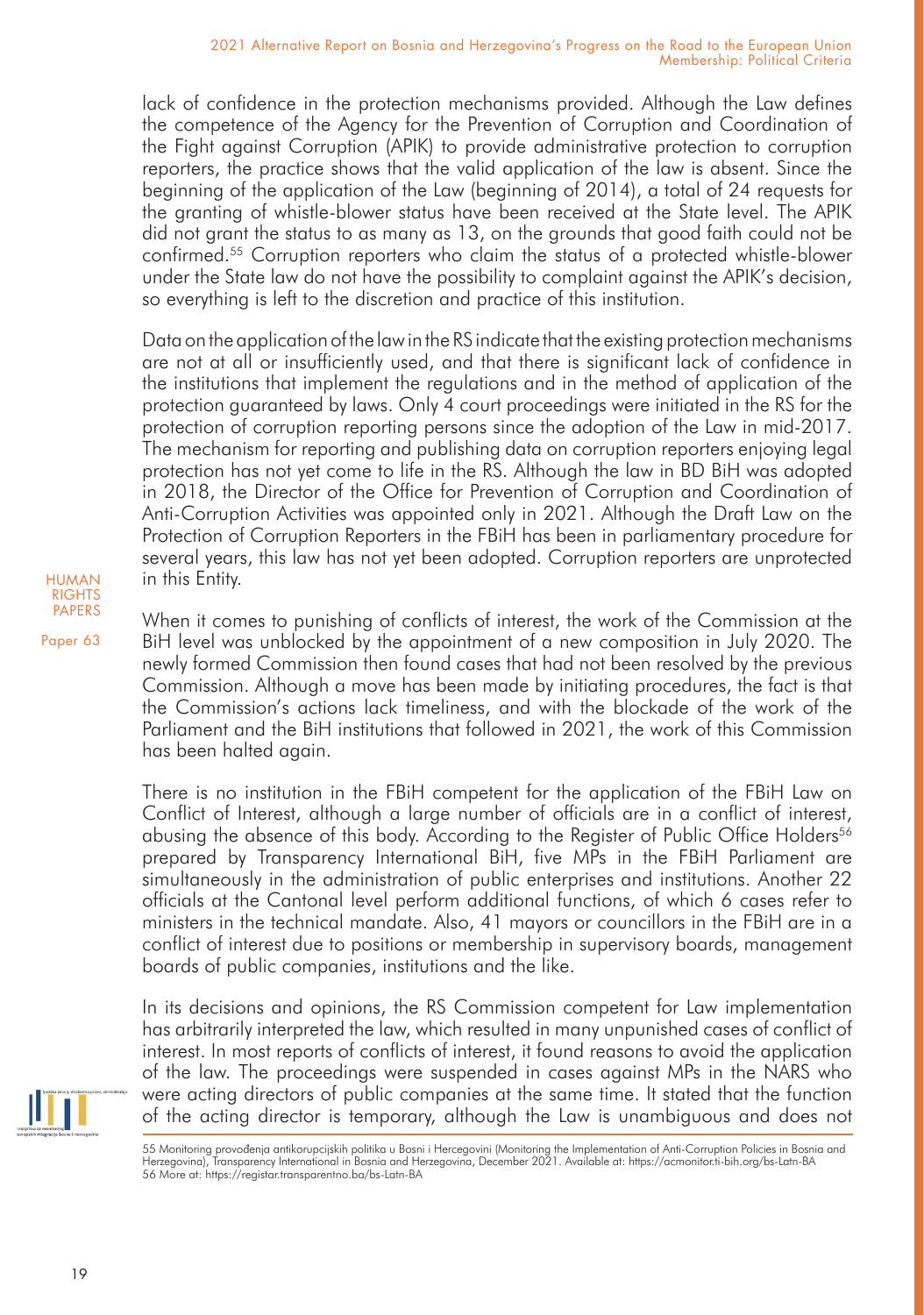distinguish between the acting director and the director, and prohibits the elected representatives from being directors of public companies at the same time or three months after the termination of the public office. The Commission also acted similarly with MPs who simultaneously served as directors of local public enterprises, narrowing the interpretation of the law solely to the Entity level. Over the years, there has been a marked decline in the number of decisions adopted and other acts of the Commission. In the last available 2020 Report, the Commission did not identify any cases of conflict of interest, and 4 cases of conflict of interest were identified in 2019 and 2018.

The functioning and coordination of anti-corruption bodies with each other and with APIK remain ineffective. Some progress has been made regarding the professionalisation of Cantonal anti-corruption bodies, the establishment of a professional Office by the TC, and the initiation of the establishment of an Office in the Zenica-Doboj Canton (ZDC). Nevertheless, there is a noticeable lack of action by the APIK, which should be the central point of coordination of all bodies in the field of corruption prevention. The lack of capacity and clear competences of other anti-corruption bodies is also noticeable. There have not been established any adequate mechanisms and methods to ensure regular and continuous reporting on the implementation of plans at lower levels, as well as integrity plans, as well as on the needs for their modification or updating.

In addition, there is still evident lack of compliance with the recommendations of supervisory institutions, such as the competent public sector audit services, the Public Procurement Agency, the CEC, etc., as well as the obstruction of strengthening the capacity of these institutions to ensure timely supervision of the actions of public authorities and political parties and to prevent abuses.

The legislative framework in the field of fight against corruption remains the worst in the FBiH, which has not yet adopted the Law on Conflict of Interest (repealed since 2013) and the Law on the Protection of Corruption Reporters. The last one has been in parliamentary procedure since 2018. The proposal for amendments to the FBiH Law on Conflict of Interest adopted in December 2021 in the House of Representatives of the FBiH Parliament does not comply with international standards<sup>57</sup>. It does not provide for the independence of the law enforcement bodies, as the Commission for Conflict of Interest would be composed of representatives of the FBiH Parliament. The Law on the Prevention of Conflict of Interest in the Institutions of BiH, initiated by Transparency International BiH, international organizations and certain MPs in the House of Representatives of the PA BiH has not yet been finally adopted<sup>58</sup>.

Since the end of 2019, BiH has not had a strategic framework for the fight against corruption. At the beginning of 2020, and after the expiry of the previous Anti-Corruption Strategy, the APIK sent a new Strategy and the related Action Plan for the period 2020-2024. The CoM BiH has not yet adopted the proposal. This also affected the adoption of strategic documents at the level of the FBiH and the Cantons, so that only the Action Plan covering the period from 2021 to the adoption of the new Strategy was adopted at the level of the FBiH, while in the Cantons there is an uneven practice. The TC has adopted a new long-term strategy, the ZDC is in the procedure of adopting the strategic documents, while some Cantons are waiting for the adoption of a new State strategy in order to align their strategic documents with it. On the other hand, the

HUMAN **RIGHTS** PAPERS

<sup>57</sup> Following a public hearing held in February 2022, it was announced that the Proposal of the Law would undergo a refinement process in order to align it with the comments made by representatives of the international community and the non-governmental sector. 58 The PABiH House of Representatives re-adopted it under urgent procedure on 9 March 2022. On 23 March 2022, the House of Peoples of the PA BiH refused to consider this Proposal in an urgent but abbreviated procedure, so it was returned to the regular procedure. The BiH Ministry of Justice, meanwhile, withdrew its draft of this Law, which the CoM BiH sent to parliamentary procedure, because it is not in line with the Venice Commission's comments and international standards.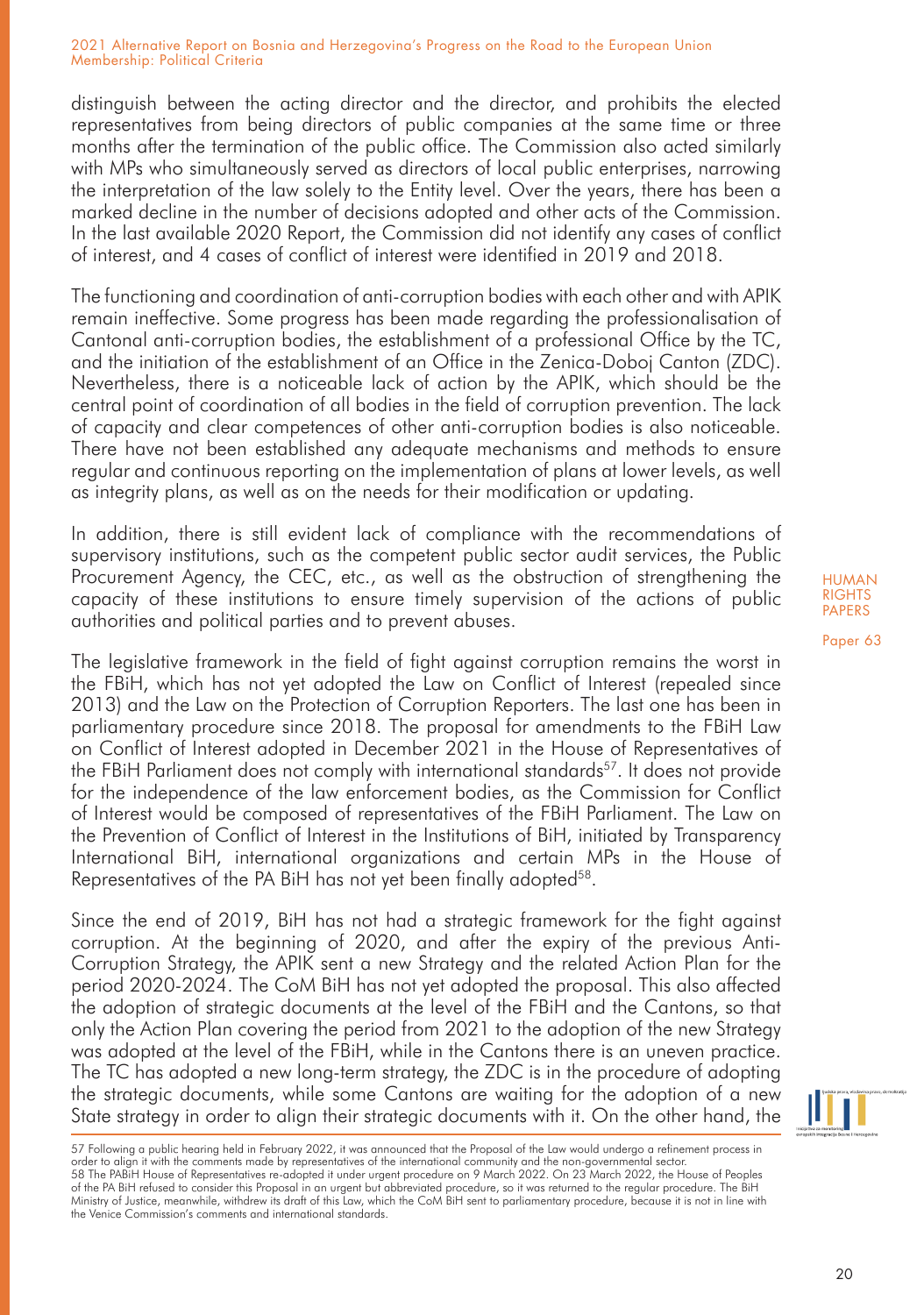Entity strategic documents do not necessarily follow the strategic documents adopted at BiH level, which has resulted in further decentralisation of the process of strengthening institutional integrity. The RS Anti-Corruption Strategy and the accompanying Action Plan have been adopted for the period from 2018 to 2022, but the competent Ministry of Justice and the Commission for the implementation of the Strategy are not prompt with the reporting on the implementation of the envisaged measures.

# Fundamental Rights

# Freedom of Expression

The right to freedom of expression is guaranteed by the BiH Constitution, the FBiH Constitution, Article 2(1), the RS Constitution in Articles 25, 26 and 27, as well as by the Constitutions of 10 Cantons in the FBiH. Freedom of expression is more precisely formulated by other laws - the Law on Freedom of Access to Information adopted in 2001 at the State and Entity level, the Law on Protection against Defamation, adopted in 2002, which decriminalized defamation and abolished the so-called verbal delict, as well as a set of laws on communications and public broadcasting, including the BiH Law on Communications (adopted in 2003), the BiH Law on the Basis of the Public Broadcasting System and on the BiH Public Broadcasting Service, including two laws on the Entity public broadcasters. All these laws reflect the world's highest standards of respect for the right to freedom of opinion and expression, guarantee the free, objective and democratic work of the media, without any (political, economic, proprietary) pressures on journalists and editorial policy.

Paper 63 Despite legal regulation harmonized with international standards, in 2021, Free Media Help Line<sup>59</sup> (FMHL), operating within BH novinari, recorded 70 attacks on journalists' rights, media and freedom of expression. These cases included: 16 cases of physical and verbal attacks and threats, and 21 cases of political pressure, 10 new defamation lawsuits and 10 cases of prohibition of access to information. Although the unavailability of justice and impunity for attacks on journalists are constant in BiH, some progress was recorded last year - before judicial and other instances, 11 cases were solved in favour of media workers. Most resolved cases are with very low penalties threatened and disciplinary measures<sup>60</sup>.

> The unregulated legal dimension of the online space, as well as the insufficiently effective moderation and removal of threatening and hateful comments from the Internet, have resulted in numerous threats, hate speech and endangering the safety of journalists, especially female journalists and other women in the media. The FMHL recorded that over 70% of attacks and threats come from online space, and close to 40% of these attacks were generated by politicians or their followers.

> There is an alarming increase in violence against journalists through social networks Facebook and Twitter, with the largest number of threats coming from the profiles of persons affiliated with political parties. One of them was Jasmin Mulahusić, a BiH citizen who lives in Luxembourg and is being investigated by the BiH Prosecutor's Office $61$ , who himself points out his closeness to the SDA party and its leaders<sup>62</sup>. Through his Facebook profile, Mulahusić addressed attacks and threats against numerous journalists: Helena



<sup>59</sup> More at: https://bhnovinari.ba/bs/linija-za-pomoc/

<sup>60</sup> Novinari kao glineni golubovi: Minimalne kazne za prijetnje po život (Journalists like clay pigeons: Minimum penalties for life threats). Capital, 31 March 2021, available at: https://www.capital.ba/novinari-kao-glineni-golubovi-minimalne-kazne-za-prijetnje-po-zivot-napadi/<br>61 Ročište / Detalji iz sudnice: Za šta je sve optužen Jasmin Mulahusić (Hearing /Cou optuzen-jasmin-mulahusic/429579 and Jasmin Mulahusić pušten na slobodu, nisu mu određene ni mjere zabrane (Jasmin Mulahusić released,<br>no protective measures were imposed against him either). Klix, 07 September 2021, availa

mulahusic-pusten-na-slobodu-nisu-mu-odredjene-ni-mjere-zabrane/210907061<br>62 Mulahusić koji je u BiH hapšen zbog širenja mržnje fotografisao se s Izetbegovićem i Novalićem (Mulahusić, who was arrested in BiH for spreading hatred, was photographed with Izetbegović and Novalić). Klix, 22 November 2021, available at: https://www.klix.ba/vijesti/bih/ mulahusic-koji-je-u-bih-hapsen-zbog-sirenja-mrznje-fotografisao-se-s-izetbegovicem-i-novalicem/211122023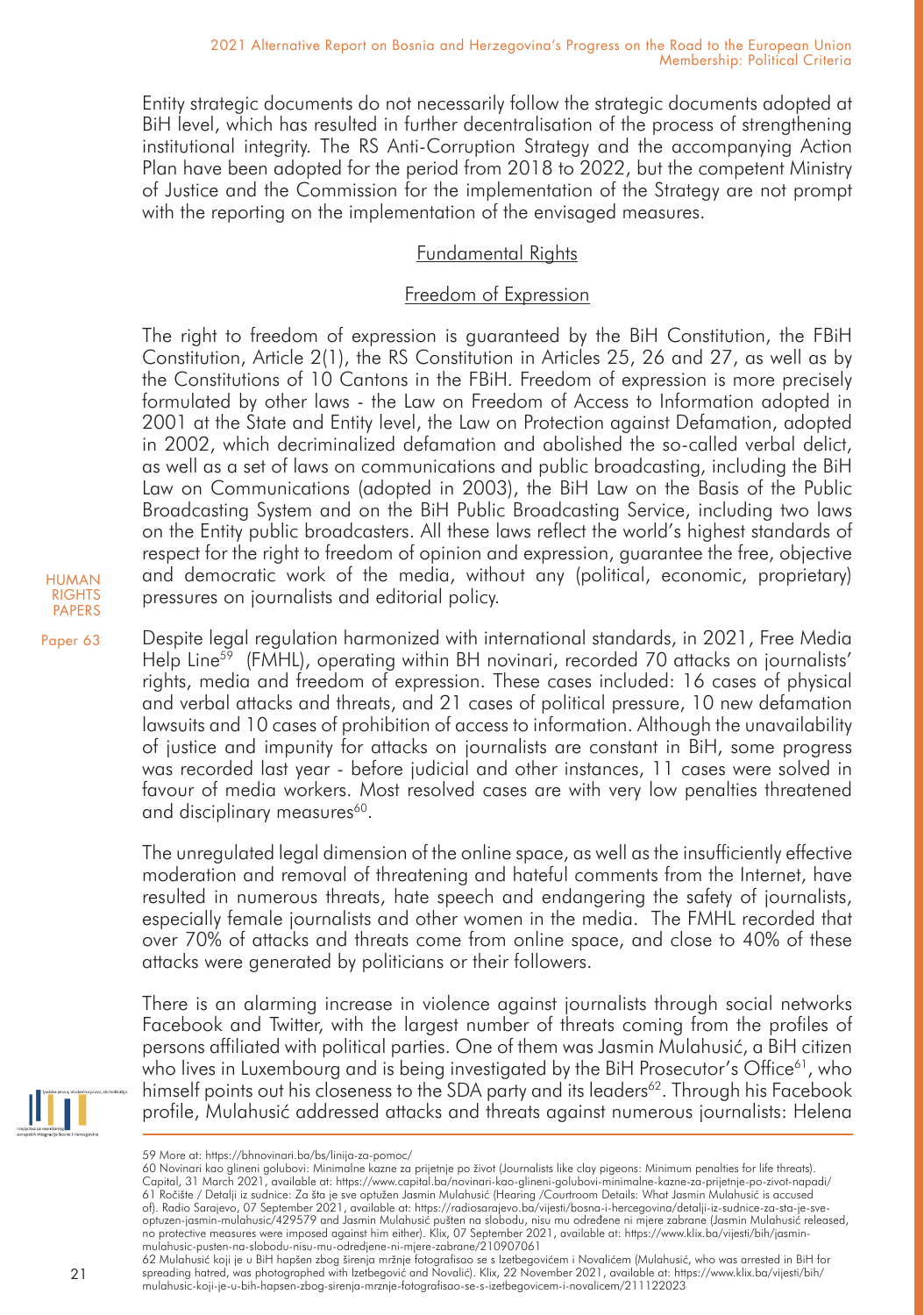Javor Ibrahimbegović, Amarildo Gutić and Branka Mrkić, members of the Management Board of BH novinari Siniša Vukelić and Sanja Bjelica, Senad Hadžifejzović, Faruk Vele, as well as several attacks on Professor Lejla Turčilo, Secretary General of BH novinari Borka Rudić, and journalists and editors of N1 TV Nikola Vučić and Amir Zukić.<sup>63</sup> Although Mulahusić was arrested on his way out of BiH, the Court released him and rejected the proposal to order his detention because, according to their interpretation, "freedom of speech and a slightly sharper opinion on individuals are not sufficient grounds for determining detention".

26 cases of threats and attacks against female journalists were also recorded, with pronounced elements of gender-based violence with professional discreditation<sup>64</sup>, as well as sexist and misogynistic statements. The attacks of Milorad Dodik, a member of the BiH presidency from the Serbian people, on journalist and political analyst Tanja Topić from Banja Luka<sup>65</sup>, as well as journalist of BNTV from Bijeljina, Slađana Jašarević<sup>66</sup>, stand out for brutality and inappropriate language.

In 2021, the problems in financing and independent operation of the Public Broadcasting System in BiH with three separate broadcasters: BHRT, RTVFBiH and RTRS, were deepened. Ten years ago, public broadcasters signed contracts for the collection of the RTV tax via phone or electricity bills for a certain period<sup>67</sup>, but this legal provision is not respected.68 BHRT claims about 60 million KM from RTRS for the collected RTV tax that the Entity broadcaster from the RS does not pay to the joint accounts of the PBS.<sup>69</sup> This debt called into question the survival of BHRT, as well as the fate of 800 employees of this media.

Pressure on the free work of the media and the journalistic profession has been intensified by a growing number of defamation lawsuits – currently there are close to 300 active defamation cases, including a significant number of so-called SLAPP lawsuits<sup>70</sup>. These lawsuits have a very negative impact on the free critical reporting of journalists and the economic survival of the media. In the last year, two media, Dnevni avaz<sup>71</sup> and Žurnal, were particularly affected, which had to pay about EUR 200,000 due to these lawsuits. About 80% of the plaintiffs in the defamation lawsuits against journalists and the media are politicians, representatives of the judiciary and/or public officials.<sup>72</sup>

media boycott!). BH novinari, 25 May 2021, available at: https://bhnovinari.ba/bs/2021/05/25/bh-novinari-dodikovi-verbalni-napadi-nanovinare-zasluzuju-medijski-bojkot/

66 Pogledajte sukob Dodika i novinarke BN Televizije: "Lično vas upozoravam..." (See the conflict between Dodik and BN Television journalist "I personally warn you..."). Radio Sarajevo, 30 September 2021, available at: https://radiosarajevo.ba/vijesti/bosna-i-hercegovina/pogledajtesukob-dodika-i-novinarke-bn-televizije-licno-vas-upozoravam/432111

67 Naplata RTV takse putem računa za električnu energiju (Collection of the RTV tax through the electricity bills). EPBiH, 2017, available at: https://www.epbih.ba/novost/21886/naplata-rtv-takse-putem-racuna-za-elektricnu-energiju

in the interests of politics!). BH Novinari, 17 December 2021, available at: https://bhnovinari.ba/bs/2021/12/17/bh-novinari-rukovodstva-javnihservisa-moraju-prestati-da-rade-u-interesu-politike/

70 SLAPP (Strategic Lawsuits Againts Public Participation)



odluke-ne-smiju-ugrozavati-ekonomski-opstanak-medija-u-bih/<br>72 Rudić: Političari podnose najviše tužbi za klevetu protiv medija i novinara (Rudić: Politicians file the most defamation lawsuits against the media and journalists). BH Novinari, 01 July 2021, available at: https://bhnovinari.ba/bs/2021/07/01/rudic-politicari-podnose-najvise-tuzbi-za-klevetuprotiv-medija-i-novinara/

#### HUMAN **RIGHTS** PAPERS



<sup>63</sup>BH novinari: Nedopustiva huškačka retorika Jasmina Mulahusića protiv novinara i medija u BiH! (BH novinari; Inadmissible incitement rhetoric by Jasmin Mulahusić against journalists and the media in BiH!). BH novinari, 03 December 2021, available at: https://bhnovinari.ba/ bs/2021/12/03/bh-novinari-nedopustiva-huskacka-retorika-jasmina-mulahusica-protiv-novinara-i-medija-u-bih/ and BH novinari: Nećemo objaviti e-mail poruke huškača i širitelja mržnje sa Faceboka (BH novinari: We will not publish email messages from inciters and spreaders of hatred from Facebook). BH novinari, 07 April 2022, available at: https://bhnovinari.ba/bs/2021/12/06/bh-novinari-necemo-objaviti-e-mailporuke-huskaca-i-siritelja-mrznje-sa-faceboka

<sup>64</sup> Konferencija BH novinara: Mediji imaju ključnu ulogu u podizanju svijesti o rodno zasnovanom nasilju (BH Journalists Conference: The media have a key role in raising awareness of gender-based violence). BH novinari, 18 March 2021, available at: https://bhnovinari.ba/bs/2021/03/18/ konferencija-bh-novinara-mediji-imaju-kljucnu-ulogu-u-podizanju-svijesti-o-rodno-zasnovanom-nasilju/<br>65 BH novinari: Dodikovi verbalni napadi na novinare zaslužuju medijski bojkot! (BH novinari: Dodik's verbal attacks on j

<sup>68</sup> Currently, in the FBiH, the RTV tax is collected through Elektroprivreda BiH, and in the RS through Elektroprivreda RS and through bill collectors, which have "separate budgets", which is contrary to the Law on the Public Broadcasting System, which says that the revenues from the RTV tax<br>will be collected into one account and allocated to three public services, namely (Radević, Maja. Indikatori nivoa medijskih sloboda i sigurnosti novinara u BiH 2019 (Indicators of the Level of Media Freedom and Security of Journalists in BiH 2019). BH novinari, p. 9, available at: https://safejournalists.net/wp-content/uploads/2020/12/BiH-BiH-2019.pdf) 69 BH novinari: Rukovodstva javnih servisa moraju prestati da rade u interesu politike! (BH novinari: Public Services Managers must stop working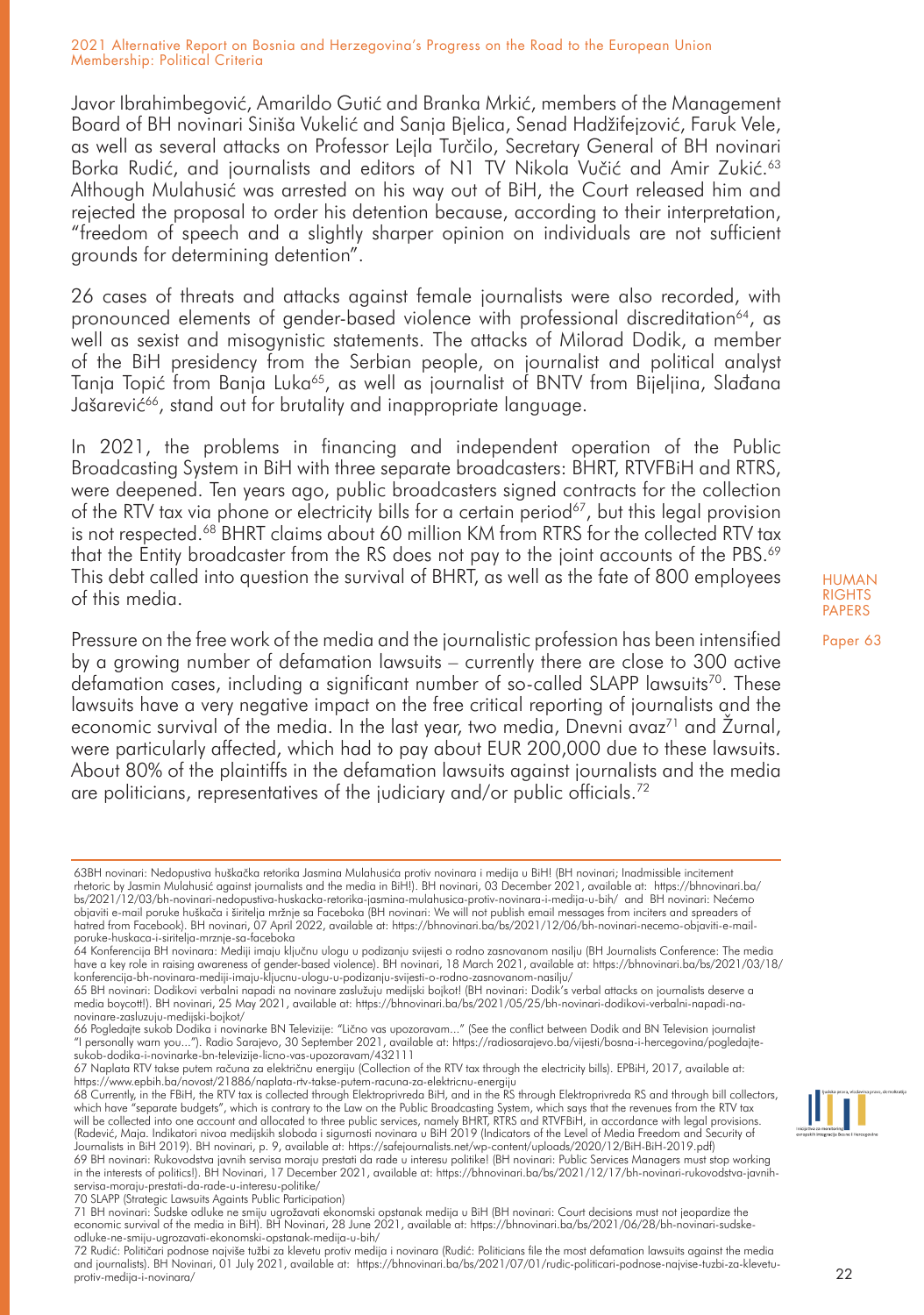The BiH, FBiH and BD BiH criminal codes recognise the public inciting of national, racial and religious hatred, discord or hostility among the constituent peoples and others living in BiH. For this criminal offence, the sentence of imprisonment for a term between 3 months and 3 years, or between 1 and 5 years in the BD BiH, is also provided for. However, these criminal laws do not recognize incitement and incitement to hatred on other grounds, such as gender, sexual orientation, gender identity, disability, gender characteristics, etc. On the other hand, the RS Criminal Code prescribes a term of imprisonment of up to 3 years for those who publicly invite, provoke or incite or make available to the public leaflets, pictures or other materials calling for violence or hatred directed against a certain person or groups because of their national, racial, religious or ethnic origin, skin colour, gender, sexual orientation, disability, gender identity, origin or any other properties.

Provoking religious hatred and intolerance is prohibited by the Law on Freedom of Religion and Legal Position of Churches and Religious Communities in BiH, and the BiH Election Law prescribes a sanction for political entities that use a language that could incite or provoke someone to violence or spread hatred, or for those political entities that publish or use images, symbols, audio and video, SMS messages, Internet messages or other materials that may act that way.73

During 2021, the BiH Prosecutor's Office initiated an investigation and confirmed the indictment against Fatmir Alispahić, owner and author of the portal Antimigrant.ba. The BiH Court acquitted him with a first-instance verdict. In doing so, it showed an extremely limited interpretation of the CC BiH, stating, among other things, that the Prosecutor's Office did not prove that Alispahić had committed the criminal offence of inciting national, racial and religious hatred and intolerance. The verdict states that the defendant's statements are within the framework of a political, publicist free narrative, protected by freedom of speech in BiH, and that they are addressed to "migrants", not to one people, race, religion and other specific group. Hate speech, in this case addressed to persons on the move, has its grounds precisely because persons in movement do not belong to constituent peoples in BiH but to other peoples, other races and other ethnicities, which was the basis (context) of generating animosity and expressing and inciting hatred towards them. The Court of BiH has not taken into account the fact that the name of the media itself, ANTIMIGRANT, indicates quite clearly that its basic mission is to incite hatred towards people on the move among the general public in BiH. Alispahić further "intensified" incitement to hatred by a series of texts and posts on this portal, which the Court of BiH did not examine with due care and accepted as credible evidence of the content and intent of hate messages.<sup>74</sup>

# Freedom of Assembly

Laws on freedom of peaceful assembly are enacted at the level of 10 Cantons, the RS and the BD BiH. Out of a total of 12 laws regulating the area of freedom of peaceful assembly, only the law in the BD BiH is fully compliant with international standards. During 2021, tendencies aimed at harmonizing certain Cantonal laws with international standards were observed. Thus, the Canton 10 and the SC drafted a law on freedom of peaceful assembly, but these laws were not passed until the time of writing this report. A positive practice that occurred in 2021 was the financing of the Third BiH Pride Parade

73 Sokol, Anida, Regulacija govora mržnje I dezinformacija u Bosni I Hercegovini: propisi i praksa. (Regulation of hate speech and<br>disinformation in Bosnia and Herzegovina: regulations and practice. SEENPM, Tirana, Peace I 74 Reakcija civilnog društva na presudu Fatmiru Alispahiću: Govor mržnje nije sloboda govora (Civil society reaction to Fatmir Alispahic's<br>verdict: Hate speech is not freedom of speech). Media, 23 November 2021, available civilnog-drustva-na-presudu-fatmiru-alispahicu-govor-mrznje-nije

HUMAN **RIGHTS** PAPERS

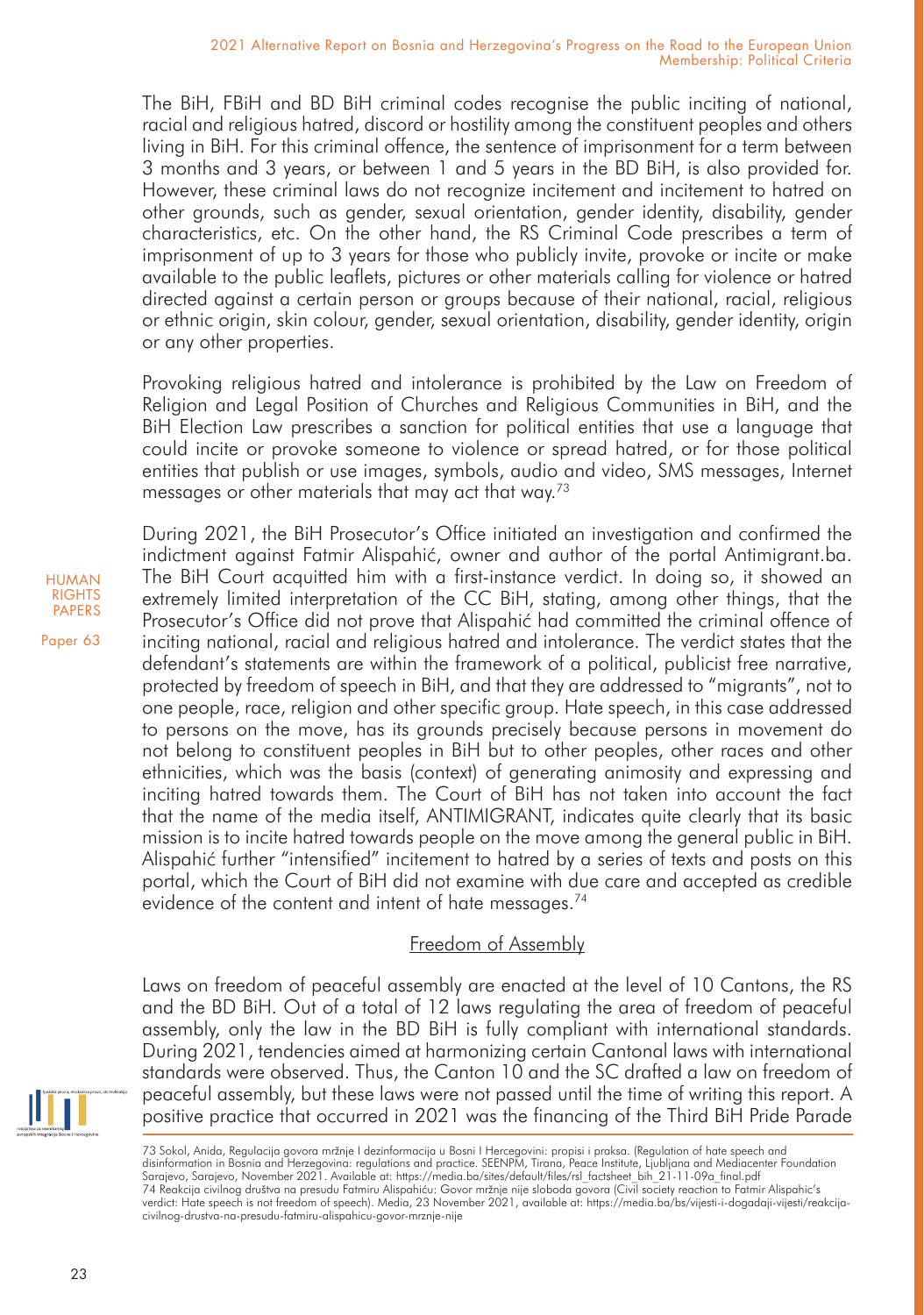by the City of Sarajevo, the Municipality of Centar Sarajevo and the SC.

The laws on freedom of peaceful assembly include nine areas (assumptions in favour of gatherings, definitions, general prohibitions, gatherings on the move, location restrictions, time restrictions, notification of gatherings, obligations of organizers and attendants, and criminal provisions) that they regulate. These areas of law (with the exception of the BD BiH) are generally not in line with international standards.<sup>75</sup>

In 2007, the Council of Europe's Committee of Ministers adopted Recommendation CM/Rec(2007)14 on the legal status of NGOs in Europe. The laws on associations and foundations at all levels in BiH are mostly aligned with the Recommendation. There are rare situations where the establishment of NGOs is prohibited, but the State needs to much more encourage and support the work of NGOs.

Due to the repression exerted by the police in the RS against the organizers of public rallies in previous years, the organizers of the tenth "Eight March March" in Banja Luka decided to invite other organizations to joint action. For the same reasons, they did not submit the list of attendants with the notification of the gathering. The RS Ministry of the Interior approved this rally with the explanation that it is "a peaceful civic rally, mainly attended by women, and on that basis, there should be no incidents." As in previous years, organizers were informed by telephone that the request had been approved, and it was said that the meeting would be interrupted if members of the informal group Pravda za Davida (Justice for David) joined it. After three years of banning in March 2021, this group held its first gathering in Krajina Square. This is associated with a change in the structure of local authorities, because the consent was given for the use of the public surface on the Krajina Square, which was previously forbidden. In previous years, legal proceedings have been initiated against members of the group and the parents on the basis of criminal charges against violations of public order and illegal assembly. More and more informal groups and NGOs are opting for guerrilla actions in Banja Luka due to police repression.

## Reconciliation, Transitional Justice and Memorialization

BiH is far from meeting reconciliation-related priorities. The political environment does not yet contribute to reconciliation and overcoming the events of the past. High-ranking political leaders often publicly challenge established facts about the events of the war. This raises doubts about the independence and impartiality of international courts, and deepens divisions among BiH citizens, while political parties focus their programmes primarily on ethno-national issues. Conflicting war narratives are present in the public and political spaces, used for daily political purposes, continuing to cause tensions and divisions. The secessionist threats from the RS in 2021 again aroused fear of the war in BiH76.

There are still unsolved war crimes cases, and regional co-operation in prosecuting war crimes is almost non-existent. Open questions regarding war crimes cases, related to regional co-operation between BiH, Serbia, Croatia and Montenegro, are a challenge on the road to achieving greater efficiency in investigating and bringing indictments against those charged with war crimes. A large number of war criminals and suspected



<sup>75</sup> More at: https://www.osce.org/files/f/documents/c/4/500560.pdf Uživanje slobode mirnog okupljanja u BiH: zapažanja monitoringa misije<br>OSCE u Bosni i Hercegovini (Enjoyment of freedom of peaceful assembly in BiH: observa and Herzegovina), 2021 (page 31)

<sup>76</sup> BiH: Srpski lideri intenziviraju političku krizu nakon zabrane negiranja genocida (BiH: Serb leaders intensify political crisis after banning denial of genocide). Detektor, 23 December 2021, available at: https://detektor.ba/2021/12/24/bih-srpski-lideri-intenziviraju-politicku-krizunakon-zabrane-negiranja-genocida/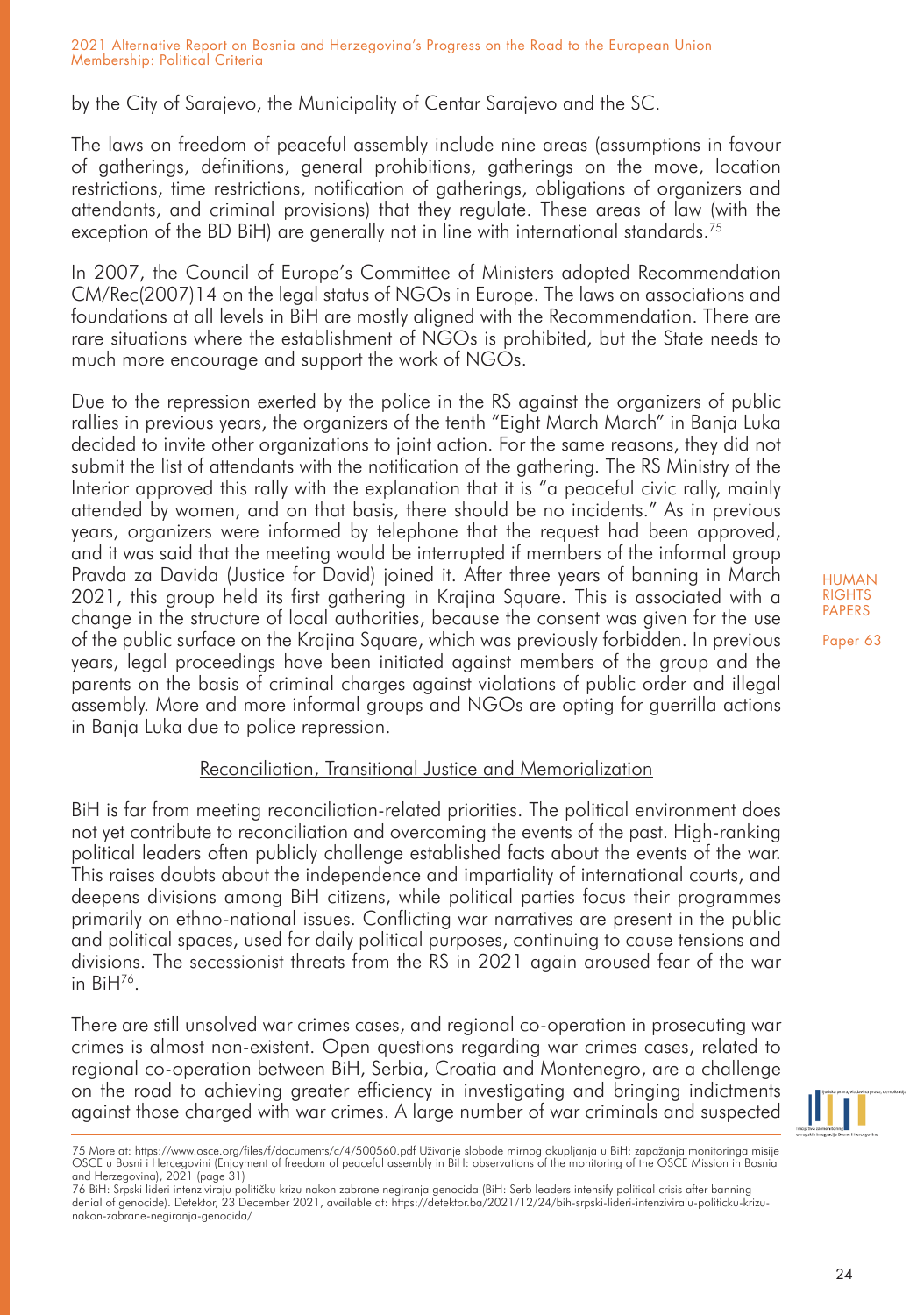war criminals move freely in neighbouring countries<sup>77</sup>. One example of unacceptable practice in the context of regional co-operation in prosecuting war crimes cases is granting Serbian citizenship to fugitive indictee Mirko Vrućinić before sentencing him for war crimes in BiH<sup>78</sup>

Victims' associations in BiH are increasingly dissatisfied with the implementation of the Revised War Crimes Prosecution Strategy, and judicial institutions are not optimistic that the prosecution of war crimes cases will be completed by 2023, as envisaged in this document79. According to the official data from the International Commission on Missing Persons, there are still 7,628 people in BiH who were killed and disappeared between 1991 and 1996<sup>80</sup>.

BiH has not yet adopted a Transitional Justice Strategy<sup>81</sup>. No significant progress on memory policies can be recorded either. In April and July 2021, commissions to determine historical events funded by the RS Government published their final reports, which open the door to revisionism and minimizing the siege of Sarajevo and the genocide in Srebrenica. A number of paragraphs cited in this document contradict the conclusions reached in several Hague Tribunal judgements, although the commission refers to these judgements in its work.

The practices of historical revisionism<sup>82</sup>, the denial of established court facts, the public denial of genocide, the denial of war crimes and the glorification of war criminals are still commonplace in BiH, and local authorities are ignoring calls from the international community to remove murals in honour of convicted war criminals, which exist in at least five municipalities. As one illustration of this is the fact that there are 16 active Chetnik organizations in our country<sup>83</sup>. And in 2021, the RS held the celebration of 9 January as the RS Day. This event directly disrespects the BiH Constitution and the Decision of the BiH Constitutional Court, as the BiH Constitutional Court has twice declared the commemoration of 9 January as the RS Day unconstitutional.

In 2021, the first-degree sentence of life imprisonment was against Ratko Mladić, former RS Army general for genocide in Srebrenica, persecution of Bosniaks and Croats, terrorizing Sarajevo citizens and taking UN peacekeepers hostage<sup>84</sup>, was confirmed. Following the changes to the CC BiH, at the discretion of the High Representative, the NARS adopted laws rejecting the application of changes to the CC BiH on the territory of this Entity. At the same time, amendments were adopted that punish the calling of the RS a genocidal creation<sup>85</sup>. Although the amendments to the CC BiH reduced the

<sup>85</sup> Republika Srpska odbacila Inzkov zakon (The Republika Srpska rejected Inzko's law). DW, 31 July 2021, available at: https://www.dw.com/hr/republika-srpska-odbacila-inzkov-zakon/a-58713293

<sup>77</sup> AVDO AVDIC OTKRIO DETALJE SUSRETA SA RATNIM ZLOCINCEM U NOVOM SADU: "Priznajem da nisam…" (AVDO AVDIC REVEALS<br>DETAILS OF MEETING WITH WAR CRIMINAL IN NOVI SAD "I confess I am not…"). Slobodna Bosna, 20 August 2021, avai slobodna-bosna.ba/vijest/212362/avdo\_avdic\_otkrio\_detalje\_susreta\_sa\_ratnim\_zlochincem\_u\_novom\_sadu\_priznajem\_da\_nisam.html<br>78 Srbija dala državljanstvo odbjeglom Mirku Vrućiniću pred izricanje presude za ratne zločine u B Vrućinić before verdict for war crimes in BiH). Voice of America, 22 April 2021, available at: https://ba.voanews.com/a/srbija-drzavljanstvo-mirkovrucinic-sud-bih-ratni-zlocini/5862861.html<br>79 Žrtve nezadovoljne, u pravosuđu pesimisti za ispunjenje već probijenih rokova iz Revidirane strategije za rad na predmetima ratnih zločina

<sup>(</sup>Victims dissatisfied, the judiciary pessimistic as to meeting the already broken deadlines from the Revised War Crimes Prosecution Strategy).<br>Detektor, 23 October 2021, available at: https://detektor.ba/2021/10/11/zrtve-n rokova-iz-revidirane-strategije-za-rad-na-predmetima-ratnih-zlocina/

<sup>80</sup> More at: http://www.ino.ba/odnosi-s-javnoscu/saopcenja-za-javnost/default.aspx?id=1301&langTag=bs-BA<br>81 Strategija za tranzicijsku pravdu zaboravljena skoro deceniju (The transitional justice strategy has been forgotten 07 July 2021, available at: https://detektor.ba/2021/07/07/strategija-za-tranzicijsku-pravdu-zaboravljena-skoro-deceniju/ and in Alternativni<br>izvještaj o aplikaciji Bosne i Hercegovine za članstvo u Evropskoj unij za 2010.

o-aplikaciji-bosne-i-hercegovine-za-clanstvo-u-evropskoj-uniji-za-2019-2020-godinu-politicki-kriteriji/<br>82 BIRN Fact Check: Izvještaj o stradanjima u Srebrenici u suprotnosti sa sudski utvrđenim činjenicama (BIRN Fact Chec in Srebrenica contradicts the court-established facts). Detektor, 29 July 2021, available at: https://detektor.ba/2021/07/29/birn-fact-checkizvjestaj-o-stradanjima-u-srebrenici-u-suprotnosti-sa-sudski-utvrdjenim-cinjenicama/

<sup>83</sup> Neometano širenje četničkih organizacija u BiH (Undisturbed expansion of Chetnik organizations in BiH). Radio Free Europe, 22 February 2021, available at: https://www.slobodnaevropa.org/a/neometano-%C5%A1irenje-%C4%8Detni%C4%8Dkih-organizacija-u-bih/31116011.html 84 Potvrđena presuda Ratku Mladiću, porodice žrtava zadovoljne (The conviction against Ratko Mladić confirmed, victims' families satisfied). DW, 08 June 2021, available at: https://www.dw.com/bs/potvr%C4%91ena-presuda-ratku-mladi%C4%87u-porodice-%C5%BErtavazadovoljne/a-57819534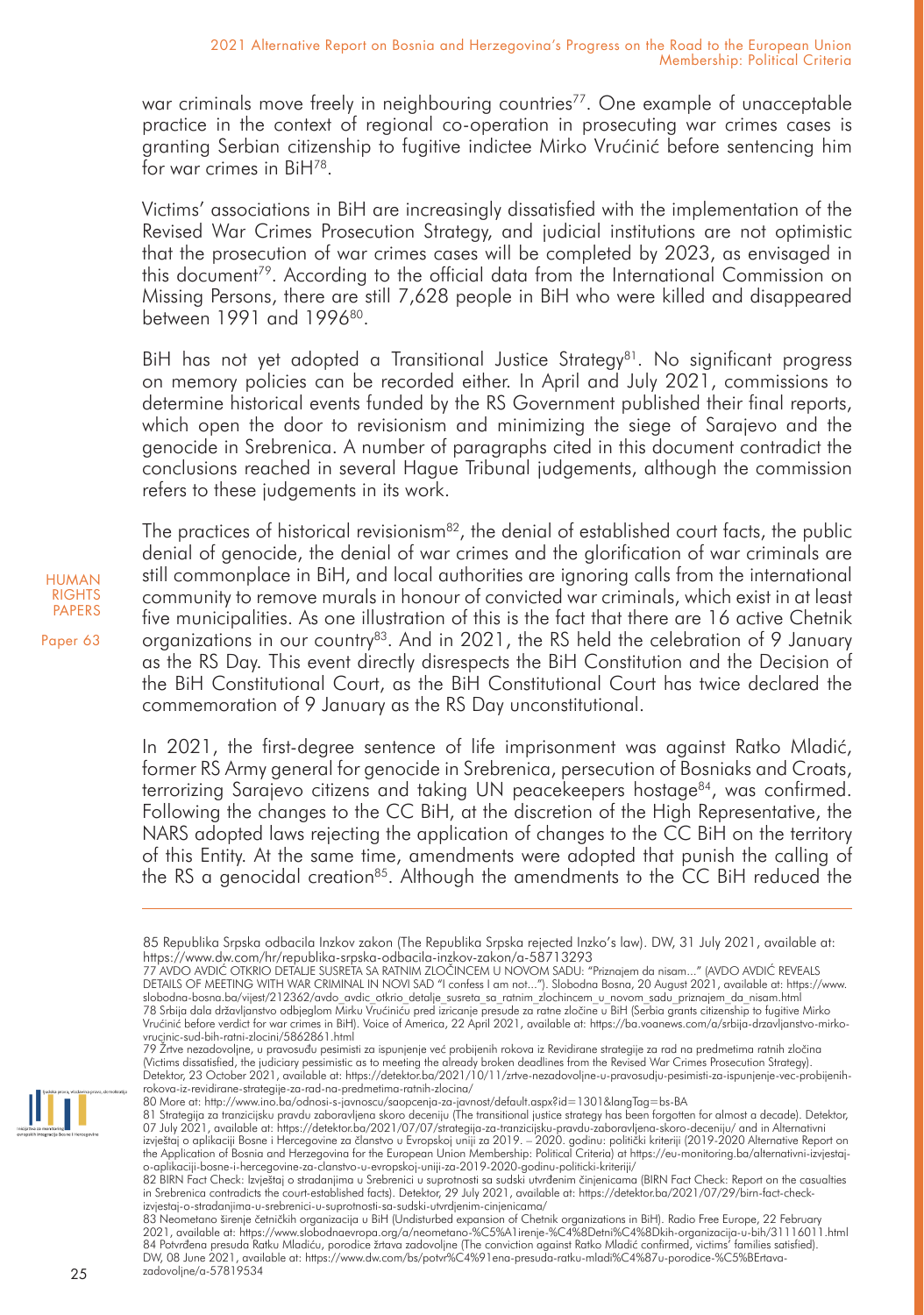denial of genocide on social networks and media86, the BiH Prosecutor's Office, despite numerous complaints, has not filed a single indictment for denying genocide, it has rejected three out of several dozen complaints for denial of genocide or war crimes.

One example of positive practice after the amendment to the CC BiH is the decision of the BiH Football Federation to punish the clubs Široki Brijeg and Zrinjski for glorifying the convicted war criminal Slobodan Praljak at a match between the two clubs. Another example is the repainting of three graffiti dedicated to Ratko Mladić in Prijedor in November 2021. According to the police, all three graffiti were repainted by locals.

Conflicting narratives about war events are also transmitted to the memorialization. An example is the re-installation of the desecrated memorial plaque for Ratko Mladić, located on the Inter-Entity line between the municipalities of Novo Sarajevo (FBiH) and Istočno Novo Sarajevo (RS). Another example is the construction of a monument to the victims killed in the Kazani in November 2021. Although the construction of the monument was publicly welcomed, it does not contain the names of the culprits, although 14 members of the 10th Mountain Brigade of the RBiH Army under the command of Mušan Topalović Caco were convicted of the crimes in Kazani. Local authorities in Prijedor have not taken new steps when it comes to building a memorial for 102 children killed in the last war.

EU officials have repeatedly stated that there is no place in the Union for states that deny war crimes and that revisionism and denial of crimes are contrary to fundamental European values. Thus, after a visit to BiH, the UN expert for transitional justice, among other things, asked the Government to urgently adopt a legal framework and a national programme that would provide quick and efficient reparations to all victims of war crimes, warning that the transitional justice process has reached a deadlock in  $BiH^{87}$ . The process of dealing with the past begins in the earliest age, and interethnic divisions and opposing narratives deepen through new generations, even if they are those born many years after the war. This is also contributed by a formal education system that is divided on ethnic grounds and where there are completely different curricula that cover the war in BiH, which is a worrying pledge for the future of society and the State.<sup>88</sup>

Sexual Violence in War

Even three decades after the war, BiH has not established an adequate reparations system for survivors of wartime sexual violence.<sup>89</sup> In the absence of laws at the State level, the status and rights of victims of sexual violence in the war in BiH are regulated by various legal acts adopted at the level of the Entities<sup>90</sup> and the BD BiH<sup>91</sup>.

There are many obstacles and disadvantages of the current fragmented legal framework. The deadline for applying for the recognition of the status of a victim of torture in the RS HUMAN RIGHTS PAPERS



<sup>87</sup> Ekspert UN-a za tranzicijsku pravdu: "O ljudskim pravima se ne može pregovarati" (UN Expert on Transitional Justice: "Human rights are non-negotiable"). Detektor, 10 December 2021, available at: https://detektor.ba/2021/12/10/ekspertun-a-za-tranzicijsku-pravdu-o-ljudskim-pravima-se-ne-moze-pregovarati/?fbclid=IwAR3iJSEGMUE8jRKu8e5jntLiRT4m8uU 9KEG2ipmrgH6lVaT93ftMH1DAR4M 88 More at: https://www.goethe.de/ins/hr/prj/dpl/nhs/bos/hr12279289.htm 89 In March 2022, the Study on Opportunities for Reparations for Survivors of Conflict-Related Sexual Violence in Bosnia and Herzegovina "We raise our voices", was presented, which indicates a number of shortcomings in reparations available to survivors of wartime sexual violence.

<sup>90</sup> FBiH Law on Basic Social Protection, Protection of Civilian Victims of War and Families with Children ("Official Gazette of the Federation of BiH", no. 36/99, 54/04, 39/06, 14/09, 45/16, 19/17 and 40/18); Law on the Protection of Victims of War Torture ("Official Gazette of the RS", no. 90/18)

<sup>91</sup> Decision on Protection of Civil Victims of War in BD BiH ("Official Gazette of the BD BiH", no. 33/12, 15/15)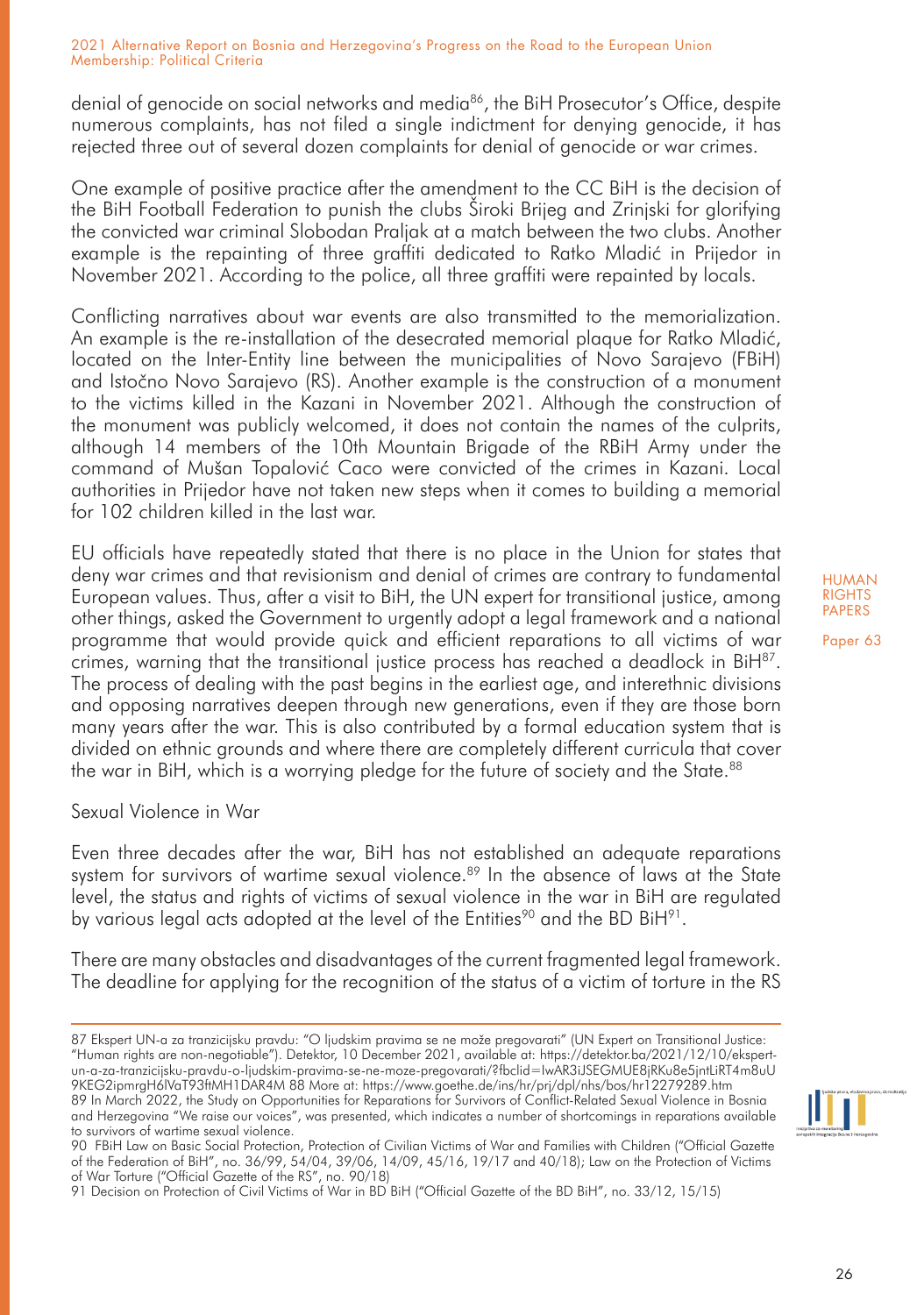is five years from the date on which the Law entered into force (and it expires in 2023), and there are no guarantees of identity protection under this Law for victims of sexual violence who have previously been granted the measures to protect identity in criminal proceedings.92 The monthly allowances available to survivors are also not harmonised, and are different across three administrative units. Access to health services differs depending on the place of residence, whereby it is important to point out the fact that survivors from the BD BiH, according to the current Decision, do not have the right to access psychological support. In the FBiH and the BD BiH, survivors are not provided with free access to spa rehabilitation, a significant measure of rehabilitation recognized as such by both victims and experts of the medical and psychiatric professions. Children born as a result of rape in war are not a legally recognized category of war victims, such as civilian victims of war or children of disabled veterans of war. Only a small number of the estimated 1,000 survivors of wartime sexual violence receive some form of reparations due to a multitude of problems that discourage them from claiming their rights or hindering them from exercising their rights. The Decision from the BD BiH provides for a lower scope of rights compared to the Entity laws, and a significant step is the appointment of a working group for assessing the impact of regulations and preparing the draft Law on Civilian War Victims of the BD BiH. Although this was announced, the Law was not adopted until the end of 2021.



Paper 63

Survivors continue to try to obtain compensation through legal proceedings, encountering a number of difficulties. In 2015, the courts in BiH set a significant precedent in awarding property -legal claims to survivors in a number of criminal cases. However, only victims who have testified can exercise this right in criminal proceedings. Some prosecutors continue to avoid their duties, and survivors face complications in the enforcement of judgments due to the insolvency of the offenders. This, in addition to the fact that some prosecutors do not take an active role and do not conduct timely investigations into the offender's assets to facilitate the effective payment of compensation, ends up so that survivors do not receive the compensation that is due to them. Also, some courts continue to instruct survivors who have the status of damaged parties in criminal proceedings to seek damages in litigation.

BiH has taken some preparatory steps to implement the Decision<sup>93</sup> of the UN Committee against Torture (UNCAT) of  $2019<sup>94</sup>$ , but the competent institutions have not achieved concrete results in the implementation of individual recommendations in 2021.

Victims of War Torture in BiH

One of the continuing problems faced by victims in BiH is the imposition of the obligation to pay court costs of litigation proceedings brought against an Entity or the State to compensate for intangible damages suffered in the war, in which their claims are generally rejected by applying limitation periods in accordance with the 2013 position of the BiH Constitutional Court. Namely, without taking into account the relevant context, by automatically applying the general rule of litigation "loser pays", victims are forced to pay the costs of representing of public attorneys, which in some cases go up to several thousand convertible marks. It is important to emphasize that this is a particularly vulnerable category of population that is many times damaged and disenfranchised, of irreversibly and seriously impaired general health and mostly poor

93 See the Decision of the UN Committee Against Torture CAC/67/D/854/2017 of 22 September 2019 at: https://trial.ba/wp-content/<br>uploads/2020/06/Odluka-o-zasticenom-svjedoku-A\_22.08.2019.-2-1.pdf

94 Read more about the Decision in Alternativni izvještaj o aplikaciji Bosne i Hercegovine za članstvo u Evropskoj uniji za 2019. – 2020. godinu: politički kriteriji (2019-2020 Alternative Report on the Application of Bosnia and Herzegovina for the European Union Membership: Political Criteria) at https://eu-monitoring.ba/alternativni-izvjestaj-o-aplikaciji-bosne-i-hercegovine-za-clanstvo-u-evropskoj-uniji-za-2019- 2020-godinu-politicki-kriteriji/

<sup>92</sup> Read more about this in Alternativni izvještaj o aplikaciji Bosne i Hercegovine za članstvo u Evropskoj uniji za 2019. – 2020. godinu: politički kriteriji (2019-2020 Alternative Report on the Application of Bosnia and Herzegovina for the European Union Membership: Political Criteria) at https://eu-monitoring.ba/alternativni-izvjestaj-o-aplikaciji-bosne-i-hercegovine-za-clanstvo-u-evropskoj-uniji-za-2019-2020-godinupoliticki-kriteriji/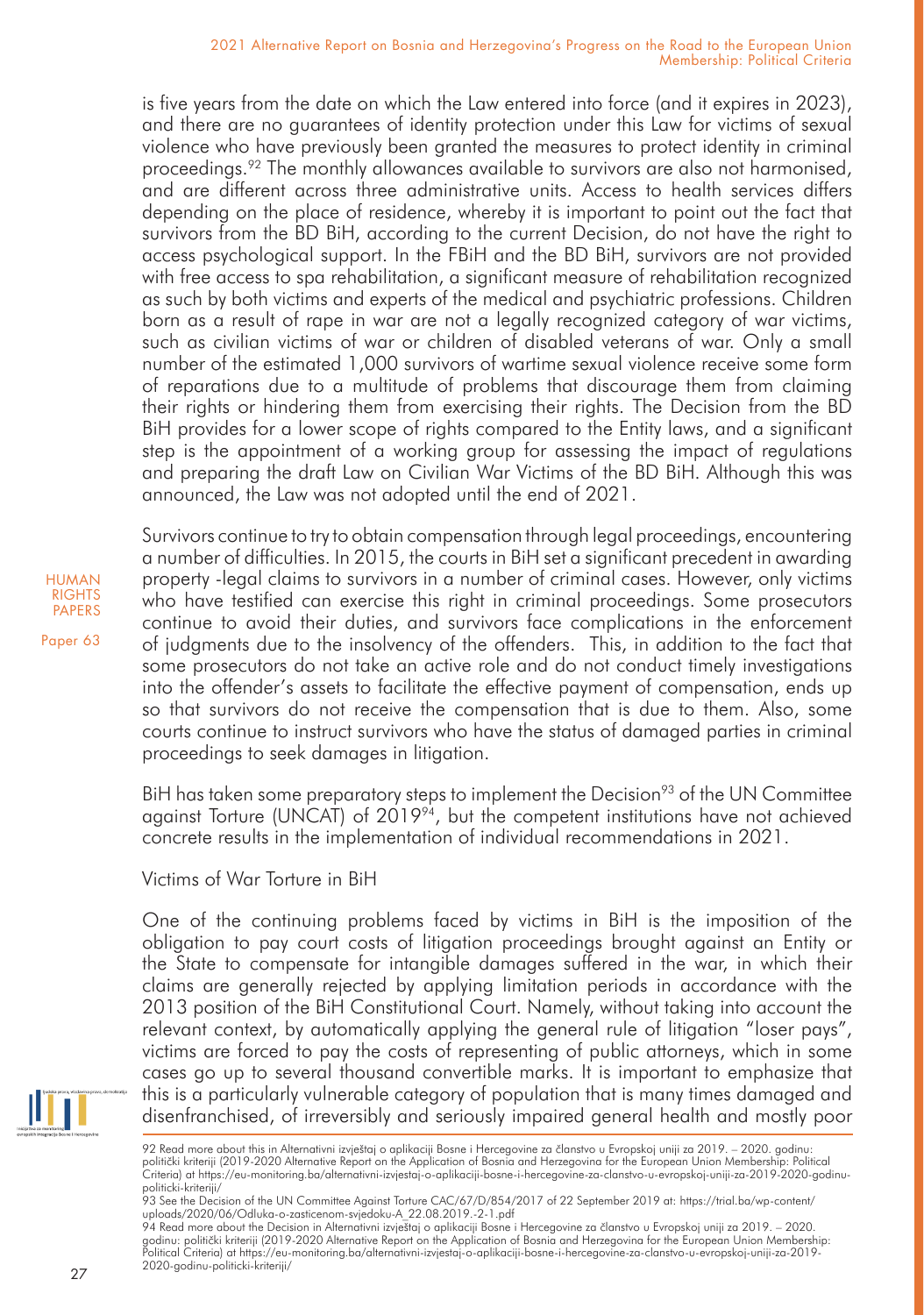financial condition, which is why this practice is imposed as an additional punishment for the victims. Thus, a large number of victims of war crimes, former detainees, victims of torture, sexual violence in war, as well as the families of missing and murdered persons, are threatened with confiscation of property if they do not have the means to pay these costs.

After the BiH Constitutional Court issued a decision in 2018 that found that the right to property, as well as the right to access the court of a victim of a war crime in this situation were violated, the Federal Attorney General's Office and the BiH Attorney General's Office have dropped their claims against victims. This practice has only been maintained in the RS Entity – only the RS Attorney General's Office has active executive cases in which they confiscate the movable property of war crimes victims by claiming these costs and deprive them of part of their already low pensions and other personal income on a monthly basis.

# Non-Discrimination Policy

In the second half of 2021, an intensive initiative of the international community (representatives of the EU institutions and the USA) was noticeable in the attempts to find a model of the Election Law that would eliminate the existing discrimination that has its roots in the BiH Constitution. The goal that domestic representatives of authorities and representatives of the international community have not been able to reach is to create such a model of Election Law that would implement the judgments of the BiH Constitutional Court<sup>95</sup> and of the ECtHR (Sejdić-Finci, Zornić, Šlaku, Pilav and Pudarić). The essence of eliminating this discrimination is in reconciling the concept of ethnic federalism and the civic principle of state regulation.

According to the 2021 Report on the implementation of the action plan provided for in the annual work programme of the MHRR BiH, we note that a draft of the Medium-Term Programme for Combating Discrimination in BiH has been prepared with the Human Rights Protection Training Programme in BiH for the period 2021-2025. However, the draft was not sent to the CoM BiH for adoption.

In 2021, no judgments were issued in a total of 4 cases concerning the protection of LGBTI people from discrimination based on sexual orientation, gender identity and/or sexual characteristics.

# Gender Equality

In 2021, there have been no significant developments in the achievement of women's human rights in BiH.

The latest amendments to the FBiH Law on Protection from Domestic Violence of January 2021 introduced an institute of "trusted person" that will assist victims in court proceedings in such a way that they have support and encouragement during the testimony<sup>96</sup>. In order to provide additional protection for women who have survived violence, more regular and stable financing of safe houses from public budgets, as well as compliance with the Istanbul Convention, a draft of the new FBiH Law on Protection

Paper 63

28

<sup>95</sup> More at: https://www.ustavnisud.ba/uploads/odluke/\_bs/U-23-14-1058444.pdf

<sup>96</sup> Predstavnički dom FBiH odobrio dopune Zakona o zaštiti od nasilja u porodici (The FBiH House of Representatives approved the amendments to the Law on Protection from Domestic Violence). Federalna (Federation TV), 26 January 2021, available at: https://www. federalna.ba/predstavnicki-dom-fbih-odobrio-dopune-zakona-o-zastiti-od-nasilja-u-porodici-xbxab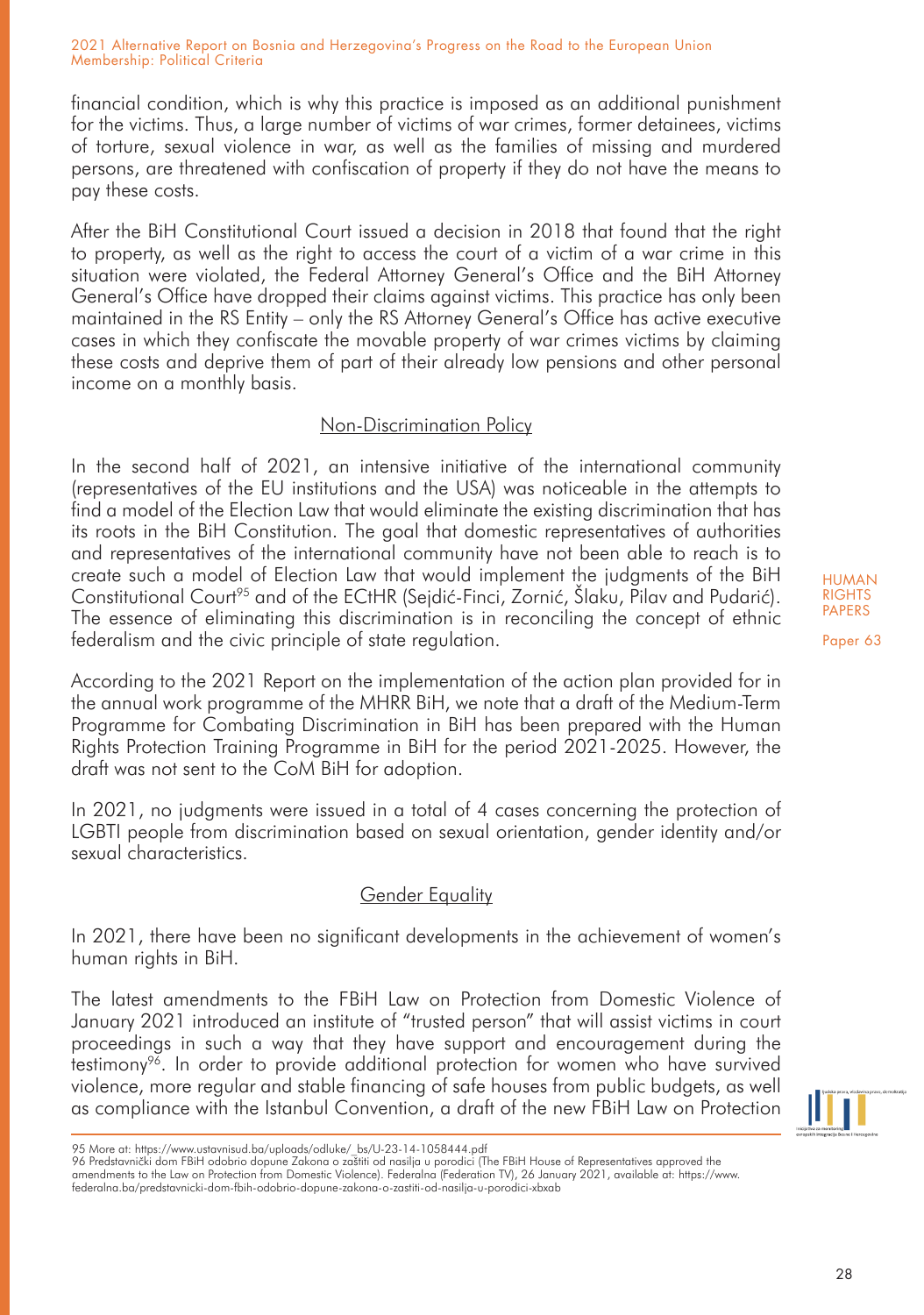from Domestic Violence was proposed in May 2021. The draft was withdrawn from the agenda, as it was not delivered in all three official languages.<sup>97</sup> The FBiH Gender Centre is in charge of creating the 2021-2027 Strategy for Prevention and Combat of Domestic Violence and an Executive Team has been established with partner and thematic groups for the creation of the strategy.<sup>98</sup>

In the RS, the amendments to the RS Criminal Code were adopted, which amended the definition of family members or family community in the context of domestic violence, thus extending protection to people who were or are still in an emotional or intimate relationship who did not necessarily share the household or were related<sup>99</sup>. Nothing has changed in the FBiH, compared to the previous reporting period, when it comes to harmonising the FBiH Criminal Code with the Istanbul Convention.<sup>100</sup>

Regardless of certain legal improvements, femicide, which is defined as the murder of women and girls because of their gender and represents the most serious form of gender-based violence, is still not recognized as a particular crime in criminal codes. According to data obtained by the BiH Gender Equality Agency, which collected data from judicial institutions and NGOs, 12 women were killed in BiH in 2019, and a total of 56 women were killed between 2015 and the end of 2020, but these murders are not treated as femicide<sup>101</sup>. What is of particular concern is the information showing that femicide is not an incident, but is a consequence of prolonged exposure to various forms of violence by the same perpetrator. This conclusion is indicated by the statements of persons from the environment, as well as subjects of protection, who often stated that they knew about the violence, but that they did nothing or did not adequately react to it<sup>102</sup>. There is a Committee for Monitoring Implementation and Reporting under the Istanbul Convention and Femicide in BiH and there is a decision to establish Femicide Watch, but it is not yet clear what the outlines of this instrument will be. The availability of femicide data is of great importance for the development of awareness, but also for monitoring the effectiveness of measures taken by the authorities<sup>103</sup>. During the global 16-day activism campaign, the CURE Foundation organized a street action called "Red Shoes for Women Victims of Femicide" with the desire to draw attention to this neglected problem and the fact that violence against women often ends in the murder of women.

One of the standards provided for in the Istanbul Convention is the opening of easily accessible crisis centres for victims of rape or sexual violence in order to provide medical and forensic examinations, support for the trauma experienced and counselling victims. The BiH Gender Equality Agency has signed agreements with three hospitals in the FBiH on cooperation in the establishment of crisis centres for victims of rape and sexual violence, while the RS refused to participate in a project through which funds for crisis centres will be provided<sup>104</sup>. Opening emergency relief centres for people who have experienced sexual violence was also one of the requests of the group "Nisam tražila" ("I did not ask for it"). The FB page of this group appeared in early 2021 and in just a





<sup>97</sup> Parlament FBiH o nacrtu Zakona o zaštiti od nasilja u porodici 27. Jula (The FBiH Parliament on Draft Law on Protection from Domestic Violence on 27 July). Radio Free Europe, 05 July 2021, available at: https://www.slobodnaevropa.org/a/fbih-zakon-nasiljeporodica/31342156.html

<sup>98</sup> FBiH Gender centre, link: https://www.gcfbih.gov.ba/javne-rasprave-povodom-izrade-strategije-za-prevenciju-i-borbu-protiv-nasilja-u-

porodici-2021-2027/<br>99 More at: https://www.narodnaskupstinars.net/?q=la/akti/usvojeni-zakoni/zakon-o-izmjenama-i-dopunama-krivičnog-zakonika-republikesrpske, Law on Amendments to the Criminal Code of the Republika Srpska, March 2021.

<sup>100</sup> In addition to receiving information that the working group has completed its work on drafting the Preliminary Draft of the Law on Amendments to the FBiH Criminal Code, and that in the coming period we can expect it to be available for public discussion.<br>101 More at: https://soc.ba/site/wp-content/uploads/2021/07/Narandzasti\_BHS-FINAL\_za-web.pdf

<sup>102</sup> As an example, we can mention the murder of Alma Kadić in July 2021 in Sarajevo. She was killed by her husband, with whom she was in the process of divorcing and who perpetrated violence against her both during the marriage and after living together. Alma has contacted the police and the social work centre several times. Her ex-husband harassed her almost daily, texting, throwing various embarrassments through social media, making threats and showing unprecedented persistence in doing so. The police did not arrest him, and the Social Work Centre allowed him to see the child. More at: https://atlantskainicijativa.org/wp-content/uploads/2022/03/Femicid-Web.pdf<br>103 More at: https://atlantskainicijativa.org/wp-content/uploads/2022/03/Femicid-Web.pdf

<sup>104</sup> The agreements have been signed with the General Hospital Prim Dr. Abdulah Nakaš Sarajevo, the University Clinical Hospital Mostar and the University Clinical Centre Tuzla. The Agreement provided initial funds for the adaptation of premises and the purchase of equipment for crisis centres in the total amount of KM 180,000. More at: https://arsbih.gov.ba/potpisani-sporazumi-za-otvaranje-kriznih-centara-za-zrtvesilovanja-i-seksualnog-nasilja/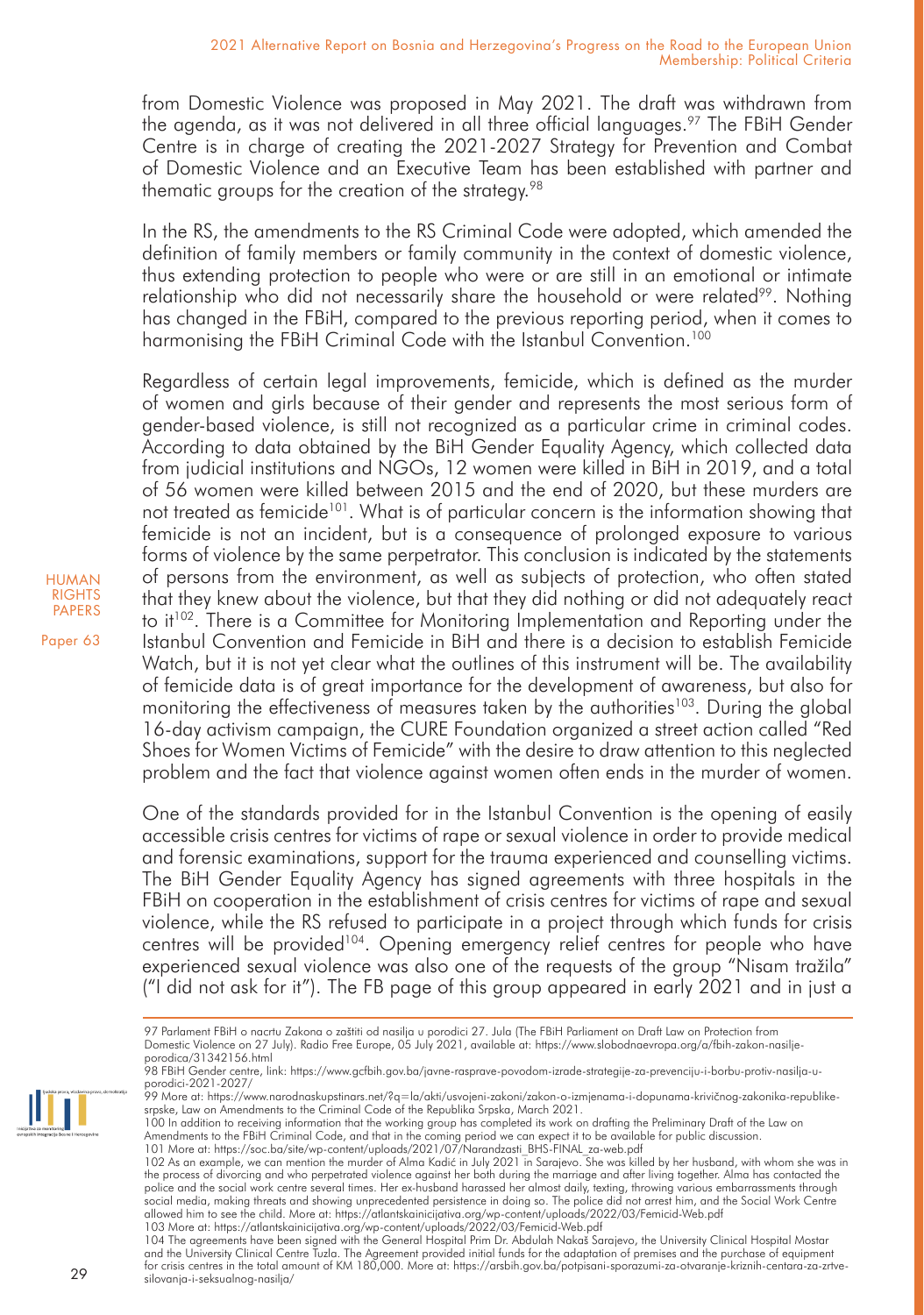few days received thousands of testimonies /confessions of women and girls about the traumatic experiences of sexual harassment or rape105. Complaints submitted to the BiH Prosecutor 's Office on the basis of these testimonies are still awaiting their epilogue<sup>106</sup>.

It is important to note that local authorities, especially in the SC, in the previous year have taken the first steps towards raising awareness of menstrual poverty, which is very present in BiH. Referring to the European Parliament's Resolution on gender equality and taxation policies in the EU, the Sarajevo Open Centre launched the initiative by sending amendments to the Law on Value Added Tax to exempt products for hygienic use (sanitary pads, tampons, children's diapers, adult diapers, etc.) from paying taxes.

The analysis of "Rights for All", done in 2021 on the representation of women in the management positions of public companies in BiH, confirmed earlier findings that speak of a small representation of women in these positions<sup>107</sup> – there are no women in the post of director in public companies at the State level; in the BD BiH, in four public companies, only one director is a woman; in the RS, in only one company the function of director is performed by a woman, while in the FBiH women are in the position of director in 16.6% of public companies<sup>108</sup>. Regarding the under-representation of women in legislative bodies at all levels of government, an initiative has been launched to amend the BiH Election Law, which should lead to a change in the current situation. The amendments prepared by the "Podijelimo odgovornost zajedno" initiative call for "each candidate list to have an equal number of male and female candidates who are positioned alternately on the list", as well as an amendment on the basis of which the missing number of elected women of at least 40% would be filled from the compensatory  $\frac{1}{1}$ lists<sup>109</sup>

Sexist comments and speech continue to be present in public space and media coverage. In January 2021, the Zenica portal 072info published an article about a female councillor in the Zenica City Council with the tendentious title "Pogledajte 'prljavi' ples vijećnice Tufekčić" ("Watch the 'dirty' dance of the Councillor Tufekčić"). It insinuates that it is a video of immoral content. The text itself did not include any critical reference to her political engagement, but stated that the councillor could do dance in the future if she quits politics. On the occasion of this article, a complaint was filed with the Press Council, but the complaint was rejected on the grounds that Mrs. Tufekčić is a public figure and therefore must be prepared for a greater public influx into her private life.

In May 2021, journalist Senad Hadžifejzović reacts to a critical article by journalist Ozren Kebo about an interview shown on FACE TV by pronouncing his name in the female gender. With this move, Hadžifejzović uses women as a comparative means of humiliation and says that it is actually shameful to be a woman.<sup>110</sup> In 2021, we also noted the illegal apprehension of human rights activist and defender Nidžara Ahmetašević in Sarajevo, after she warned police officers that they must have masks on

occasions (January and March 2021), in connection with complaints of sexual abuse. Until December 2021, the ASU Sarajevo was not<br>contacted on this matter by the BiH Prosecutor's Office, said Srđan Vuletić, the Dean of the 107 Dizdar, Amina. Zastupljenost žena u upravljačkim strukturama javnih preduzeća u vlasništvu Bosne i Hercegovine, Federacije Bosne i Hercegovine, Republike Srpske i Brčko distrikta BiH (Representation of women in the management structures of public companies owned by Bosnia and Herzegovina, Federation of Bosnia and Herzegovina, Republika Srpska and Brčko District of BiH) Sarajevo Open Centre. Sarajevo,

110 Orange Report - Report on the State of Human Rights of Women in Bosnia and Herzegovina in 2020, Misogynistic Violence



<sup>105</sup> The page was started by four young actresses from Sarajevo, and after Serbian actress Milena Radulović accused the professor and director Miroslav Mika Aleksić of raping, triggering an avalanche of reactions on social media.<br>106 The Academy of Performing Arts (ASU) Sarajevo has submitted to the BiH Prosecutor's Office the collected documentation on

November 2020 Available at: https://soc.ba/site/wp-content/uploads/2020/11/paper-54-final2.pdf<br>108 "Zastupljenost žena na rukovodećim pozicijama javnih preduzeća u Bosni i Hercegovini - Rodna analiza": (Women's representat executive positions of public companies in Bosnia and Herzegovina – Gender analysis)

https://pravazasve.ba/bs/wp-content/uploads/sites/5/2022/03/Prava-za-sve-Rodna-analiza-N.pdf The analysis also showed that women in management positions in most cases progress thanks to their knowledge and skills, while men are more likely to take a management position thanks to their political engagement.

<sup>109</sup> Proposals of amendments to amend the BiH Election Law have been sent to the Committee on Gender Equality of the BiH Parliament and the Inter-Agency Working Group for Amendments to the BiH Election Law. The proposals that went to these addresses are aimed at ensuring equal participation of women and men in the legislative bodies at all levels in BiH. More at: https://hcabl.org/amandmani-inicijativepodijelimo-odgovornost-zajedno/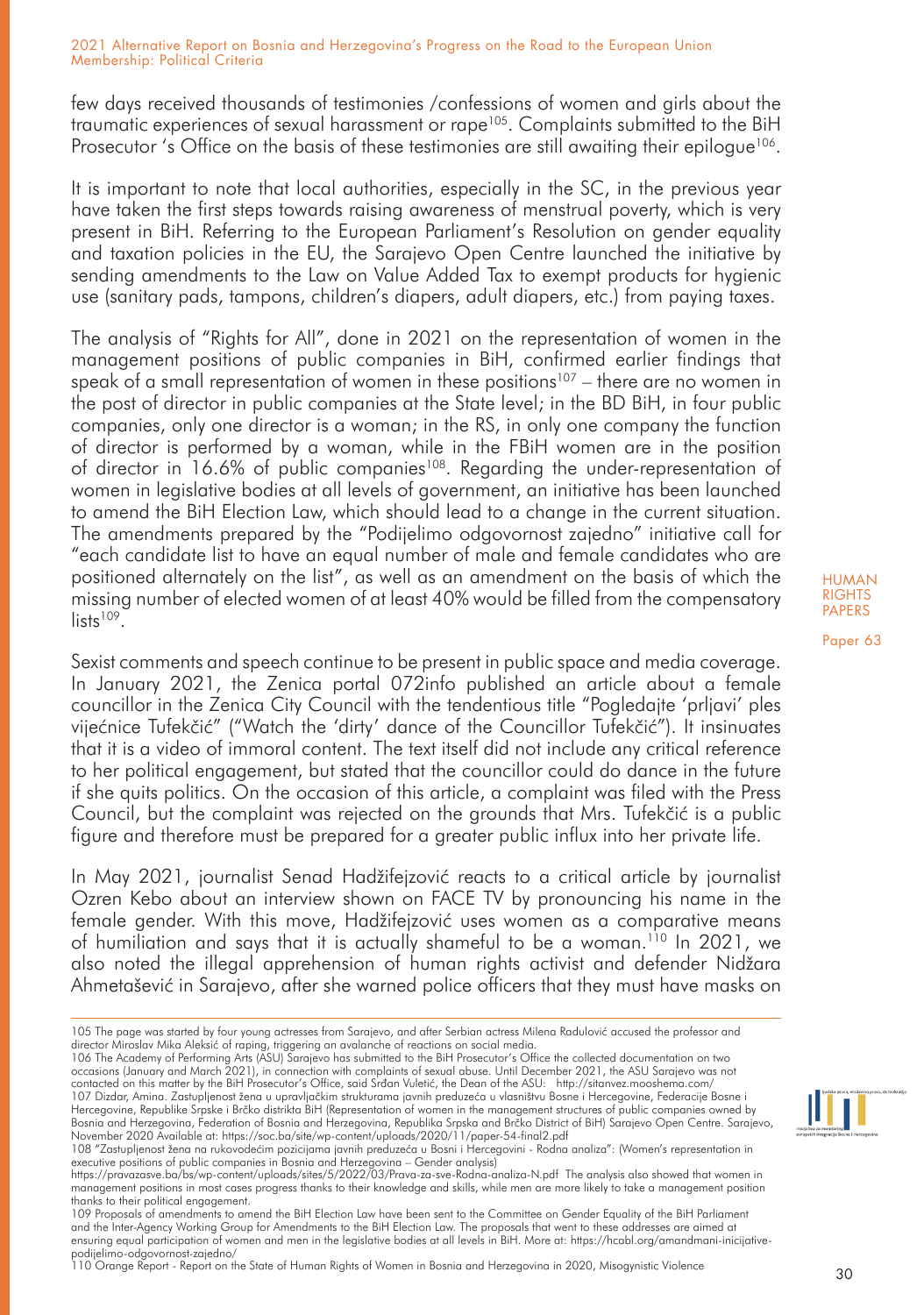their faces due to corona<sup>111</sup>.

CSOs continued to advocate for the advancement of women's rights and status in smaller local communities. Thus, the CURE Foundation, with the Foundation for Women's Empowerment (FWE) in Sarajevo and local women's associations, creates advocacy plans for five local communities.

# Rights of the Child

There is no comprehensive national and Entity strategic and legislative framework in BiH that treats the issue of the rights of the child.

Unlike in the RS, criminal codes in the remainder of the State have not yet been harmonised with the Lanzarote Convention, although eight years have passed since its ratification. For years, the FBiH government has ignored the conclusion of the FBiH House of Representatives of February 2019 requiring it to submit the amendments to this law to the parliamentary procedure within 30 days, as well as the Recommendation of the IHRO BiH<sup>112</sup>. This stalemate makes criminal justice protection of children victims of crimes against sexual integrity in the FBiH less favourable compared to the RS. The protection relates to issues of limitation period for criminal prosecution, the impeded sentences, the age limit for engaging in sexual relations, and keeping records of perpetrators.

HUMAN RIGHTS PAPERS

Paper 63

Child trafficking in BiH is on the rise. In 2021, out of a total of 80 identified possible victims of human trafficking, more than half are children (45). The predominant form of child exploitation is forced begging, labour and sexual exploitation and arranged/ forced marriage. Children at high risk of trafficking for labour exploitation or forced begging, often involving Roma children, regularly remain unidentified. Due to the present discrimination and prejudice against the Roma minority, the cases of begging to which children were forced and forced labour with Roma as the victims, were often justified by the police and social workers in social work centres as traditional cultural practices and customs of the Roma, and they returned children to their families even when the parents were involved in the exploitation of their children. Similar attitudes were noted among the judges. According to available information, only in one child trafficking case, the Banja Luka District Court brought the decision (which became final in 2021) by which the Court ordered the accused to compensate the minor victim for damages in the amount of BAM 7,500.00 for the emotional stress and physical damage suffered. Due to the fact that the accused does not have any property, the collection of the damages awarded has not occurred, and the State fund for compensation for victims of human trafficking and programs for social assistance and social integration of victims have not yet been established. Most victims are referred to long and uncertain civil litigation revealing the identity of the victims, which constitutes secondary victimization.

Due to the failure to adopt the State budget in 2021, the co-financing of the work of Safe Houses was absent, which made it difficult for them to function and accept victims.113 No Safe House specializes only in children, and underage victims are mostly placed in special wards that are not physically sufficiently separated from the accommodation facilities for adult victims in certain safe houses. After leaving safe



<sup>111</sup> The police officers involved in this case acted extremely unprofessionally and unlawfully and deprived Nidžara Ahmetašević of her liberty through inappropriate and illegitimate violence. In addition, they used derogatory terms and insulted her, and she suffered inhumane treatment in the police premises, without following proper legal procedures. More at:

http://hcabl.org/reakcija-organizacija-civilnog-drustva-iz-banje-luke-na-policijsku-represiju-u-sarajevu/

<sup>112</sup> Recommendation number: Ž-BR-01-176/18 of 19 April 2019.<br>113 State Department 2021 Trafficking in Persons Report, available at: https://ba.usembassy.gov/wp-content/uploads/sites/270/Bosnia-and-Herzegovina-2021-TIP-Report-Country-Narrative-BOS.pdf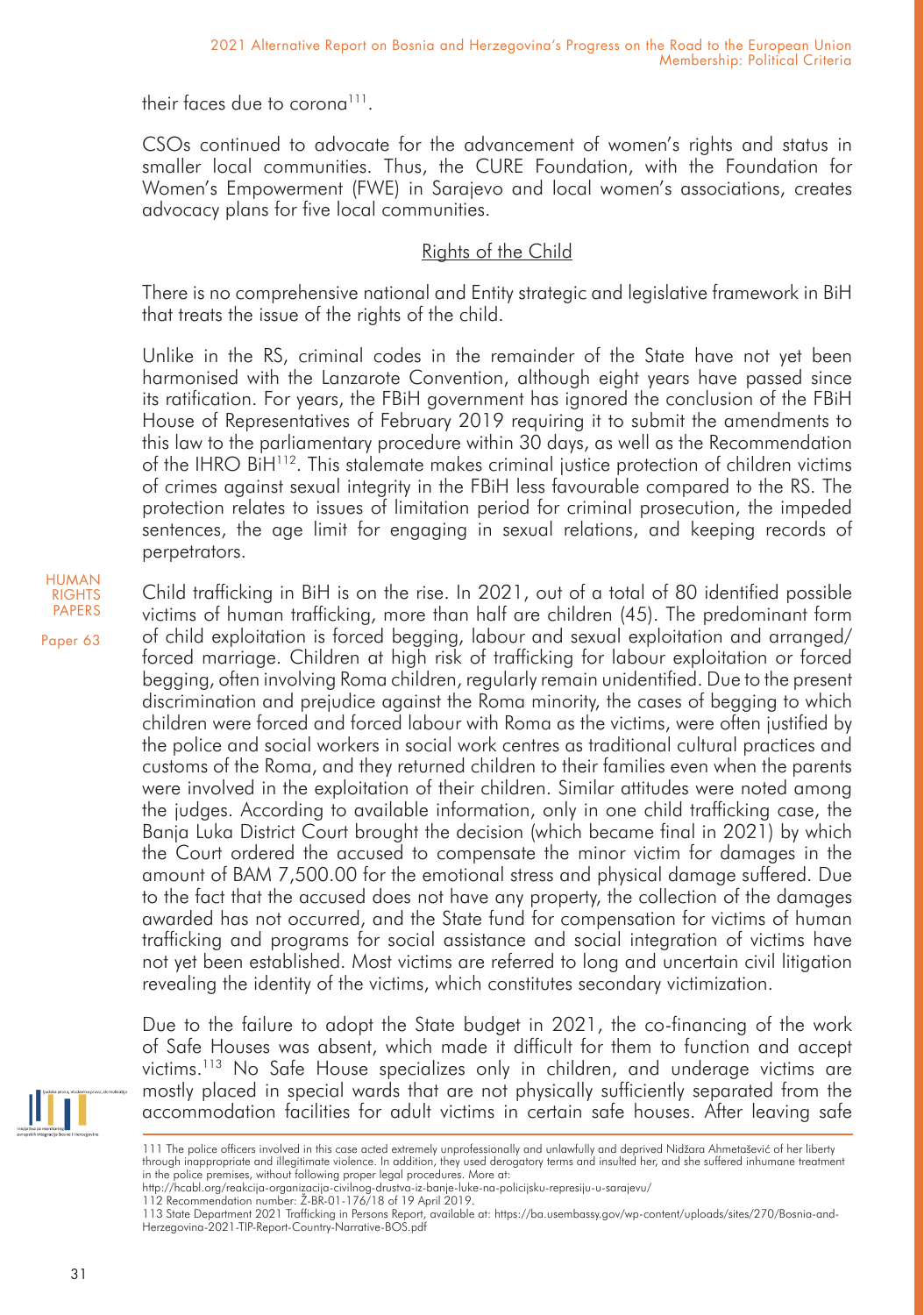houses, social work centres do not start the development of reintegration plans for children who are domestic victims of human trafficking. Social protection laws in the FBiH do not recognize children who are victims of human trafficking as beneficiaries of social protection rights.

The phenomenon of "two schools under one roof" is still present in the Herzegovina-Neretva Canton (HNC) and the Central Bosnia Canton (CBC). Although the competent courts have brought decisions confirming the existence of discrimination and ordering measures to be taken to remedy it, in practice the situation remains unchanged so that there are still schools organised on ethnic principle. In order to compel the execution of the judgment of the Municipal Court in Mostar ordering the elimination of discrimination in the HNC, the Cantonal Court in Mostar issued an Execution Order, but the competent authorities did not undertake any activities in order to enforce the judgment. As regards the CBC, on 15 July 2021, the BiH Constitutional Court, resolving the appeal of the "Your Rights BiH" Association, issued a decision establishing violations of the prohibition of discrimination in connection with the right to education, and thereby ordered the FBiH Supreme Court to bring a new decision as a matter of urgency.

Currently, according to Cantonal social protection laws, only children from birth to before school age can have the right to compulsory health insurance as an independent insured person, if they cannot exercise this right on another basis. According to the Opinion of the FBiH Constitutional Court<sup>114</sup>, presented in the 2019 Judgment, due to inadequate and inconsistent implementation regulations in the field of health in Cantons, Cantonal authorities deny children aged 6-15 years who do not have the status of a full-time student, the right to unconditional health care. The harmonisation of the provisions of Cantonal laws with the Constitutional Court Judgment has not yet occurred.

The adoption of the Law on Parents-Caregiver in FBiH in September 2021 made a positive step forward in the recognition of the status of "parent-caregiver" to the parent of children with 100 percent disability who cannot meet their basic life needs by themselves. According to the adopted Law, a parent who is unemployed and registered in the records of the competent employment service, until the age of 65, independently from the age of that child, as of 1 January 2022, is entitled to a monthly allowance in the amount of the lowest salary in FBiH (406 KM), with the corresponding contributions for pension-disability insurance, health insurance and insurance during unemployment. For the implementation of the Law, it is necessary to allocate 27,248,000 KM from the Federation budget on an annual basis.

Due to the fragmentation of the social and child protection system, discrimination against children in FBiH is still present in terms of the exercise of the right to child allowance. The amount of the child allowance varies from Canton to Canton ranging from 0<sup>115</sup> to 55<sup>116</sup> KM per child per month. Child allowance is awarded on the property census in relation to the income threshold set by the guardianship organ, which is also different by Cantons. The IHRO BiH believes that the amounts of benefits set aside for the child allowance cannot significantly contribute to reducing child poverty.<sup>117</sup>

The adoption of amendments to the Law on the Protection of Children in the Territory

Child Allowance in BiH; available at: https://www.ombudsmen.gov.ba/documents/obmudsmen\_doc2021090910252674bos.pdf

HUMAN **RIGHTS** PAPERS



<sup>114</sup> The FBiH Constitutional Court, Judgment No: U-61/17 Sarajevo, 15 October 2019.

<sup>115</sup> The child allowance in the West Herzegovina Canton is not paid.

<sup>116</sup> Child allowance amount in the Posavina Canton

<sup>117</sup> Institution of Human Rights Ombudsman of Bosnia and Herzegovina, Special Report on the State of Realization of the Child's Right to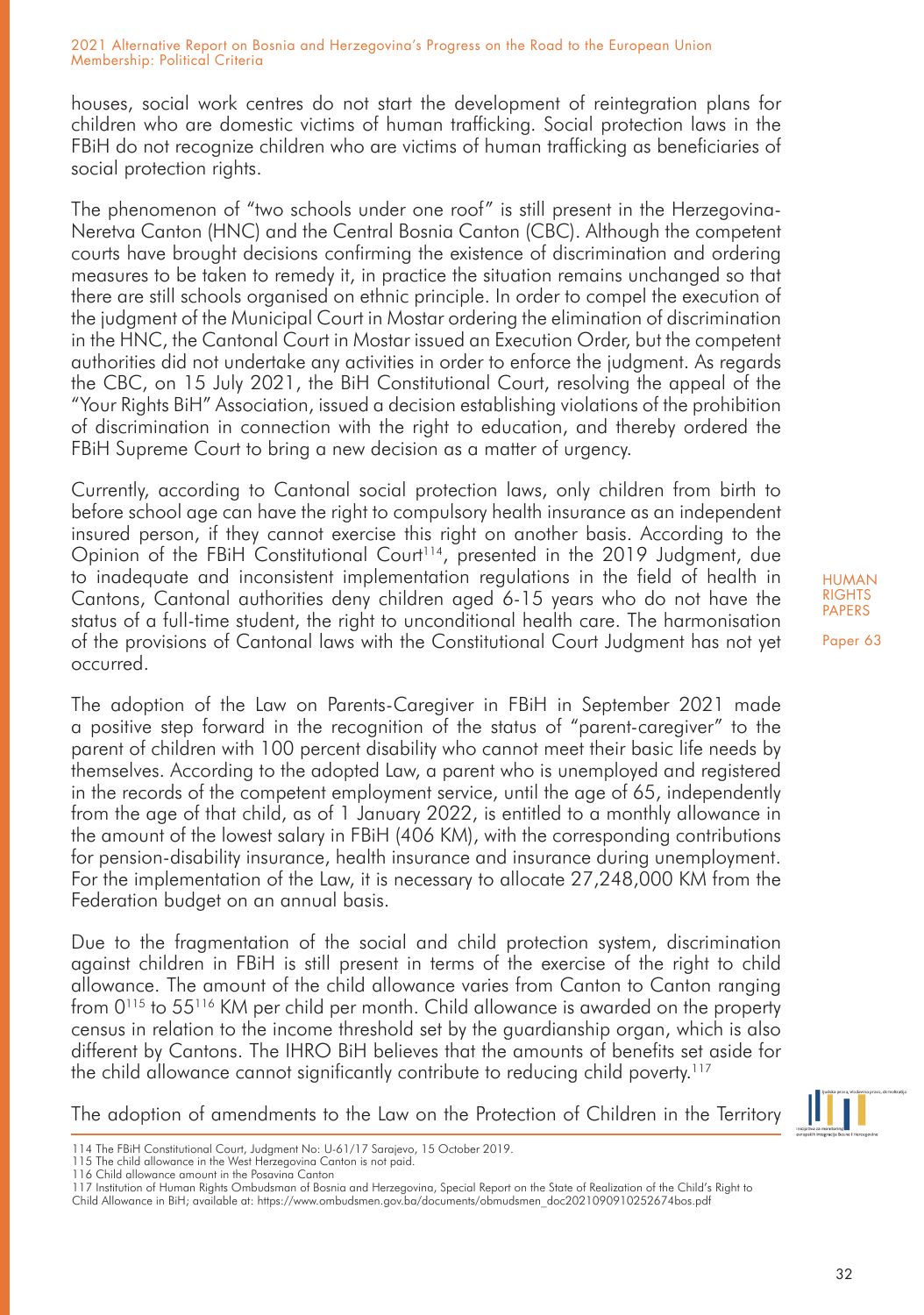of the BD BiH derogated the rights of children to social security. The right to child allowance has been abolished for children who, for any reason, are not involved in the educational process or do not attend it regularly, or for children who commit a serious violation of school discipline. The legislator has justified these changes by the fact that an increasing number of Roma children are unjustifiably absent from classes and that this is a way of "disciplining" Roma parents and children. The IHRO BiH expressed its concern regarding the specific situation and pointed out to the BD BiH Assembly that the proposed legal solution raises a number of issues of violation and endangerment of the rights of the child in the territory of the BD BiH and treatment that are not in accordance with international standards.<sup>118</sup> The Ombudsman's recommendation addressed to the BD BiH Government to submit amendments to the Law on Child Protection in its capacity as a proposer of the law so that all children up to the age of 18 would exercise the right to child allowance, has not yet been implemented.

Progress has been made with regard to the alternative care of children without parental care. Following the adoption of the Federation Law on Foster Care, the number of children placed in foster families in the SC in 2020 was 300% higher than in the previous year. The Entity and Cantonal Ministries, which are responsible for social protection, have conducted training sessions on foster care, while several children's homes have begun a transformation process that also follows the establishment of services for the protection of children and families which should be a substitute for longterm institutional care (maternity home, day centre for children at risk of separation, mobile teams, etc.).

# Persons with Disabilities

There were no changes to the legislation aimed at bringing it into line with the Convention on the Rights of Persons with Disabilities (the Convention), which would contribute to removing obstacles and equalising the opportunities of persons with disabilities for equal participation in society and the exercise of their rights. There is still no systematic training of public servants on the human rights of persons with disabilities. Local authorities and the international community do not respond when foreign donors and domestic institutions<sup>119</sup> finance the services of numerous day centres that segregate children and young people with disabilities as solutions non-compliant with the Convention.

There has been no effort on the part of the authorities to implement strategies to equalize the position of persons with disabilities. Some progress has been made with regard to the accessibility of websites of institutions of legislative and executive power to persons with disabilities, but further efforts should be made to ensure that the contents on these pages meet all the prescribed accessibility standards and comply with the Directive (EU) 2016/2102 of the European Parliament and of the Council on the accessibility of the websites and mobile applications of public sector bodies<sup>120</sup>.



The Council for Persons with Disabilities of BiH established in accordance with Article

HUMAN RIGHTS PAPERS

<sup>118</sup> The Institution of Human Rights Ombudsman of BiH, act number: IO-K-BL-360/21 of 14 July 2021.

<sup>119</sup> More detailed research would be needed to find out which of the domestic and foreign institutions finance the operation of the day centres. 120 The basic package that implies the selection of letter size, page layout and contrast have been integrated in their web pages by: the BiH Presidency, the BiH Parliamentary Assembly, the BiH Council of Ministers, the National Assembly of the RS and the Government of the<br>Federation of BiH. This was done at the initiative of non-governmental organizations, project: https://ravnopravnorazliciti.org/2021/10/27/prirucnik-kratke-upute-za-poboljsanje-pristupacnosti-web-stranica-baziranih-nawordpress-platformi/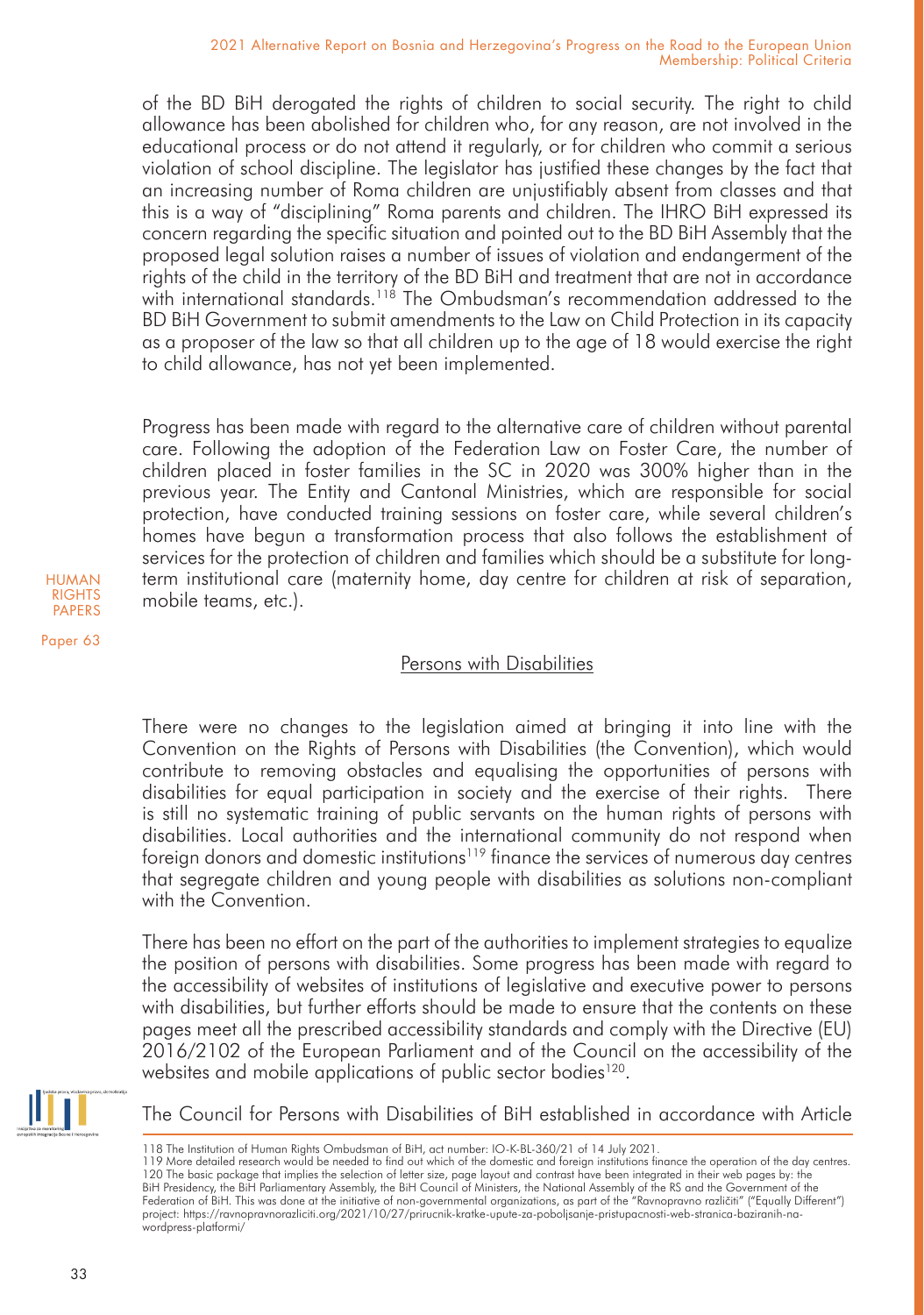33 of the Convention with the aim of monitoring the application of the Convention in our society, is almost invisible and it is unknown whether this body even exists and what it does. Due to the lack of a definition of a person with disabilities, their number in BiH is not known. There are no systematized data on persons with disabilities, classified on various grounds such as gender, social status, housing conditions related to accessibility of space, needs of persons with disabilities for personal assistance or other support systems. Each institution monitors its own criteria and derives numbers from them.

Women and children with disabilities are a more vulnerable part of people with disabilities. Their living conditions, exposure to violence, need for assistance or professional support are unknown, because disability as a characteristic is not taken into account when collecting various information by social services, law enforcement bodies, health institutions, etc. Rare research that has dealt with violence against women with disabilities shows that women with intellectual disabilities are a particularly vulnerable category, and that violence against women with disabilities is manifested through various forms – from withholding assistance, starvation, threats of being left alone on the street without anyone's help, to withholding information concerning the body and sexual health, forced delivery of contraceptives and forced sterilization. Women with disabilities are taught to be obedient and not to question authority: parents, guardians, service providers, teachers, all the people in their lives<sup>121</sup>.

Discrimination against persons with disabilities by reason of disability persists in BiH. Thus, persons who acquired a disability during the war enjoy a much greater scope of rights than persons who acquired the same disability before or after the war. Apart from the cause of disability, there are also significant differences in the status and scope of rights that persons with disabilities enjoy at different levels of government. Community life, which would enable a more dignified and independent life for persons with disabilities, is still part of the activities carried out and financed by NGOs and domestic and foreign donors. Our authorities very rarely talk about deinstitutionalization in general, and certainly not in the context of independent living.

Less progress is seen in the area of accessibility, where authorities in larger cities are investing some resources to build accessible sidewalks, beeping traffic lights and affordable transport, but most public spaces remain unavailable for people with disabilities.

A certain shift in the inclusion of persons with disabilities in decision-making processes was made in Tuzla<sup>122</sup>, Trebinje and Sarajevo, where advisory bodies were formed (advisers were appointed) for disability issues at the level of local self-government units. On a smaller scale, personal assistance services are provided through the social protection system in the RS, while in the FBiH, personal assistance services exist only thanks to NGO projects.

The education system in regular primary, secondary and vocational schools is being adapted too little and too slowly to the different needs of students, especially students with disabilities. There is no obligation to reasonably adapt the teaching process to children and young people with disabilities in the regulations of the education system, nor are sufficient funds allocated in the budget to ensure inclusive education of children HUMAN **RIGHTS** PAPERS



<sup>121</sup> Presentation of the member of the Coordination Committee of the BIH Women's Network, Vera Zih, at the conference "Zero Tolerance to Violence against Women, Solidarity and Support", 7 March in Sarajevo. Zih pointed out that additional problems that accompany the reporting and prosecution of cases of violence against women with disabilities concern the stereotypes of officials about persons with disabilities, distrust in statements of women with disabilities as reporters of sexual violence, lack of empathy and lack of knowledge of communication techniques with women with disabilities.

<sup>122</sup> City of Tuzla: Council for persons with disabilities formed in the area of the city of Tuzla. Information centre for persons with disabilities "Lotos" Tuzla, 08 February 2021, available at: https://www.ic-lotos.org.ba/index.php/9-uncategorised/684-grad-tuzla-formiran-savjet-zaosobe-sa-invaliditetom-na-podrucju-grada-tuzle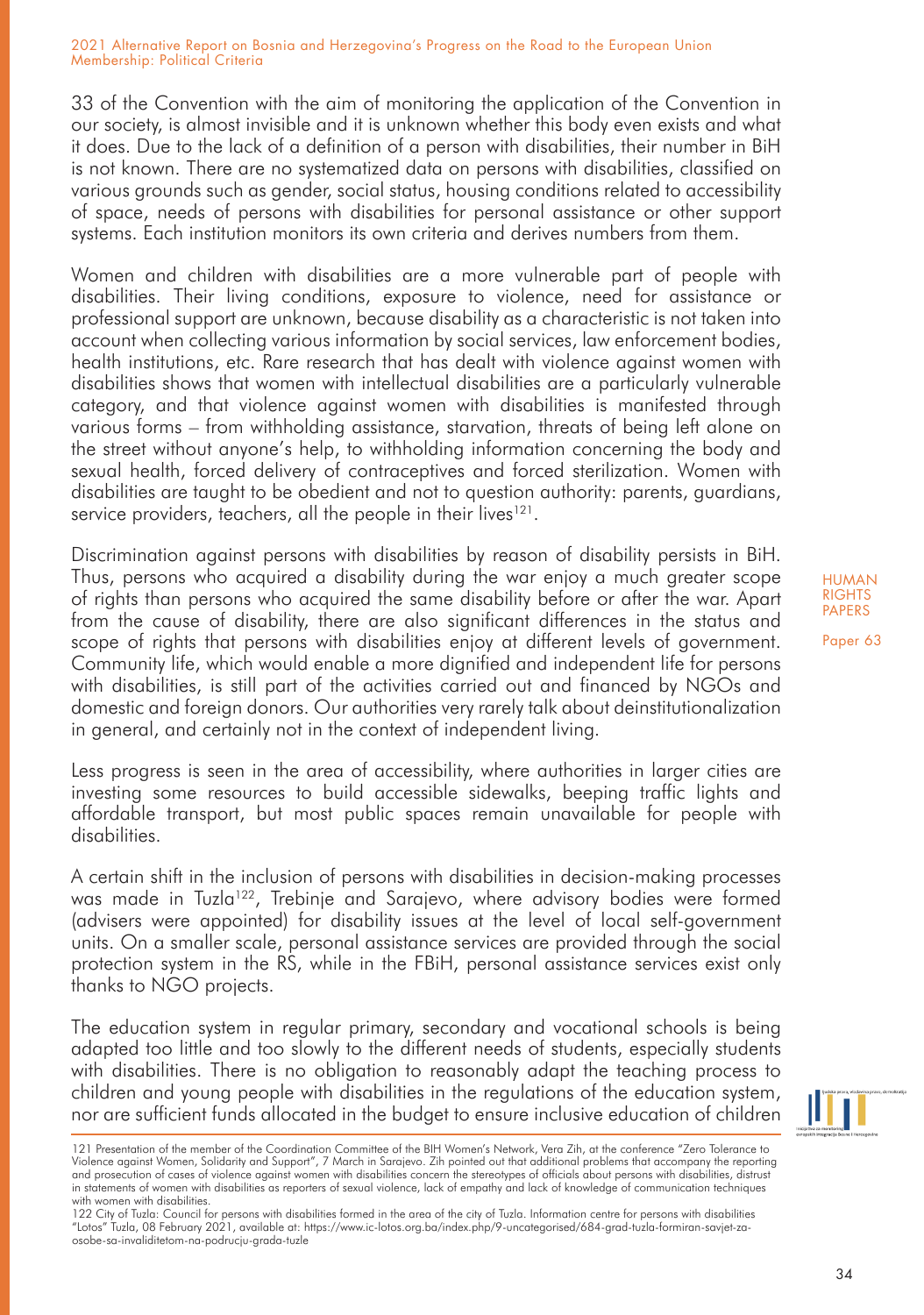and young people with disabilities in regular schools. At the same time, huge funds in the budgets are channelled for special schools and institutions as forms of education that clearly segregate children and young people with disabilities.

The quality of education affects the employment of persons with disabilities, however, there are no accurate data on the number of young people and other employed persons with disabilities. What further affects the reduced employment of young people with disabilities is the fact that young people with disabilities often lose their legal capacity in order to preserve the right to a family pension. In this way, parents provide some security for the future of their children, while denying them the opportunity to work and thus be included in society.

Access to health care for persons with disabilities, in particular women and children with disabilities, is hampered by the inaccessibility of facilities and equipment and the lack of education of health personnel about how to treat people with different disabilities. Ultimately, there is no responsibility on the part of health personnel towards patients in general, including persons with disabilities.

# LGBTIQ Rights

Bearing in mind the laws and bylaws, the legal position of LGBTIQ persons in BiH was generally not improved during 2021. The Action Plan for improving the state of Human Rights and fundamental freedoms of LGBTIQ persons in Bosnia and Herzegovina for the period 2021-2023, which was developed in 2020 by the MHRR BiH with the support of the Council of Europe and the EU, was not adopted. The Inter-Agency Government Working Group in charge of the analysis of regulations within which same-sex couples from the community of life can exercise their rights arising from the European Convention for the Protection of Human Rights and Fundamental Freedoms, met 3 times in 2021. The result of this group's work is "Report on work with the draft regulations that need to be adopted in the FBiH area so that the same-sex couples in the community of life can exercise the rights arising from the European Convention on Human Rights and Fundamental Freedoms" of February 2021. The aforementioned report contains the Conclusion on the adoption of the "FBiH Law on Same-Sex Unions" which would represent lex specialis in relation to other regulations in force in BiH. After the analysis, the Inter-Agency Working Group proposed to the FBiH Government to adopt a conclusion that would:

1. Adopt the Report on the work of the Inter-Agency Working Group

2. Task the Federation Ministry of Justice to appoint an inter-agency working group for the drafting of the FBiH Law on Same-Sex Unions with the recommendation that the drafting of the law should take into account the model law drafted by the Sarajevo Open Centre

3. It instructed the FBiH Government Information Office to post the Report on the Work of the Inter-Agency Working Group on the FBiH Government website.



It is important to emphasize that by the time of writing this report, the FBiH Government

HUMAN **RIGHTS** PAPERS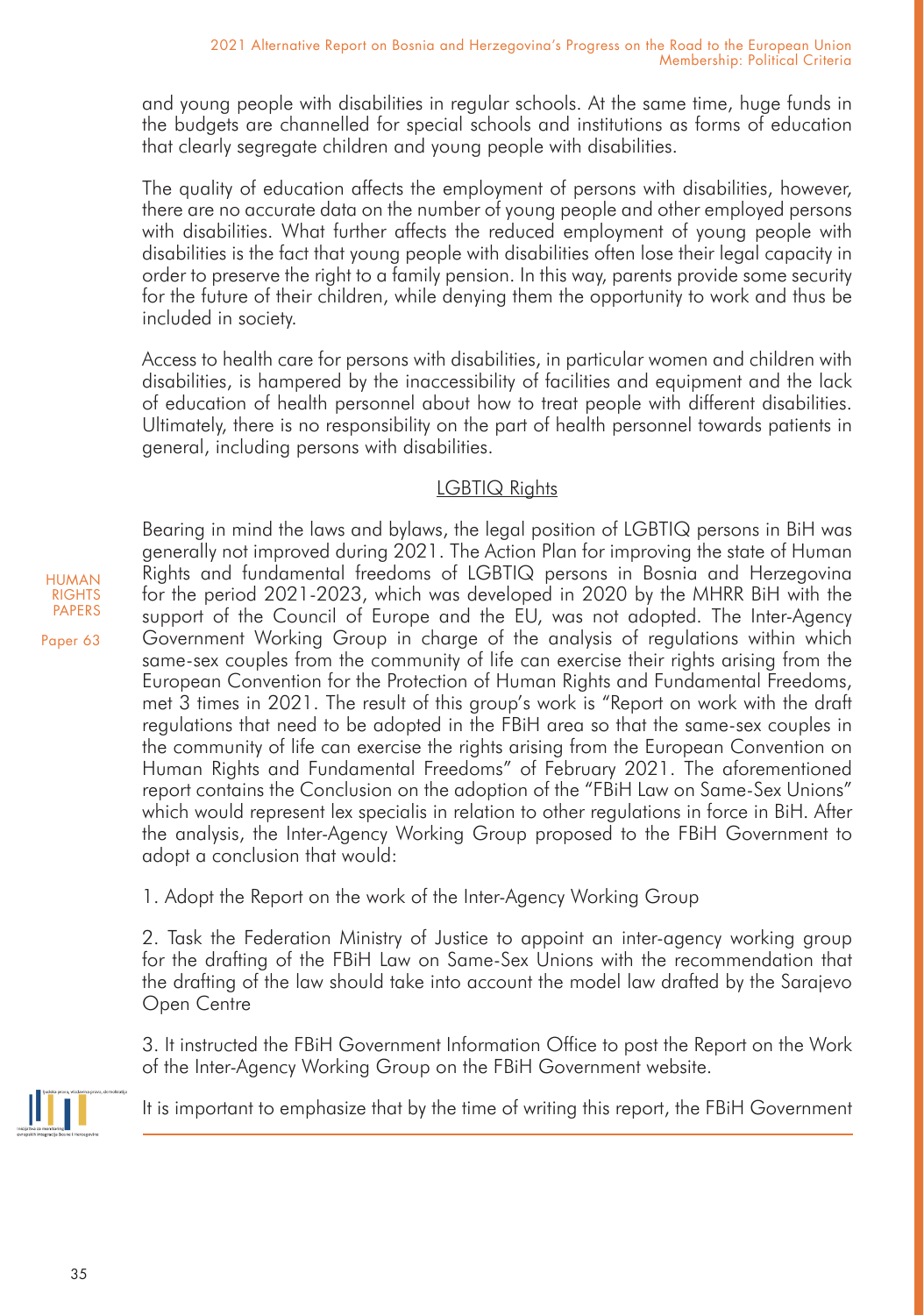has not adopted the proposed conclusion.

During 2021, the contact prosecutors were established at the HNC Prosecutor's Office,  $TC^{123}$ , for reporting hate crimes committed on the basis of sexual orientation or gender identity. In August 2021, the second Pride Parade was held, because in 2020, due to the epidemiological situation, a protest walk could not be held. For the third consecutive year, the SC Ministry of the Interior has ordered additional security measures, which have not been imposed on any other protest characterized as a high-risk meeting. In other cases, the costs were covered by the budget of the competent institutions. Placing these security measures at the expense of the organiser sends a message that the State does not have the capacity or does not want to provide full security protection to LGBTIQ persons and other participants in the pride parade. At the request of the Organising Committee of the BH Pride Parade, the SC Prime Minister Cabinet and the Mayor of the Municipality of Centar Sarajevo covered the costs of additional security measures.

In this regard, it is urgent to adopt amendments to the Law on Public Assembly in SC, in accordance with international standards, so that this support is not an exception, but the law would allow the enjoyment of freedom of assembly without placing any burden on the citizens. In addition to the requirements on the adoption of the law on same-sex partnership, the Organising Committee of the BH Pride Parade also requires adequate regulation of the issue of the transition of trans persons and the establishment of a medical team in BiH that would fully provide the transition process covered by the costs of the public budget.

### Respect and Protection of Minorities and Cultural Rights

## Refugees and displaced persons

There has been no significant breakthrough in BiH when it comes to aligning domestic legislation with European standards related to the basic rights of refugees and displaced persons and national minorities. This means that there has been no progress in the implementation of priority number 13 relating to vulnerable groups.

There are still problems in realizing the access to the rights of refugees and displaced persons in the areas envisaged in the Revised Strategy of Annex 7 to the Dayton Peace  $A$ greement<sup>124</sup>, which has not been fully implemented when it comes to the established strategic goals<sup>125</sup> from 1 to 4, in the areas of: reconstruction of housing units, closure of collective centres and addressing the issue of alternative accommodation and social housing with special emphasis on the problems of displaced persons and refugees and housing of vulnerable categories of returnees; completion of the process of return of property and tenancy rights; electrification of returnee settlements and individual returnee housing units; reconstruction of infrastructure in places of interest for return; health care; social protection; exercising the right to education; the right to work and employment; security and mine clearance of areas of return; the right to compensation of displaced persons, refugees and returnees.

The recommendation is to implement recommendations and proposals for measures to improve access to the rights of refugees, displaced persons and returnees in accordance

123 Imenovana kontakt osoba u Tužilaštvu Tuzlanskog kantona za slučajeve zločina iz mržnje prema LGBTI osobama (Contact person appointed in the Prosecutor's Office of the Tuzla Canton for cases of hate crimes against LGBTI persons). Sarajevo Open Centre, 23 July 2021, available at: https://soc.ba/imenovana-kontakt-osoba-u-tuzilastvu-tuzlanskog-kantona-za-slucajeve-zlocina-iz-mrznje-prema-lgbti-osobama/ 124 More at: http://www.mhrr.gov.ba/pdf/izbjeglice/revidirana%20strategija%20bih%20za%20provedbu%20aneksa%20vii%20dms.pdf 125 The Strategy dentified the following STRATEGY GOALS: 1. Completion of the return process of BiH refugees and displaced persons in BiH; 2. Implementation of repossession of property and occupancy rights; 3. Completion of reconstruction process of housing units for the return needs; 4. Ensuring conditions for sustainable return and reintegration processes in BiH

HUMAN **RIGHTS** PAPERS

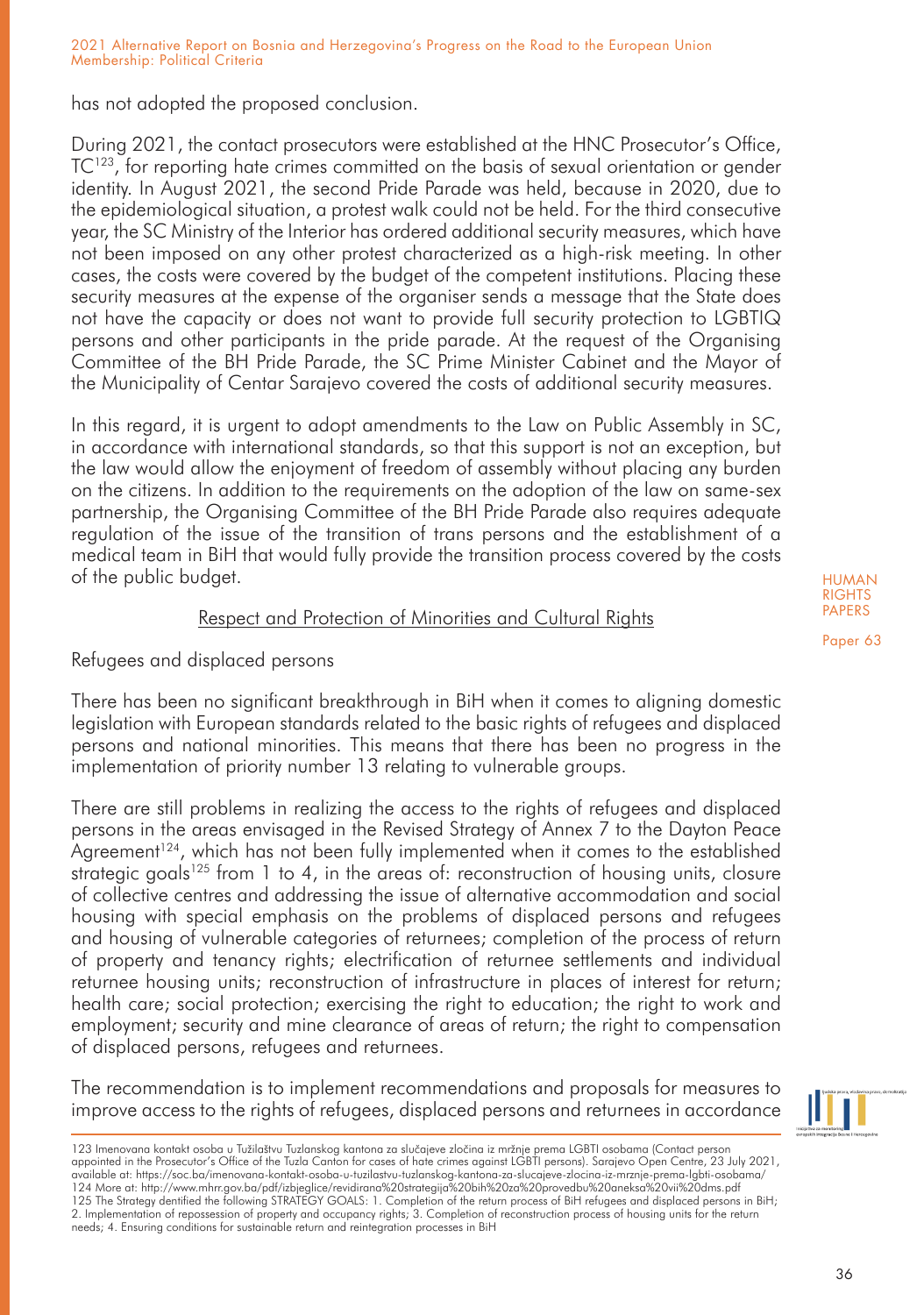with Chapter III of the Revised Strategy of Annex 7 of the Dayton Peace Agreement<sup>126</sup>.

# National Minorities

Administrative obstacles to the exercising of the rights of the Roma population persist. The Law on Amendments to the Law on Permanent and Temporary Residence of BiH Citizens<sup>127</sup> of 2015 remains one of the biggest obstacles to the exercise of rights, since a large number of persons of Roma nationality do not own property or live in abandoned, improvised or non-legalized facilities, which is why they have been denied the possibility of registration of permanent residence and the possibility of obtaining identification documents, which are a prerequisite for the exercise of all other civil rights (health care, social protection, education, etc.). In 2021, the FBiH Government adopted the Decision<sup>128</sup> on the adoption of an expenditure programme with criteria for the distribution of funds, "Current transfer to other levels of government and funds – for health care of Roma in the FBiH"129, with the purpose to provide adequate health care to persons of Roma nationality who do not have permanent or temporary residence in the FBiH, under the same conditions as for other population groups that are at increased risk of morbidity. However, the problem of health care of persons of Roma nationality who have a duly registered permanent residence and are not covered by the FBiH Law on Health Insurance<sup>130</sup> has still not been solved.

In 2021, amendments were adopted to the Law<sup>131</sup>, which establish the procedure for determining the time and place of birth for persons who are not registered in the Birth Register, and cannot prove the time and place of their birth in the manner provided for by the regulations governing the keeping of birth registers. Although the law in principle allows persons at risk of statelessness who do not possess material evidence of their birth, predominantly persons of Roma nationality, to be registered in the civil registry and obtain a legal identity, it is deficient because it prescribes compulsory medical expertise and payment of the costs of the procedure which are borne by the applicants, mostly persons in need. The recommendation is to exclude the obligation of medical expertise in procedures, i.e., to exempt applicants from the costs of the procedure in registration procedures.

# Chapter 24: Justice, Freedom and Security

# Fight against Organised Crime

A complicated administrative structure, 13 administrative levels, the absence of a harmonised and uniform approach in BiH, is also evident in the institutional arrangements for the fight against organised crime. As also stated in the EC Progress Report on BiH for 2021, CSOs have found that there was no progress in the mutual harmonization of regulations concerning police at all levels, that the legal framework for the fight against organised crime is only partially aligned with the EU acquis, and that it is necessary to harmonize domestic regulations with the EU directives on Anti-Money Laundering/ Combating the Financing of Terrorism (AML/CFT). In January 2020, BiH adopted the Strategy for Combating Trafficking in Human Beings for the period 2020-2023. There is still no strategic framework for tackling cybercrime, and the strategy exists only in the RS.



<sup>126</sup> Revised Strategy of Annex 7 of DPA, October 2008 (III, pp. 28-49)

HUMAN **RIGHTS** PAPERS Paper 63

<sup>127</sup> BiH Official Gazette, Nos. 32/01, 56/08 and 58/15

<sup>128</sup> Official Gazette of the Federation of BiH, number: 27/21

<sup>129</sup> With regard to the exercise of the right to health care, and in order to implement Article 12 of the FBiH Law on Health Care (Official Gazette of the Federation of BiH, Nos.: 46/10 and 75/13), which distinguishes persons of Roma nationality who do not have a permanent<br>or temporary place of residence, as a special category of the population to which access Federation of BiH adopted a decision last year allocating certain funds from the FBiH Budget

<sup>130</sup> Official Gazette of the Federation of BiH, 30/97, 7/02, 70/08 and 48/11, 36/18 131 Law on Non-Contentious Procedure of the Federation of BiH (Official Gazette of the Federation of BiH, No. 2/1998, 39/2004, 73/2005, 80/2014 and 11/2021)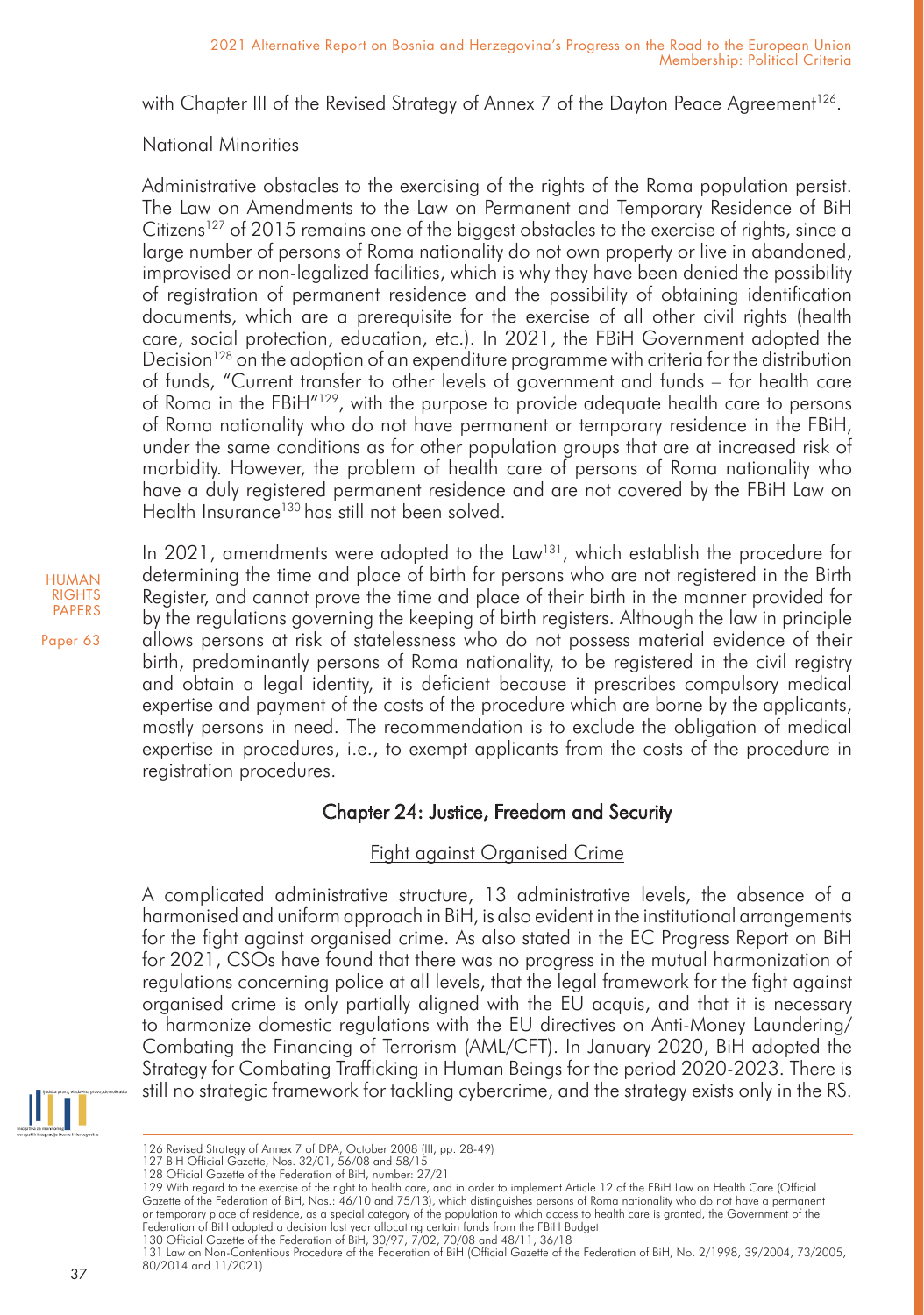The lack of harmonisation of criminal codes in the country severely undermines the capacity to effectively dismantle criminal organisations, compounded by weak institutional co-ordination. As a result, there is a systemic lack of operational cooperation and a very limited exchange of intelligence, which leaves more room for criminal organisations. There is no comprehensive policy for conducting financial investigations on a systemic and timely basis, and where they are conducted, the results were not significant.

Research by the Centre for Investigative Reporting shows that the current framework for controlling money flows within the country, and especially taking money to neighbouring countries, shows no results. From the beginning of 2018 to October 2020, at least 37.6 million KM in different currencies were taken out before the eyes of the customs officers.132 Due to the lack of cooperation with colleagues from neighbouring countries who dispose of data, the Customs (under the BiH Indirect Taxation Administration) does not know about this money. The origin of the money is not checked even in cases of legal transfer, so the authorities do not know where the money goes or where it came from.

During 2021, a first-instance verdict was brought in one of the largest cases of organised crime in BiH, the Pandora case. The Court of BiH sentenced Kemal Čaušević, a former director of ITA BiH, to nine years' imprisonment in the first instance, and his assets worth BAM 1.72 million and BAM 575,239<sup>133</sup> will be confiscated. Anes Sadiković, a textile merchant indicted with Čaušević, was sentenced to two years in prison for giving gifts and other forms of benefit. The Court acquitted Čaušević of responsibility for abuse of office. According to the indictment, Čaušević favoured the companies of Sadiković and Sedinet Karić, also a textile merchant, who was sentenced to one year in prison four years ago, after a plea bargain, for giving gifts and other forms of benefit. As the CIN reports, their companies were charged lower prices on invoices and the goods they imported were not thoroughly inspected at customs. However, research shows that the practice of criminal action within the ITA institution continues. "Some inspectors of the BiH Indirect Taxation Authority racketeer traders, using the established method of work - they ask for money in order not to control their business. They illegally confiscate the goods of those who refuse to give bribes."134

The CIN research into cash flows that transferred money from Bosnalijek pharmaceutical company to the private accounts of the director and his related parties was taken over as part of the prosecutorial investigation into the Bosnalijek case. Nedim Uzunović, director of Bosnalijek, spent a month in the custody of the BiH Court due to the risk of escape, concealing evidence and obstructing the investigation into the misappropriation of just over 11 million KM of the largest domestic pharmaceuticals factory. He is suspected of: organised crime, abuse of office, concluding of harmful contracts, and money laundering. The court decisions were made on the basis of evidence from the BiH Prosecutor's Office indicating that Uzunović embezzled the company's money on two occasions: first as director of the representative office of "Bosnalijek" in Moscow from 2005 to 2012 when the company was majority-owned by the Federation Government, and then as general manager in Sarajevo in 2016 and 2017 while it was in the hands of Russian investors hidden behind the Luxembourg offshore fund "Haden".<sup>135</sup>



<sup>132</sup> Keš curi kroz šuplje bh. Granice (Cash leaks through hollow BH borders). Centre for Investigative Reporting, 26 November 2021, available at: https://cin.ba/kes-curi-kroz-suplje-bh-granice/

HUMAN **RIGHTS** PAPERS

<sup>133</sup> Kemal Čaušević osuđen na devet godina zatvora (Kemal Čaušević sentenced to nine years in prison). Centre for Investigative Reporting, 27 May 2021, available at: https://cin.ba/kemal-causevic-osuden-na-devet-godina-zatvora/

<sup>134</sup> Šefica i njeni "crnokošuljaši" za iznude (The boss lady and her "blackshirts" for extortion). Centre for Investigative Reporting, 27 June 2021, available at: https://cin.ba/sefica-i-njeni-crnokosuljasi-za-iznude/

<sup>135</sup> Bosnalijekov novac od Malte do Rusije (Bosnalijek's money from Malta to Russia). Centre for Investigative Reporting, 10 December 2021, available at: https://cin.ba/bosnalijekov-novac-od-malte-do-rusije/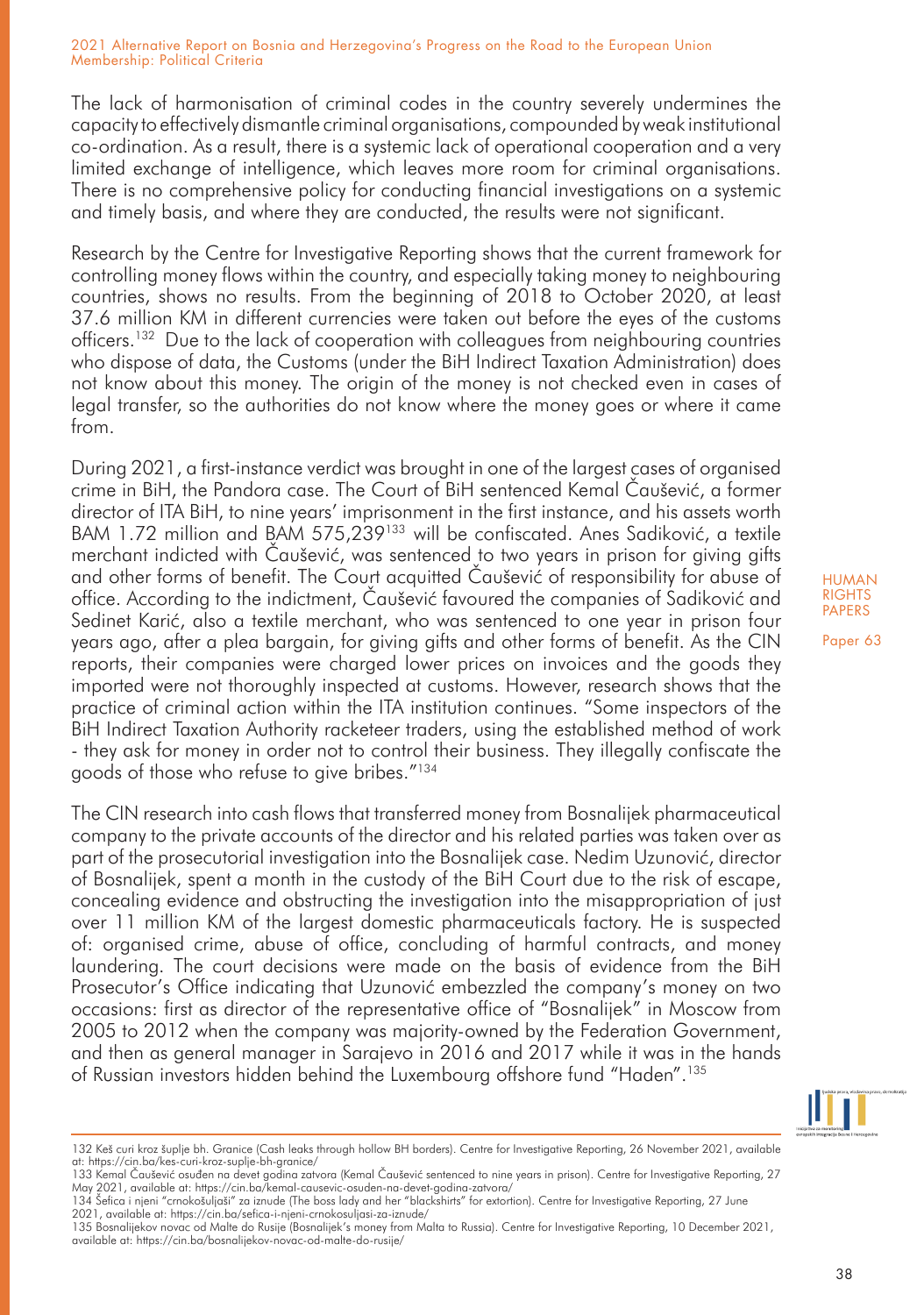# Fight against Terrorism

The Strategy for Prevention and Fight against Terrorism expired in December 2020, and the lack of such a new strategy reduces the country's capacity to fight terrorism and prevent violent extremism. In April 2021, the CoM BiH appointed a working group for the development of the strategy, but it is not yet known when the strategy will be prepared and sent for further procedures.136

The recommendation that BiH "needs to continue its efforts in the fight against terrorism and increase its capacity to do so" also remained unfulfilled. The reasons for nonadoption, as investigated by BIRN BiH, are the inability of all actors to agree on the definition of right-wing extremism and the inclusion of this type of threat in the new strategic document<sup>137</sup>. In a previous EU opinion, this was cited as a key priority: "A follow-up strategy should be adopted in line with EU policy, especially on preventing and countering violent extremism, covering all forms of radicalisation and violent extremism (political, ethno-nationalist and religious) and addressing them also in field activities on preventing/countering violent extremism."

BiH has not yet built adequate capacity to work with prisoners in prisons and after getting out of prison. The previous report states: "There is very limited assistance available in prison even after release, to distance from violent extremism. Significant efforts are needed to prepare the prisoners for release, including former terrorist fighters from foreign battlefields." This issue was particularly in the public eye last year with the release from prison of Bilal Bosnić, one of the main organisers of sending people to foreign battlefields, who served his seven-year sentence and for whom the institutions stated that he would be a person of interest upon his release<sup>138</sup>.

In addition to the lack of work with persons leaving prison and the failure to adopt the Strategy, the lack of work with young people, lack of capacity in schools and mental health experts was particularly highlighted, which is why the radicalization of minors is becoming an increasingly challenging problem for the Bosnian Herzegovinian society with long-term consequences, while the fragmented structure of the State and the delayed and insufficiently defined measures to combat extreme impacts provide limited results<sup>139</sup>.

In July, BiH appointed a Coordination Team to ensure the conditions for the return of Bosnian Herzegovinian citizens from Syria and Iraq – where there are about a hundred of them – but this has not been done to date, despite family demands and poor conditions they are in.

The latest report also states that BiH should strengthen its capacity to prosecute terrorism and terrorist financing, as well as tighten penalties, and adopt a new law that will facilitate the prosecution of terrorist financing. In the past 12 months, only one indictment for terrorist financing has been filed, no improved legislation has been adopted, and the sentences imposed for warfare on foreign battlefields still amounted to under five years in prison<sup>140</sup>.

Legal and Illegal Migrations



During 2021, the amendments to the BiH Law on Aliens were adopted in an urgent

HUMAN RIGHTS PAPERS

Paper 63

39

<sup>136</sup> More at: http://www.sluzbenilist.ba/page/akt/rRQ84rj6jX0=

<sup>137</sup> Desničari usporili usvajanje strategije za borbu protiv terorizma (The right-wing slowed down the adoption of the counter-terrorism strategy). Detektor, 27 January 2022, available at: https://detektor.ba/2022/01/27/desnicari-usporili-usvajanje-strategije-za-borbu-protiv-terorizma/ 138 Bilal Bosnić je na slobodi. U kakvo okruženje se vratio? (Bilal Bosnić set free. What environment did he return to?). Detektor, 10 September 2021, available at: https://detektor.ba/2021/09/10/bilal-bosnic-je-na-slobodi-u-kakvo-okruzenje-se-vratio/

<sup>139</sup> Znakovi radikalizacije u školskoj dobi enigma za bh. obrazovni system (Signs of radicalisation in school age is an enigma for the BiH education system). Detektor, 06 August 2021, available at: https://detektor.ba/2021/08/06/znakovi-radikalizacije-u-skolskoj-dobi-enigma-zabh-obrazovni-sistem/

<sup>140</sup> BIRN objavio Bazu podataka o terorizmu i stranim borcima na Zapadnom Balkanu (BIRN published the Database on Terrorism and Foreign Fighters in the Western Balkans). Detektor, 19 March 2021, available at: https://detektor.ba/2021/03/19/birn-objavio-bazu-podatakao-terorizmu-i-stranim-borcima-na-zapadnom-balkanu/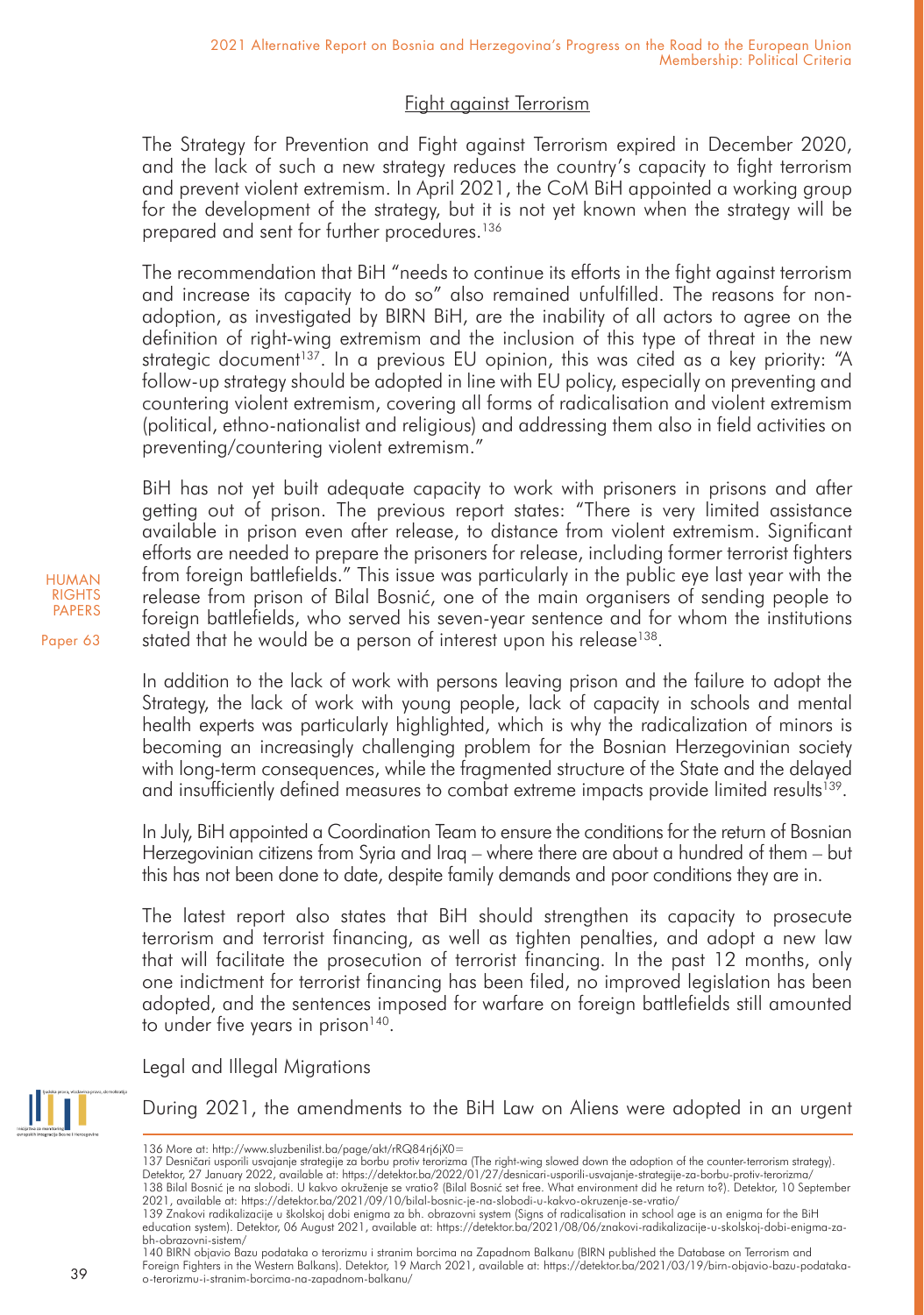procedure with the explanation that they are based on the principles of legality, urgency, security and social responsibility. The amendments adopted broaden the grounds for expulsion from the territory of BiH and call into question the effective assessment of the principle of non-refoulement. The BiH Law on Aliens, although largely harmonised, nevertheless requires further harmonisation with the EU acquis. The Strategy and Action Plan on Migration and Asylum for the period 2021-2025, which is in the process of drafting, envisages further amendments to the BiH Law on Aliens, but also to the BiH Law on Asylum, in which the right to family reunification of persons under subsidiary protection, as well as the right to travel document of this category of persons are recognized as two key areas requiring additional harmonization.

During 2021, arrival of 15,740 foreigners was recorded, while a total of 85,153 foreigners in BiH have been identified since the beginning of 2018.<sup>141</sup> The International Organization for Migration (IOM), in coordination with the Service for Foreigners' Affairs, manages the available accommodation resources. The official IOM data shows that according to the countries of origin, the most people on the move come from Afghanistan, 28% from Pakistan 27%, followed by Iran with 7%, Bangladesh with 5% and Iraq with 2%. The evident lack of capacity of the competent institutions continues to slow down work and prevent timely action, which is why it is necessary for BiH to undertake all necessary activities in order to improve institutional and coordination difficulties. Migration and asylum management should be implemented with the State at the forefront, while the burden of migration flows should be evenly distributed. The Readmission Agreement between BiH and Pakistan entered into force in 2021, allowing the return of citizens of this country illegally staying in BiH.<sup>142</sup> The pandemic has generally slowed down the readmission procedures due to suspensions imposed by a number of countries.

### People on the Move

Due to the very restrictive policy of EU countries regarding the reception of persons on the move and the repressive measures they take at the borders, especially those by the police and the Croatian border service, the time spent by persons on the move in BiH has been extended. These are mainly those who have repeatedly failed to enter EU countries that represent their final destination. BiH has retained the character of a transit country that is increasingly facing the problem of organised human trafficking and sexual exploitation of members of this population. Especially vulnerable are unaccompanied children, who account for 7% of the total number of persons on the move, and women who are easy targets of both domestic criminals and organised groups consisting of members of persons on the move.

At the beginning of 2021, the total number of people on the move was between 4,500 and 6,000. Most of them were placed in unconditional camps, the worst of which was the Lipa Camp. After this camp was burned down in December 2020, about 500 people on the move found themselves in a very unenviable situation. During January 2021, at temperatures lower than 15 degrees, they were subjected to inhuman treatment in a completely destroyed area of the camp for 25 days. After days of protests by the citizens of the Una-Sana Canton (USC) and the refusal of the Cantonal authorities to move them to the former Bira Camp, the authorities did not propose an alternative solution

HUMAN RIGHTS PAPERS



<sup>141</sup> More at: UNHCR BiH Operational update - December 2021.pdf

<sup>142</sup> More at: http://www.msb.gov.ba/vijesti/saopstenja/default.aspx?id=20666&langTag=bs-BA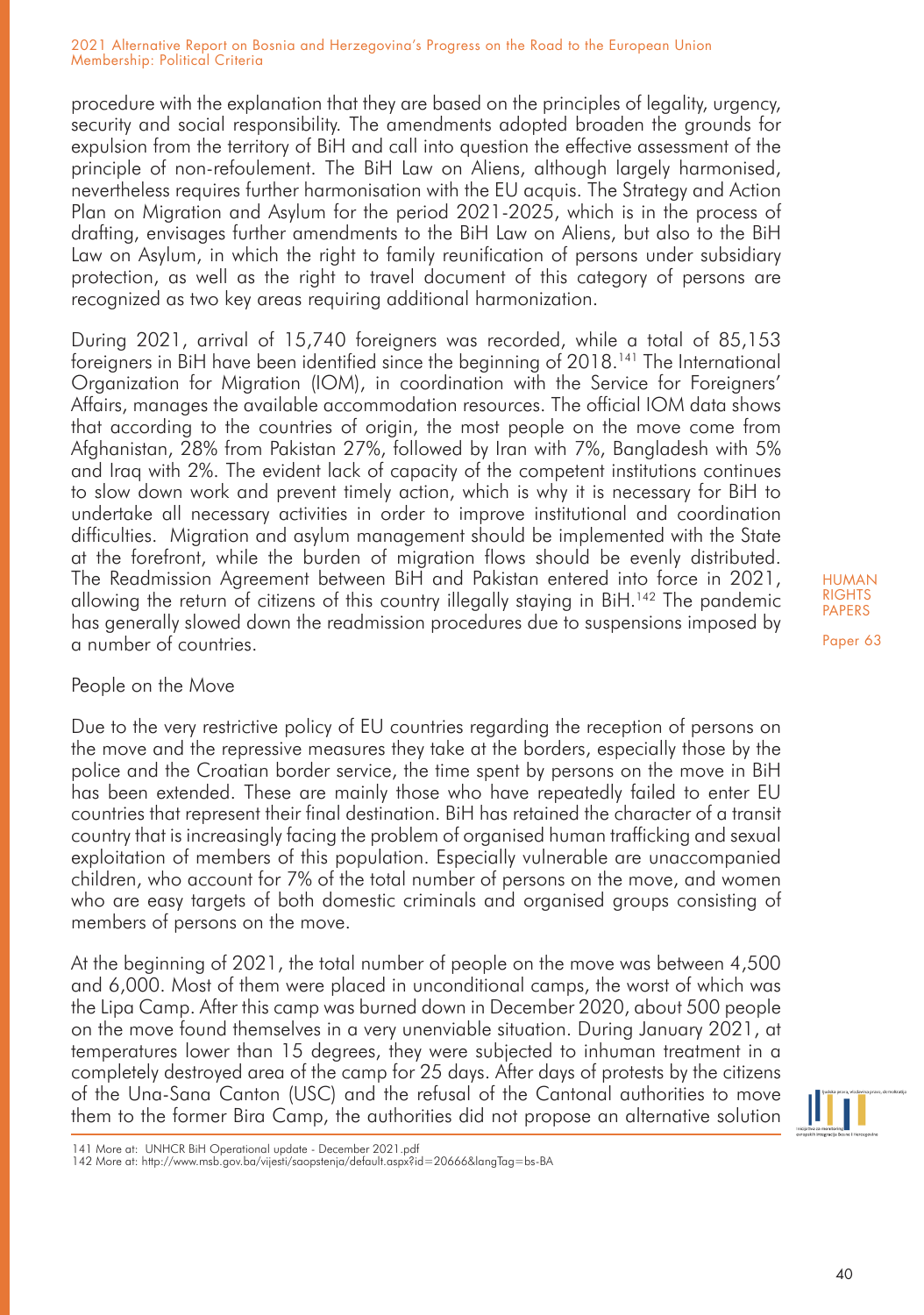for their accommodation. In addition, around 2,500 other people on the move met the winter in abandoned facilities and makeshift camps in Bihać and Velika Kladuša. Attempts to move part of them to a new location, the Bradina barracks, were rejected by local authorities, and protests were staged by locals. Negotiations where persons on the move would be relocated and relocation lasted for days, and finally an agreement was reached to transfer them to Ušivak and Blažuj Camps. At that time, the Blažuj Camp was completely filled, and additional capacities were improvised, which led to the disapproval of persons who were already placed in it.

In December 2021, the number of people on the move in BiH was estimated at about 3,500, of which about 1000 are in unregistered camps or pay for their own accommodation. Most of them remain in the USC because it is geographically closest to the EU border. At the end of the year, and due to the lower influx of people on the move, the existing accommodation capacities in five official camps were not fully filled. Due to its position and distance from the urban settlements, the Lipa Centre, which was renovated and opened in November 2021 after the fire in 2020, is still the least filled. There are still a number of illegal camps where those who want to be as close to the border as possible gather temporarily, and the conditions in which they live are catastrophic. However, their number decreases compared to the previous period, especially with the arrival of the winter months. It is estimated that about 250 people are still in one of these temporary transit camps.

HUMAN RIGHTS PAPERS

Paper 63

The care of unaccompanied children remains the biggest challenge for both international organisations and domestic institutions. Namely, in accordance with international standards for child protection, it is necessary to provide this category with legal protection, and with adequate accommodation, access to education, health care, and psychological assistance according to their needs and age. Compared to the previous period, better cooperation was established with social work centres that have the obligation to assign guardianship and care for children on the move, but there is still an evident shortage of social workers, i.e., too many children are assigned per one social worker. A particularly vulnerable group consists of LGBTIQ people on the move who, in addition to discrimination because of their migrant status, also suffer discrimination because of their sexual orientation and gender identity, and violence in many cases.

Access to health care is provided for those placed in camps, while still a very large number of adults and children are in a state of need. People with chronic diseases, pregnant women, children and the elderly are particularly vulnerable. The situation is further complicated due to the pandemic caused by the Covid–19 virus and it is again evident that it is precisely people in movement who, due to the conditions in which they live, were most at risk of infection. Access to food and toiletries depends on where people on the move are accommodated. There is a great role for humanitarian organizations and volunteers who have made sure that meals reach everyone, including those in illegal camps. However, due to their involvement, the work of volunteers was subject to criticism by local authorities, and many of them were exposed to hate speech and received threats to their security from various organised groups.



What remains a concern is that the transition of responsibilities and obligations related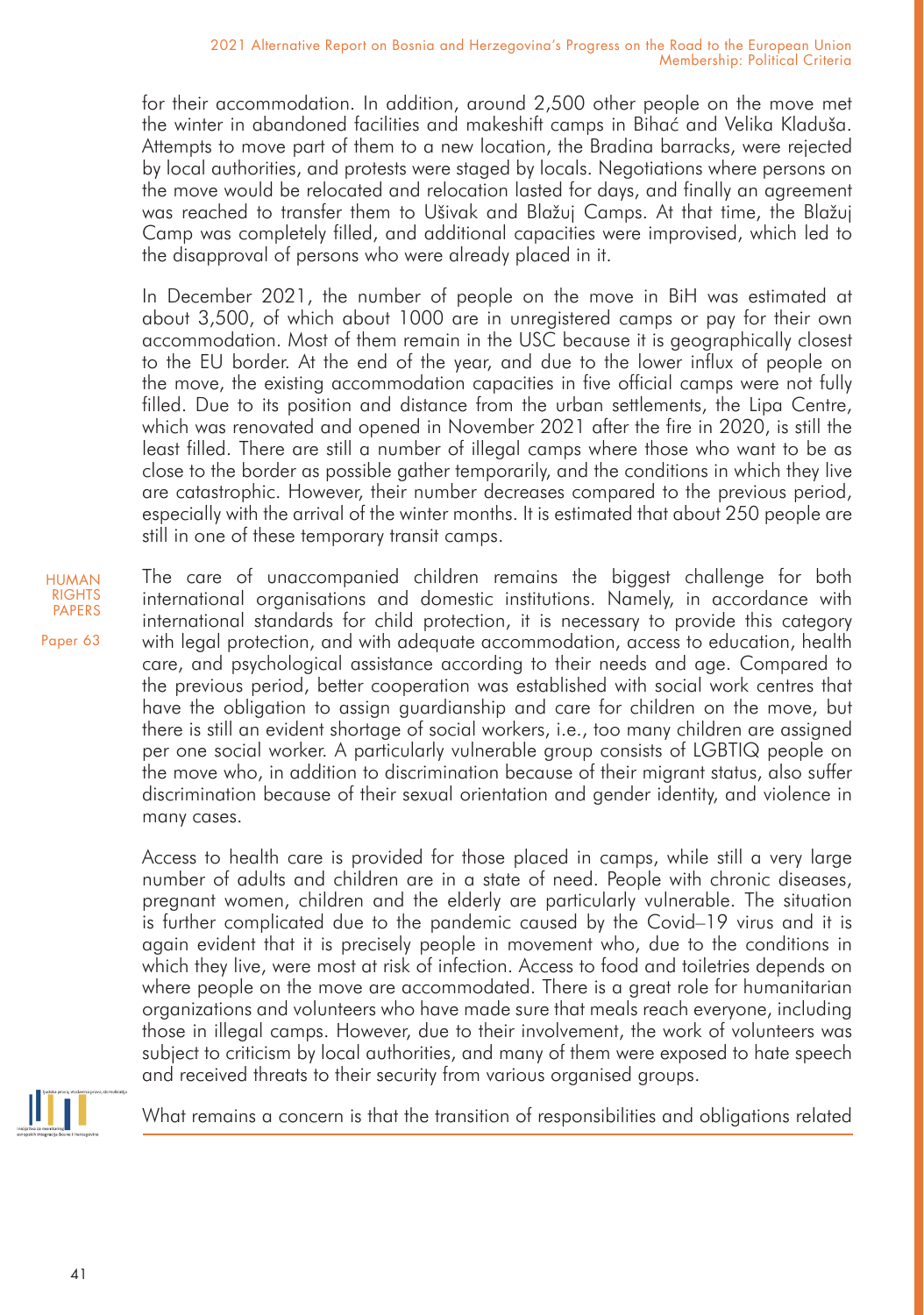to the care of persons on the move has not yet passed from international organizations to the State institutions. The safety and dignity of people on the move is nowhere near as guaranteed by international standards that BiH has accepted. A large number of services are still provided through international and domestic humanitarian organizations and groups of volunteers working directly on the ground with people on the move.

## Asylum

BiH has been facing the phenomenon of mixed migration for several years, with most migrants and refugees using the country's territory for transit purposes, while fewer are showing interest in staying and joining the asylum procedure. In this regard, the enormous disproportionality between the number of expressed intentions to apply for asylum and the number of formally submitted applications for asylum is the result of a number of factors and specificities. Some of them relate to the personalities of migrants and refugees, but on the other hand there are serious shortcomings and obstacles that persist in practice in accessing the asylum procedure in BiH. Due to the large number of foreigners in the territory of BiH, numerous difficulties in managing migration flows were recorded, including a lack of personnel capacity in the relevant institutions, as well as unharmonized treatment and application of the applicable regulations in the field of asylum.

The complex State structure should certainly be added to the large number of challenges, as well as the fact that some Cantons felt the entire burden of migratory pressure, although the area of migration and asylum is the responsibility of the State. The BiH Ministry of Security claims that it has mastered the so-called "migrant crisis in BiH", but the largest number of refugees and migrants is still concentrated in the SC and the USC, so it can reasonably be said that at the same time the pressure of requests for services and assistance is higher than in other parts of the country. All currently existing reception centres are located in the FBiH area, and the asylum procedure takes place before the Asylum Sector of the BiH Ministry of Security, based in Sarajevo. The RS authorities continue to deny migrants access to this Entity's territory.

The Service issues certificates of expressed intention to seek asylum, i.e., it enables the demonstration of intention without first verifying whether the alien really wants to apply for asylum and without adequately informing about the purpose of the issued document. Therefore, a large number of aliens have no clear idea of the document being issued to them, which creates confusion for them when it comes to legal stay in BiH.

The length of waiting time for asylum applications and registration procedure vary from location to location<sup>143</sup>, except for the persons who receive accommodation in TRC Blažuj and who still do not have the right to access the asylum procedure. This results in the uncertain status of numerous aliens who, without their own choice, are put in a position to wait for the exercise of guaranteed rights and the resolution of status issues since December 2019, as the moment of the opening of the centre. Only adult male persons are accommodated at TRC Blažuj.

A complex State structure and a huge burden of migratory movements on insufficient State capacity, as well as an uneven division of responsibilities within the State territory HUMAN **RIGHTS** PAPERS



<sup>143</sup> Accommodation units and facilities for asylum seekers and migrants: Centre for Reception and Accommodation of Asylum Seekers (Delijaš Asylum Centre), established within the Ministry of Security as a specialized institution intended for reception and accommodation of asylum seekers in BiH); Salakovac Refugee-Reception Centre (RRC Salakovac) established within the MHRR BiH as an institution for the reception of persons under international protection. After the increased number of aliens entering BiH, the agreement between the MHRR and the Ministry<br>of Security defined mechanisms for the reception of asylum seekers; In the area of TRC Borići, TRC Miral and TRC Lipa, the Emergency Tent Centre Lipa was established under the authority of the Service for Foreigners' Affairs. In addition to these centres, accommodation services are provided by the organization "Women from Una"; in the area of TC, accommodation services are provided by the "Puž" Community Service Centre", while accommodation services in the International Solidarity Forum MFS EMMAUS, within which the Duje Reception Centre operates, are currently suspended.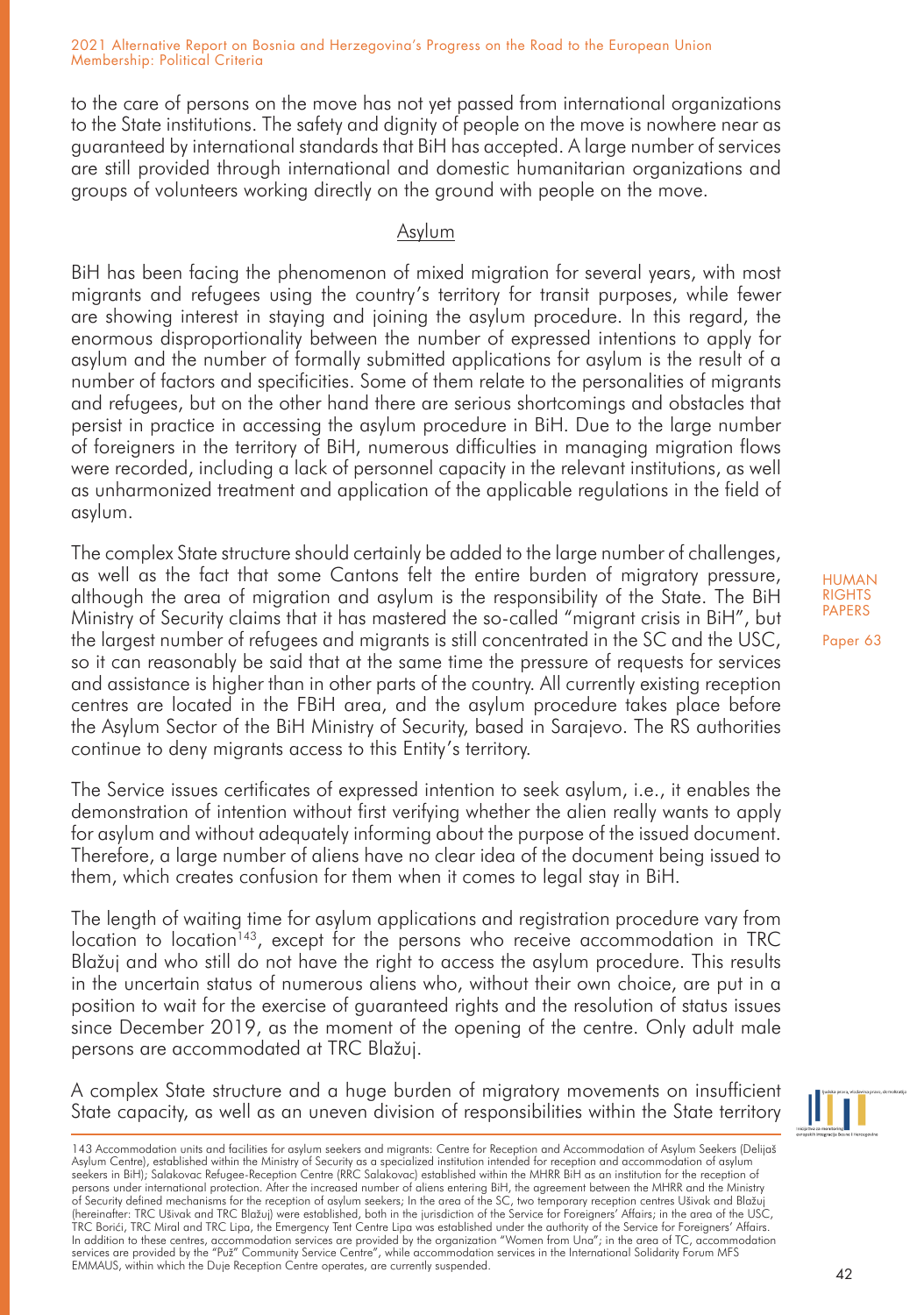are significant factors that slow down or, in certain cases, prevent access to the asylum procedure. The fact is that the largest number of migrants and refugees use BiH as a transit territory towards EU countries, but those who choose to seek asylum in BiH must have access to the procedure without reservations or restrictions.

In order to ensure the application of both the domestic and international legal framework and in this regard unhindered access to the asylum procedure and the associated rights, it is necessary that BiH and its competent authorities in the field of migration and asylum ensure the issuance of a certificate of expressed intention to seek asylum in BiH in accordance with the Law on Asylum, ensure the uniform application of legal provisions regarding access to the asylum procedure regardless of the accommodation location of persons interested in the procedure, and ensure sufficient capacities of acting officials in order to ensure unhindered work and access to the asylum procedure without delay, as well as provide effective information to persons who express their intention to seek asylum, and improve the exchange of information in the field of migration and asylum.

# Chapter 5: Public Procurement

During 2021, the Proposal of the Law on Amendments to the Public Procurement Law (unchanged since 2014) was sent to parliamentary procedure, and its adoption would take a step towards compliance with the 2014 EU Directive. In addition, it is still necessary to strengthen the capacity of competent institutions for application of the law in the field of public procurement, which is one of the conditions for meeting key priorities.

Paper 63 In February 2021, the CoM BiH adopted the Proposal of Amendments to the Public Procurement Law (PAPPL), which was prepared in 2018 by the Working Group for the Drafting of the PAPPL. After the adoption, it was sent to the PA BiH, and in order for it to enter into force, its adoption is awaited at the second reading of the House of Peoples of the PA BiH. The current Proposal of the PAPPL implies certain improvements, but it does not contain certain anti-corruption provisions that existed in the original Draft, which included an additional set of sanctions and stronger supervision of application of the law.

> Based on several years of monitoring of the functioning of the public procurement system and practices in BiH, civil society has submitted its proposals to the PAPPL, which primarily refer to improving the transparency of public procurement procedures that take place under expedited procedures, strengthening mechanisms for prevention of corruption and prevention of conflicts of interest, strengthening the mechanism of monitoring and supervision of the entire process, and tightening sanctions for violations of the law in order to dissuade actors from illegal activities.

> With the adoption of the aforementioned Proposal, gradual harmonization with EU directives in this area will be carried out, and as well as getting closer to fulfilling one of the 14 priorities set out in the EC Opinion. The decision on the mandatory application of preferential treatment for domestic bidders, by which BiH was violating the Stabilisation and Association Agreement, was not extended after 1 June 2021.



HUMAN RIGHTS PAPERS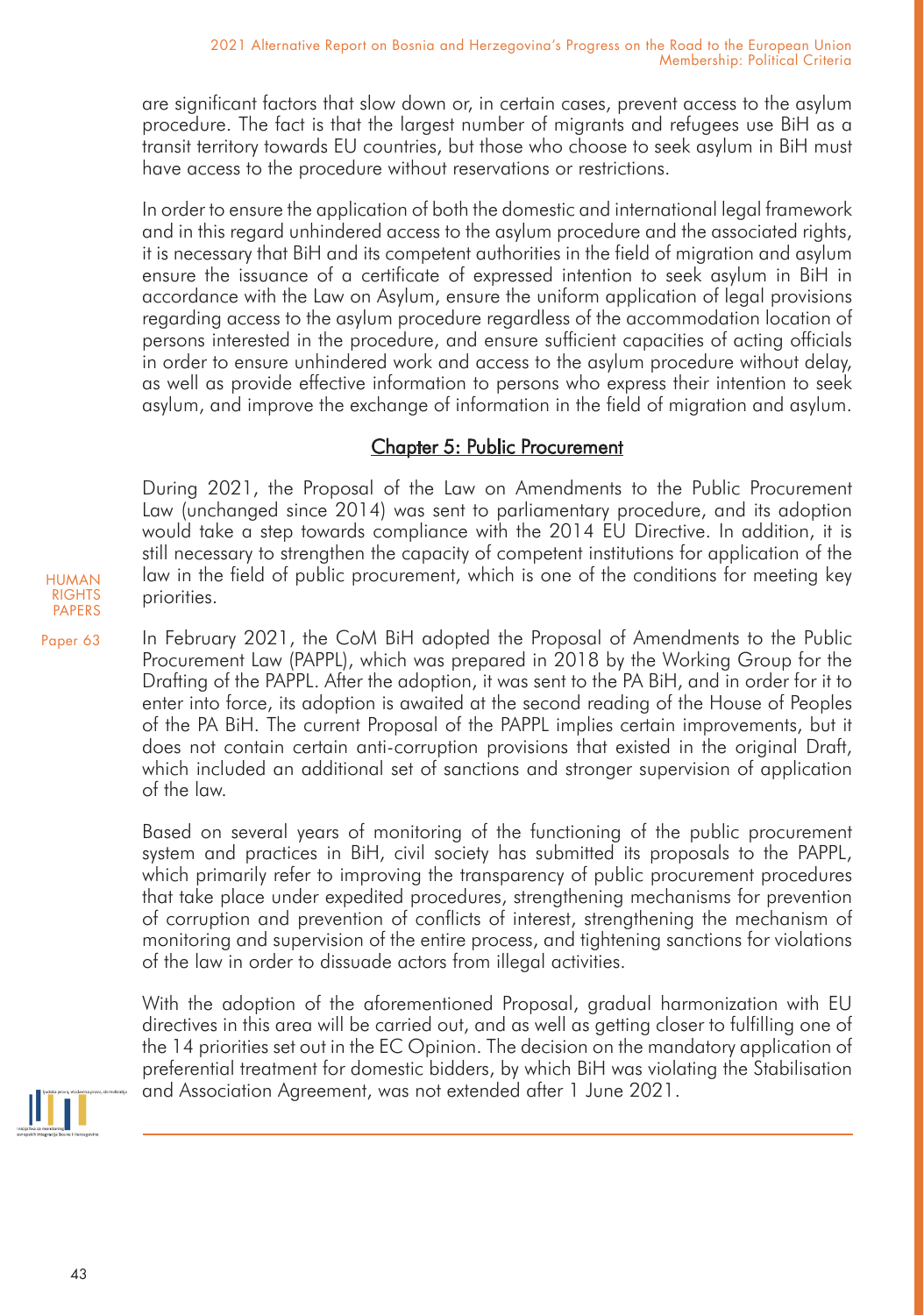During the reporting period, no new Strategy for Development of Public Procurement was adopted, and the previous one was adopted for the period 2016-2020. Therefore, it is necessary to adopt a new Strategy of Public Procurement and the accompanying Action Plan to support the implementation of the Strategy, as well as to provide regular information on the progress in the implementation of the Action Plan and the Strategy. The positive trend in the development of the electronic Public Procurement Portal continued, which is an extremely strong element of transparency of the public procurement system.

When it comes to capacities for the implementation and application of the law, it is certainly important to note the under-capacity of the Public Procurement Agency (PPA), especially in the part of monitoring and advisory functions. This was also confirmed in the SIGMA Report 2021<sup>144</sup>, which states the lack of staff and insufficient technical capacity in the Procurement Review Body, which is the primary reason for the poor functioning of the Procurement Review Body. Therefore, it is necessary to strengthen the personnel and technical capacities of the PPA and the Procurement Review Body, to enable them to exercise the competences established by the Public Procurement Law.

Based on the requests for monitoring of stakeholders (CSOs, bidders, citizens), the PPA monitored 697 individual public procurement procedures during 2021. Based on the monitoring, 41 requests for initiation of misdemeanour proceedings were sent to the competent courts against the contracting authorities and responsible persons in the same, and 12 complaints to the competent prosecutor's offices due to a possible violation of the Public Procurement Law and the existence of elements of a criminal offense.

The PPA began the practice of publishing information on bad practices in the conduct of public procurement procedures in BiH, and warned of the possibility of initiating proceedings before the competent authorities. Thus, it warned about the obligation to publish public procurement plans on the websites of contracting authorities, the improper use of the accounting abbreviation "KUF" instead of the name of the subject of procurement, then about the practice of individual contracting authorities that make deliberate and conscious errors in the project documentation/technical specification, which are then subsequently "repaired" or "paid" by conducting non-transparent negotiation procedures without publishing a notice for additional or unforeseen works.

At the beginning of January 2021, the SC Anti-Corruption and Quality Control Office began implementing the Decree on the Control of Public Procurement in all institutions founded by the SC. The Office is hereby designated as the competent authority for the established control system of public procurement in all contracting authorities of the SC. The Office has established a Register of Public Procurement Data in the SC, which is publicly available on the Office's website (www.anticorrupiks.com). In addition to the public component of this register, there is an internal component visible only to the employees of the Office, with an analytical and statistical package of software tools and an implemented red flag system for possible irregularities.

Effective system of remedies

The number of complaints received at the Procurement Review Body continues to



144 More at: https://www.sigmaweb.org/publications/Monitoring-Report-2021-Bosnia-and-Herzegovina.pdf

HUMAN RIGHTS **PAPERS**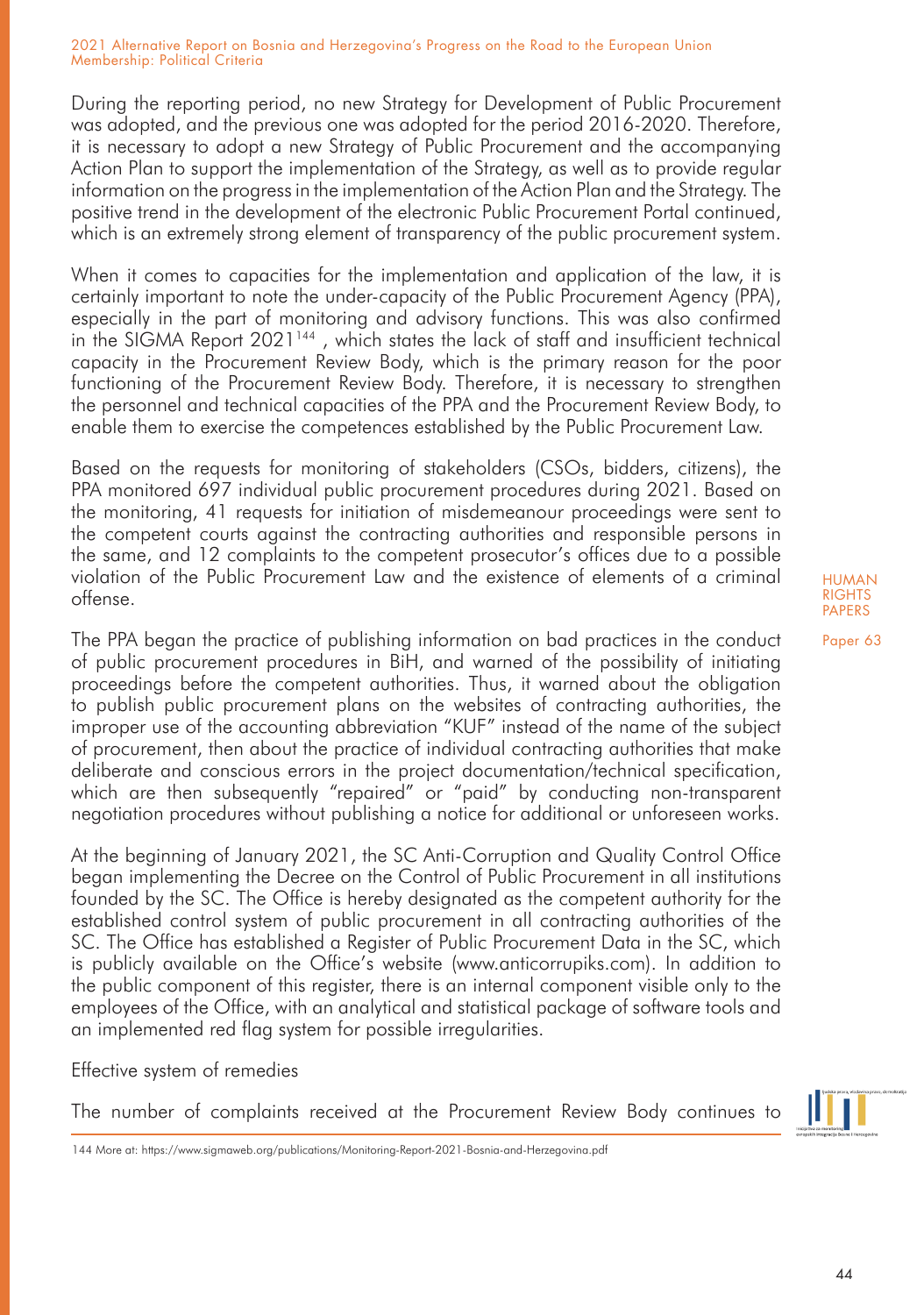increase, and further inconsistency in the decisions taken between the three branches of the Office is also of concern, which is confirmed in the SIGMA Report 2021. In addition, some decisions conflict with the opinions of the PPA, which is why the Procurement Review Body, together with the PPA, should find modalities for establishing a coordination mechanism for the interpretation of the procurement law.

At the beginning of 2021, the trial for the biggest affair in 2020 in BiH began, the "Respirators" affair, while in September 2021, the Banja Luka District Court arrested and ordered the detention of Branislav Zeljković, director of the RS Public Health Institute and other suspects for abuse of office in the procurement of medical equipment at the beginning of the coronavirus pandemic in the RS. Apart from Zeljković, detention was also imposed on Dragan Dubravac, director of "Promeding" company, Slavko Bojić, director of "Procontrol", and Saša Marković, owner of the "Travel for fun" travel agency.

Just a few days after the arrest of the director of the Public Health Institute, one of the biggest affairs in 2021 occurred, the "Oxygen" affair, which was initiated after Transparency International in BIH (TI BIH) contacted the Agency for Medicinal Products and Medical Devices of BiH in order to initiate inspection at the Trebinje hospital, because it concluded a contract on public procurement of gases with a company that is not in the Agency's published register as authorized for the sale of medical devices and medicines. The inspection found that technical gas was used for medical purposes, thus endangering patients' health. After this case, it was found that at least five other suppliers were supplying unauthorized medical oxygen to public health institutions. After the affair, the RS government sent the Law on Medicinal products and Medical Devices in the RS for the urgent adoption. However, the Government has not given justifiable reasons for its urgent adoption, as there is already a law regulating this area at the BiH level. Applicable regulations allow public health institutions to directly procure medicines through procedures in situations where the reasons of urgency and protection of the health of the population so require.



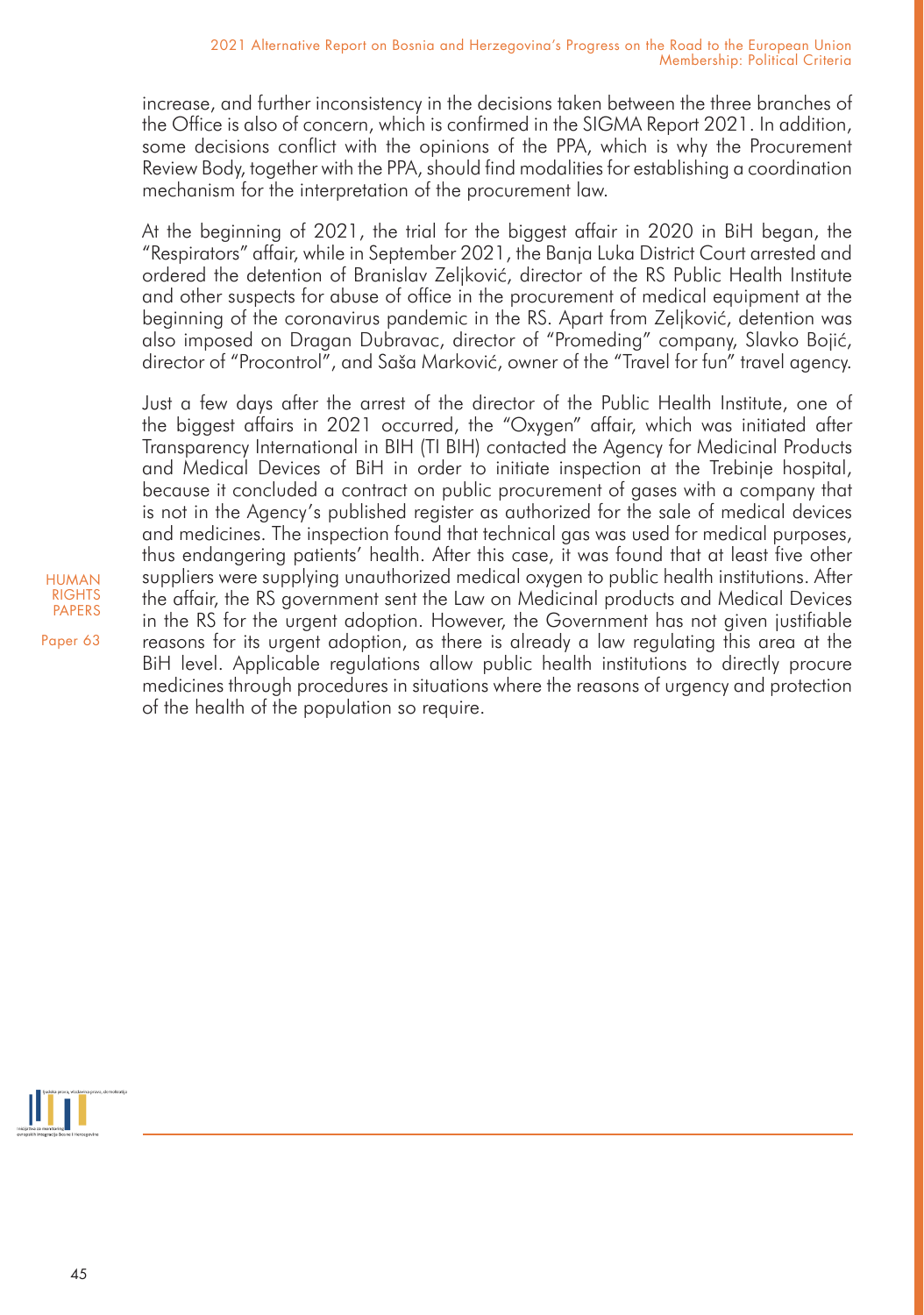# CLUSTER 3: COMPETITIVENESS AND INCLUSIVE GROWTH

# Chapter 19: Social Policy and Employment

Women's Participation in the Labour Market – Employment and Gender Equality

2021 was marked by an unstable situation in public health and employment and labour market, which particularly affected sectors in which women are predominantly represented.

According to the Labour Force Survey in 2021, out of the total number of persons who make up the labour force, 846000 (60.7%) are men and 547000 (39.3%) are women. In the total number of persons outside the labour force 571000 (37.8%) are men and 940000 (62.2%) are women. Out of the total number of employed persons, 724000 (62.9%) are men and 427000 (37.1%) are women, while out of the total number of unemployed persons, 122000 (50.3%) are men and 120000 (49.7%) are women.

Statistics of the Agency for Statistics of BiH show that in 2021, the gender gap in employment was 25.8%. Most women were employed in services, significantly more than men. The data of the RS Employment Service indicate that the loss of jobs particularly affected activities in which women are more represented, such as trade, catering, financial operations, public administration and defence, education, health and social protection.

In addition to domestic legal acts that guarantee gender equality and point to the importance and necessity of women's economic empowerment, BiH, the Entities and Cantons are signatories to several international documents in this field.145 The FBiH and the Cantons are obliged to implement these documents, and the documents also oblige to the implementation of measures of economic empowerment of women survivors of domestic violence so that they would have the courage to leave violent communities.

An analysis of Federation and Cantonal legal regulations and existing public policies, strategies and plans in the field of gender equality, women's economic empowerment and development, current during 2020-2021, shows that there is no sufficiently developed sensitivity to the needs of vulnerable groups of women, including those who have survived domestic violence.

The RS adopted the Employment Strategy for the period 2021-2027<sup>146</sup>. Although the Strategy provides for Roma employment, the empowerment of other marginalised groups, such as women victims of violence, is not recognized by this document. The FBiH does not yet have an adopted Employment Strategy for the period 2021-2027.<sup>147</sup> Although the Draft Strategy recognises employment as a pressing challenge "especially when it comes to specific population groups such as young people, the low-skilled persons, women and Roma"148, it does not specify support for the most vulnerable categories<sup>149</sup> such as women victims of domestic violence who face multiple challenges when recruiting on the labour market. There is still no single employment strategy at the BiH level.



HUMAN **RIGHTS** PAPERS Paper 63

u-fbih-u-vezi-s-ekonomskim-osnazivanjem-zena-koje-su-prezivjele-porodicno-nasilje-i-preporuke-za-njihovo-poboljsanje/oclc/1230256268.<br>146 The Draft Strategy available at: https://www.vladars.net/sr-SP-Cyrl/Mada/Ministarst 147 After adoption at the session of the PFBiH House of Representatives, the Strategy was not adopted at the session of the PFBiH House of Peoples<br>148 Decision to adopt the Employment Strategy of the Federation of BiH: htt 5wat5UBoH3Qcuj/view, accessed 11 October 2021.

<sup>145</sup> Please find an overview of the legislation in the publication: Kroz ekonomsku stabilnost do slobode: analiza aktuelnih propisa i praksi u FBiH u vezi s ekonomskim osnaživanjem žena koje su preživjele porodično nasilje i preporuke za njihovo poboljšanje (Through economic stability to freedom: An analysis of current regulations and practices in the FBiH in relation to economic empowerment of women survivors of domestic violence and recommendations for their improvement) by Jasmina Ćaušević and Maida Zagorac: https://www.worldcat.org/title/kroz-ekonomsku-stabilnost-do-slobode-analiza-aktuelnih-propisa-i-praksi-

<sup>149</sup> This document also recognized "the most vulnerable in the labour market", not defining who are the most vulnerable, thus leaving room for different interpretations and discretionary assessment of whether someone is "the most vulnerable", which is unacceptable.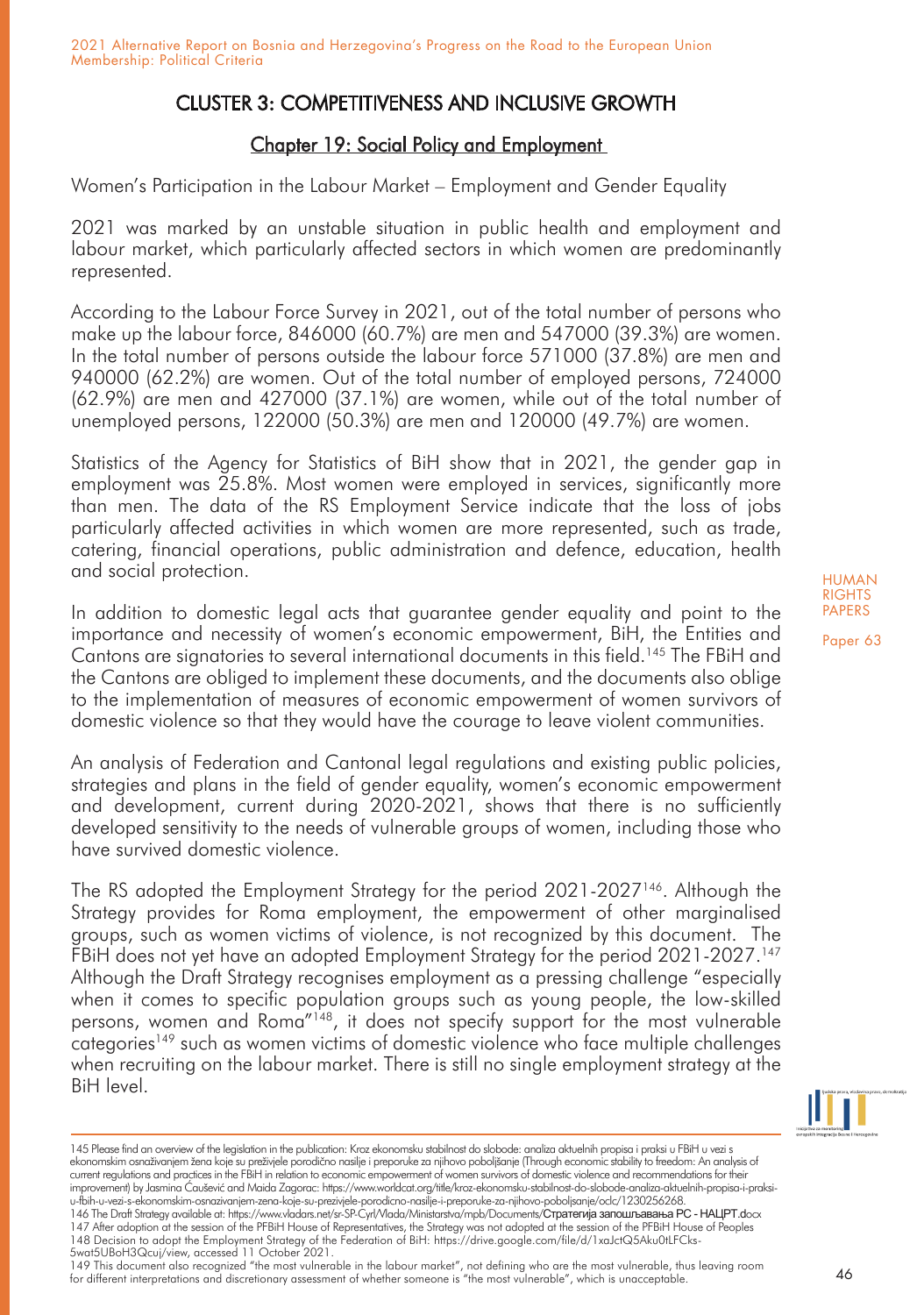The FBiH Government has adopted the FBiH Action Plan for Innovations in Small and Medium Enterprises for the period 2021-2023<sup>150</sup>, which, in part through EU support for private sector development, places special emphasis on support for women and young people. In the RS, the Strategy for the Development of Women's Entrepreneurship in the RS for the period 2019–2023 was developed.<sup>151</sup> Expected results of the strategy include: improved access to finance for women entrepreneurs; increased use of capital resources; increased innovation; support for women entrepreneurs at the local level; strengthening of existing women's associations and support for women entrepreneurs at the local level; strengthening of existing women's associations and support for the formation of new associations; and the establishment of an e-platform for women entrepreneurs.

Men in BiH earn on average 12.7% more than women.<sup>152</sup> Gender segregation based on profession contributes greatly to this situation – most women work in the service sector and gender stereotyped professions such as education and health care, while more men work in managerial and better paid positions.<sup>153</sup> Also, the unpaid domestic care work, performed by women, is an additional challenge. This is recognized as a starting point in gender inequality and is directly related to wage inequalities, lower incomes, level of education, and stress factors affecting women's physical and mental health. According to the Agency for Statistics, nearly 2.5% of the population in BiH are unpaid persons who take care of family members, and most of them are women. In most cases, because of domestic work and the care of family members (mainly children and the elderly), women had to leave school and professional development, which limits their presence in the labour market.

HUMAN RIGHTS PAPERS

Paper 63 Labour and Occupational Health and Safety Laws

> There are laws on occupational health and safety in the Entities and the BD BiH. During 2021, amendments were adopted to the Law on Occupational Safety and Health of the BD BiH in the field of professional examination and licensing for performing work in this field.154 These laws pay special attention to the preservation of the physical and mental health of young people, persons with disabilities, women in terms of maternity protection, persons with occupational disease, elderly workers within the limits appropriate to their age. No by-laws have yet been adopted that would regulate certain aspects of occupational safety in more detail.

> The measures that followed the outbreak of the COVID-19 pandemic were almost completely gender neutral. The principles of proportionality and constitutionality were lacking, while many measures had a disproportionately negative effect on vulnerable groups.<sup>155</sup> For example, women from marginalized groups (Roma women, single parents, LBTQI+, women with disabilities, women victims of sexual violence, war torture and gender-based violence) faced multiple challenges and impaired living conditions during the COVID-19 pandemic.<sup>156</sup>

155 Marković, S., (2022), Rodno zasnovana diskriminacija u oblasti rada u BiH (Gender-based discrimination in the employment field in BiH), Banja Luka: Helsinki Citizens' Assembly Banja Luka, Available at: http://hcabl.org/rodno-zasnovana-diskriminacija-u-oblasti-rada-ubih-2018-2020/ 156 Ibid.



<sup>150</sup> More at: https://www.fmrpo.gov.ba/wp-content/uploads/2015/07/Akcijski-Plan-Inovacija\_FBiH.docx, accessed 11 March 2022.<br>151 The Republika Srpska Government, Strategy for the Development of Women's Entrepreneurship in t 2019–2023,

Available in BHS languages at: https://www.vladars.net/en-SP-Cyrl/Vlada/Ministarstva/mpp/stratdok/Documents/

Strategy% 20development % 20entrepreneurship % 20zena % 20Republics % 20Serbian % 20for % 20period % 202019-2023.pdf, accessed

<sup>10</sup> March 2022.<br>152 Marković, S., (2022), Rodno zasnovana diskriminacija u oblasti rada u BiH (Gender-based discrimination in the employment field in<br>BiH), Banja Luka: Helsinki Citizens' Assembly Banja Luka, Available at: h bih-2018-2020/

<sup>153</sup> Ibid.

<sup>154</sup> More at: https://skupstinabd.ba/3-zakon/ba/Zakon%20o%20sigurnosti%20i%20zas--titi%20zdravlja%20radnika%20na%20 radu/001B07-21%20Zakon%20o%20izmjenama%20i%20dopunama%20Zakona%20o%20sigurnosti%20i%20zas--titi%20zdravlja%20 radnika%20na%20radu.pdf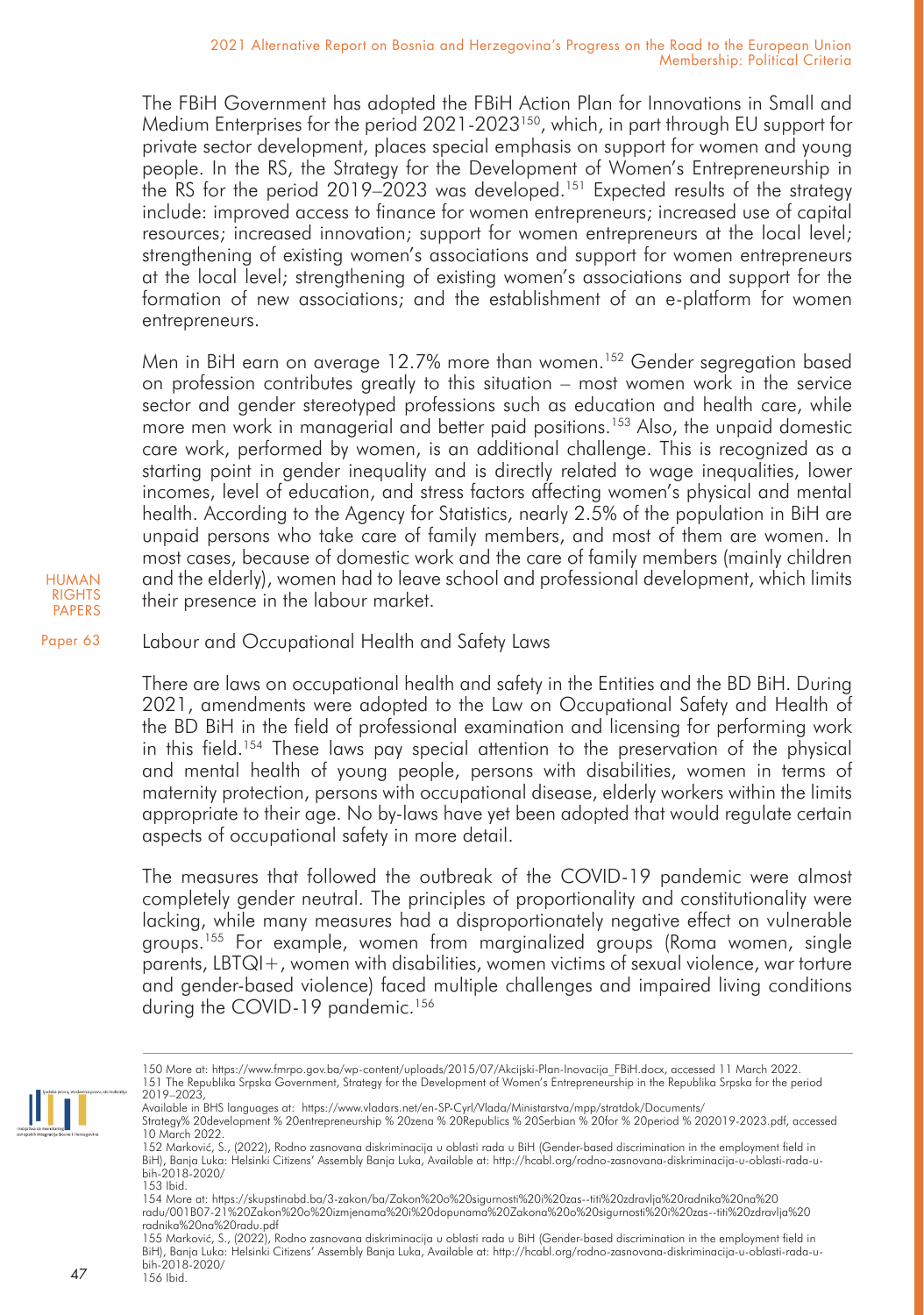## Social Inclusion

The right to maternity leave is established in the RS by the Labour Law, while there is no law in the FBiH that standardises maternity pay, and it varies from Canton to Canton. Also, the Labour Laws regulate the right to maternity leave in case of loss of a child; the rights of parents of a child with disabilities; and the rights of the adoptive parent and the person entrusted with child care. These provisions prevent the mobility of women/parents and may constitute discrimination; if a woman decides to move for work to other Entity or Canton, she may not have any parental leave allowance. At the same time, fathers' right to use parental leave in both Entities is not regulated as a non-transferable right. In terms of aligning legislation with the Work-life Balance Directive (2019/1158)<sup>157</sup>, labour legislation should provide for adequate provisions on non-transferable and compensated parental leave (for fathers as well as for equivalent parents).

Also, BiH has started the process of considering ratification of the ILO Violence and Harassment Convention (No. 190)<sup>158</sup>, however, this process has not been completed until the end of this analysis. At the end of September 2021, the Law on Prohibition of Harassment at Work was adopted in the RS.<sup>159</sup> The law itself, notwithstanding the fact that it defines harassment at work which may cause harm of physical, psychological and sexual nature, does not recognize specific forms of gender-based harassment and violence in the workforce.

> HUMAN **RIGHTS** PAPERS



<sup>157</sup> Available at: https://eur-lex.europa.eu/legalcontent/EN/TXT/?uri=celex%3A32019L1158#PP4Contents.

<sup>158</sup> International Labour Organization. Violence and Harassment Convention 2019 (No. 190). Available at: https://

www.ilo.org/dyn/normlex/en/f?p=NORMLEXPUB:12100:::NO:12100:P12100\_ILO\_CODE:C190:NO

<sup>159 &</sup>quot;Official Gazette of the Republika Srpska", No 90/21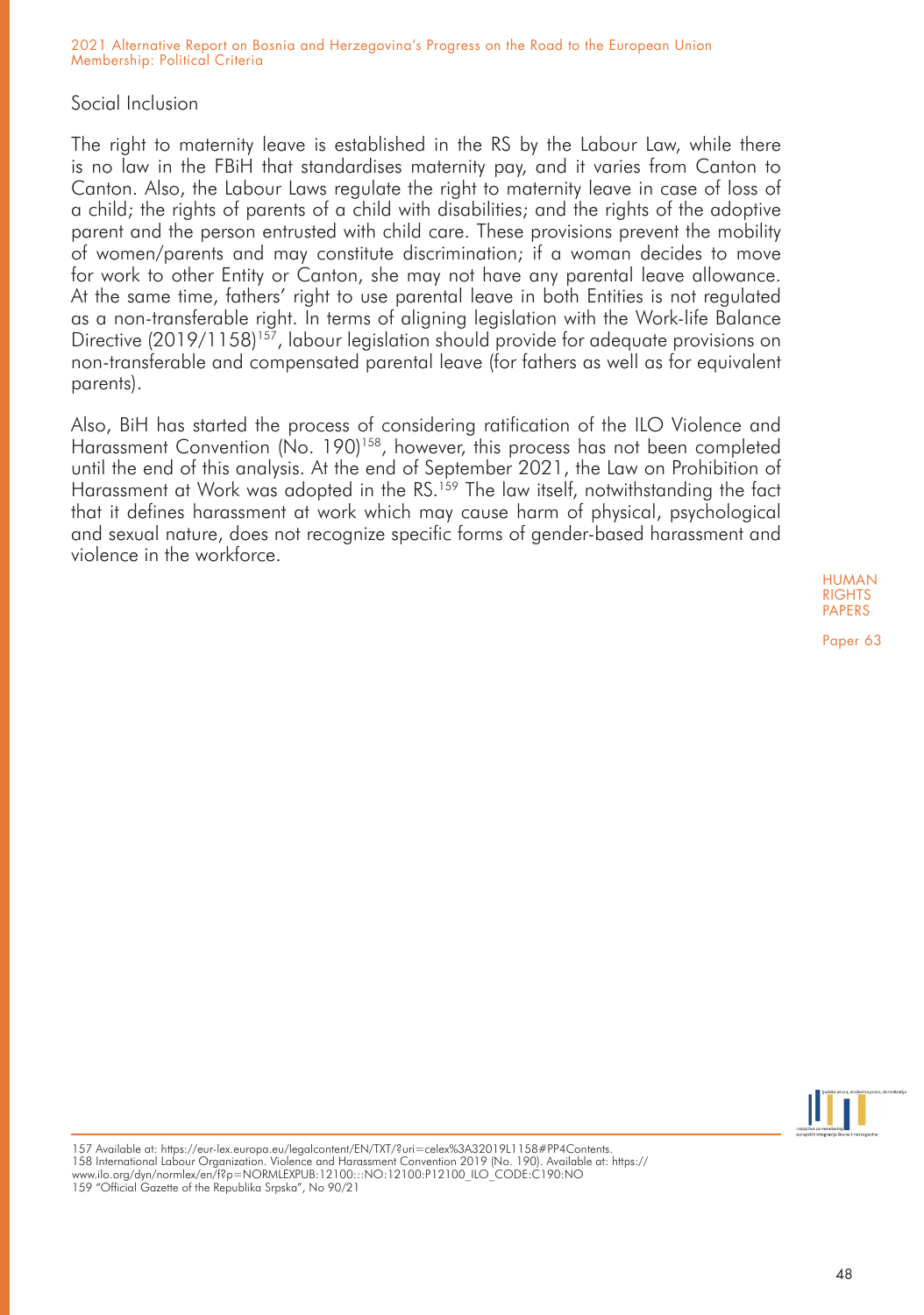# CLUSTER 4: GREEN AGENDA AND SUSTAINABLE CONNECTIVITY

# Chapter 27: Environment and Climate Change

The European Green Agenda (Green Deal) is a 2019 strategy that should make Europe the first "climate-neutral" continent by 2050.<sup>160</sup> In order to achieve this goal, signatory states must gradually work on introducing clean energy to initiate all economic processes. This would reduce the negative impact of the use of fossil fuels throughout the economy; production and consumption, taxation and social charges. BiH, along with five other Western Balkan countries, adopted the Green Agenda for the Western Balkans at the Western Balkans Summit in Sofia in November 2020. The Sofia Declaration <sup>161</sup> outlines the main guidelines for the implementation of the Green Agenda through activities in five areas: Climate change (decarbonisation, energy, mobility), Circular economy (waste, recycling, sustainable production, resource efficiency), Biodiversity (protection and restoration of ecosystems), Depollution of air, water and soil, and Sustainability of rural areas.

BiH has not made a significant step forward in terms of green transition, energy efficiency and the transition to sustainable energy sources. The State continues to rely on the production of energy in thermal power plants. About 68% of the total energy produced relates to energy produced in thermal power plants, with fossil fuels being used for energy production. <sup>162</sup> What is also worrying is the significant participation of lignite as an energy source with a high CO2 content in the electricity production process. The construction of Unit 7 of the Tuzla Thermal Power Plant is a process that is still current, and the construction of the said Unit 7 does not represent the energy transition of BiH.

The Action Plan <sup>163</sup> 2021-2030 for the implementation of the Green Agenda was adopted in October 2021 by the heads of states and governments of the Western Balkan countries. Its most important parts indicate the gradual cessation of coal use, the charging for greenhouse gas emissions, and the control of environmental pollution. Part of the nine billion-euro funds set out in the Instrument for Pre-Accession Assistance (IPA III) to help align the Western Balkan countries' economic growth with the EU, will be used to implement the Green Agenda. It is necessary for BiH to adopt regulations on renewable energy sources, energy efficiency and climate change in accordance with the obligations related to the Green Agenda.

# Environmental Protection

In 2021, some progress was made in the field of environmental protection in BiH thanks to the activities of CSOs and the work of competent institutions stimulated by pressure and activities of CSOs. The most important results concern the adoption of the new FBiH Law on Environmental Protection with amendments prepared and advocated by CSOs, then the adoption of the Declaration on the Protection of Rivers in the RS by the NARS in February 2021, presenting to the public the Draft Law on Air Protection of the FBiH, the adoption of 6 new regulations in relation to waste management in FBiH <sup>164</sup>, the adoption of new regulations related to plants and facilities that must have an environmental permit and Rulebook on the content of the environmental impact study of the FBiH.



<sup>161</sup> More at: https://www.fmoit.gov.ba/bs/okolis/zastita-okolisa

- 163 More at: https://www.fmoit.gov.ba/bs/novosti/priopcenja/akcioni-plan-za-provedbu-sofijske-deklaracije-o-zelenom-programu-za-zapadnibalkan-za-period-2021-2030-godine
	- 164 FMET, available at: https://www.fmoit.gov.ba/bs/zakoni/zakoni-na-razini-fbih

<sup>162</sup> More at: https://bhas.gov.ba/data/Publikacije/Saopstenja/2021/ENE\_01\_2021\_08\_1\_BS.pdf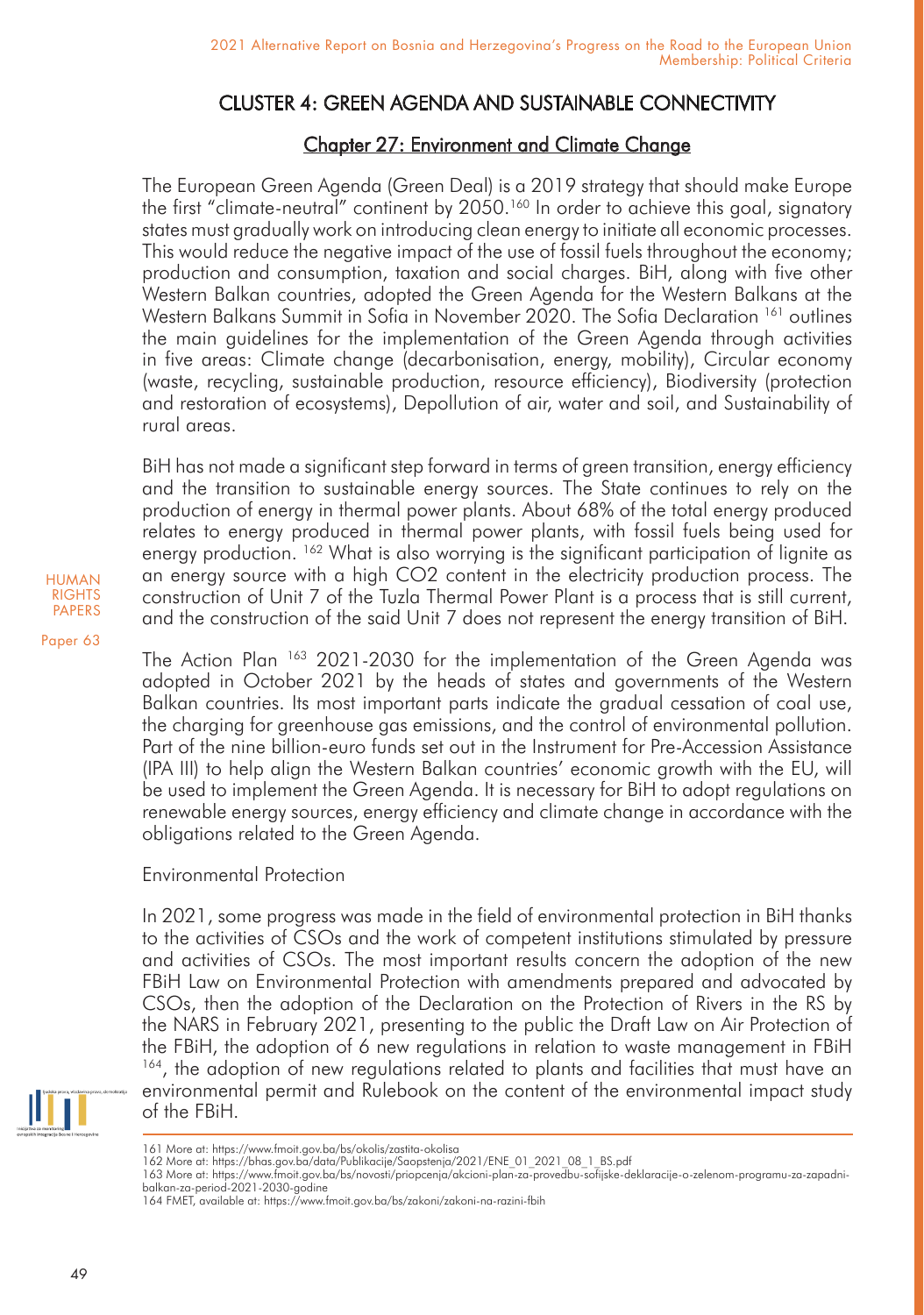The Protocol on Pollutant Release and Transfer Registers (PRTR) is still pending ratification. The "polluter pays" system is still not adequately applied, which indirectly encourages large polluters to pollute the environment even more. The largest number of CSOs' complaints is focused on the inadequate and biased work of the competent inspectorates. During 2021, the Proposal of the Law on Electricity of the FBiH<sup>165</sup>, which suspends the issuance of energy permits for small hydroelectric power plants (SHPPs), was adopted in the first reading by both chambers of the FBiH Parliament. This effectively prohibits the construction of new SHPPs, because without an energy permit, a building permit cannot be issued. During 2021, the CSOs, gathered in the Coalition for the Protection of Rivers in BiH, have launched and implemented 7 citizens' initiatives to protect rivers from SHPPs. Therefore, the still strong environmental message of CSOs and citizens during 2021 is that the protection of rivers and public resources in both Entities should be harmonized and placed under unambiguous legal protection, which necessarily includes the abolition of incentives for all SHPPs in BiH.

It is crucial to protect the right to access drinking water as one of the fundamental human rights, while ensuring a more adequate response from inspection authorities in both Entities. Certainly, BiH must reduce coal subsidies through gradual decarbonisation, but also consider introducing a carbon dioxide tax or EU ETS. It is necessary to initiate the amendment of the law on concessions at all levels of government, because the core of inadequate harmonization of energy and environmental policies is in the problem of irrational spatial planning and issuing concessions, initiated through own-initiative bids from investors. In cases where non-compliance with environmental laws has been proven, such as the construction of the SHPP "Zlata" on the Doljanka River, it is necessary to provide the final judicial epilogue, in order to adequately punish investors whose illegal activities have been proven<sup>166</sup>. It is also necessary to improve the faster acting of courts competent for administrative disputes against unlawful acts of the public authorities, i.e., criminal prosecution bodies in cases of investigation of criminal offences against the environment/environmental protection. Adequate water supply to local communities and municipal waste disposal, as well as systemic waste water management, is still an unresolved issue for many municipalities in BiH. Investing in environmental protection in BiH will be counterproductive without investing in the expansion of protected areas, since BiH is on the lower list of the European scale of protected areas with only 2.28% of protected areas<sup>167</sup>. In 2021, the BiH capital again topped the list of the most polluted cities in the world in relation to air quality<sup>168</sup>.

### **Waters**

BiH has 244 rivers and they are all threatened by the construction of SHPPs. More than 500 SHPPs are planned in BiH. 69 SHPPs have been built in the FBiH so far.<sup>169</sup> They produce small amounts of electricity, cost a lot of money through subsidies, do damage to the environment<sup>170</sup>. Citizens are regularly denied adequate participation in administrative procedures concerning the construction of SHPPs, which constitutes prima facie a violation of the Aarhus Convention. During 2021, members of the Coalition for the Protection of Rivers of BiH continued advocacy activities for changes to the legal framework in order to protect rivers more adequately, while certain members of the Eko BiH network were also part of the working groups "Vode" ("Waters") at the Entity and State level within the  $ESAP 2030+171$  project regarding the preparation of Environmental

message to the delegates of the House of Peoples of the FBiH Parliament), available at:<br>https://radiosarajevo.ba/metromahala/teme/koalicija-za-zastitu-rijeka-bih-poslala-poruku-delegatima-doma-naroda-parlamenta-fbih/439549



<sup>165</sup> Proposal of the Law on Electricity of the FBiH, available at: https://parlamentfbih.gov.ba/v2/bs/propis.php?id=655

<sup>166 &#</sup>x27;Za Doljanku': Sud poništio okolišnu dozvolu, hidroelektrana još radi ('For Doljanka': Court annuls environmental permit, hydroelectric power plant still working), available at: https://energetika.ba/za-doljanku-sud-ponistio-okolisnu-dozvolu-hidroelektrana-jos-radi/ 167 (Ne)zaštićena prirodna bogatstva BiH ((Non-)protected natural resources of BiH), available at: https://www.slobodnaevropa.org/a/nve-

nezasticena-prirodna-bogatstva-bih/29934880.html 168 Povratak Balkana u vrh regija sa najzagađenijim zrakom (Return of the Balkans to the top of the regions with the most polluted air),

available at: https://balkans.aljazeera.net/teme/2021/11/13/povratak-regije-u-vrh-regija-sa-najzagadjenijim-zrakom

<sup>169</sup> Inventory of construction of small hydropower plants in BiH at voda.ekoakcija.org 170 Koalicija za zaštitu rijeka polala poruku delegatima Doma naroda Parlamenta FBiH (The Coalition for the Protection of Rivers sends a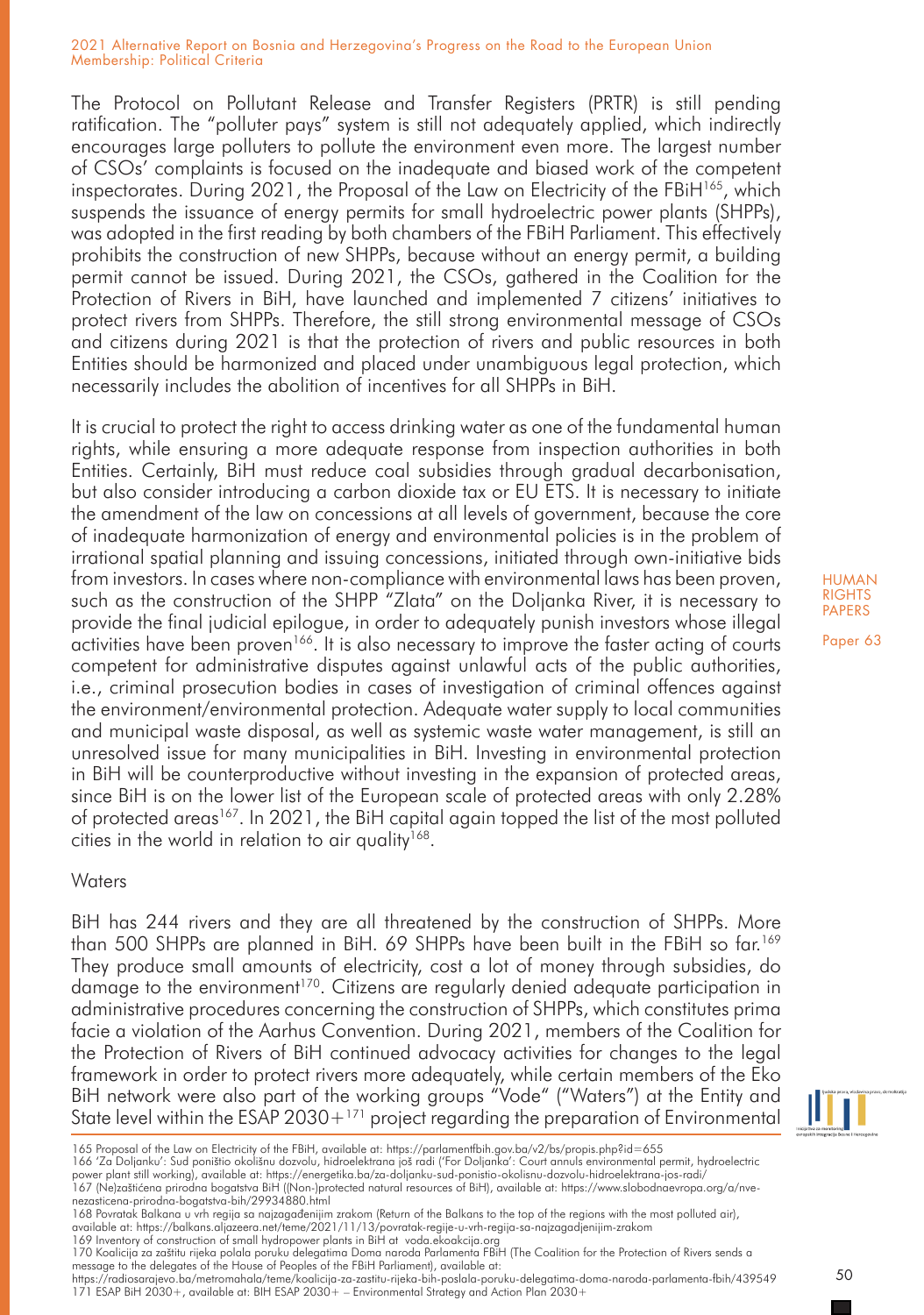Strategies for the Entities, the State level and the BD BiH, where the impact of CSOs was again crucial for identifying SHPPs as one of the burning problems.

At the beginning of 2021, the FBiH Law on Environmental Protection entered into force<sup>172</sup>, while the NARS adopted the Declaration on River Protection in that Entity<sup>173</sup>. The Declaration adopted by the NARS orders the RS Government to immediately abolish all types of public incentives for the production of energy from SHPPs. During 2021, a set of public debates was held in relation to the FBiH Rulebook on Environmentally Acceptable Flow, where numerous comments of CSOs were taken into account. This Rulebook has not yet been sent to the Official Gazette for unknown reasons. In the RS, such a rulebook was not adopted, although during 2021 the competent institutions mentioned that it would be prepared and harmonized with the one in the FBiH. A new Decree on projects for which an environmental impact assessment is mandatory and projects for which a decision on the need for an environmental impact assessment is made<sup>174</sup>, as well as a new Decree determining plants and facilities that are subject to environmental permits<sup>175</sup>, were adopted, according to which an environmental permit will no longer be issued for any hydropower facility in the FBiH. During 2021, the CSO also raised the issue of amendments to the Law on Concessions in the FBiH. Across BiH, 10 municipalities and cities signed the Declaration "Municipalities without dams", which expressed the intention that such facilities would no longer be built in these municipalities and cities.

### Waste

PAPERS Paper 63

HUMAN **RIGHTS** 

> In the reporting period, 6 new regulations on waste management were adopted in the FBiH. However, improperly disposed waste remains a very visible problem on the streets of cities, on green spaces and inside riverbeds. For this reason, some ecological associations and movements, such as the "The Rivers of Bosnia and Herzegovina – Be the change" group<sup>176</sup> use an activist approach and organize riverbed cleaning activities, in cooperation with many members of the Coalition for the Protection of Rivers in BiH<sup>177</sup> The occurrence of illegal landfills is particularly present along riverbeds in less urban areas poorly connected to utility companies. The problem of unregulated legal landfills is also present throughout BiH, since the current landfills cannot accept new waste due to fullness. In the TC, municipalities or cities are in the phase of ceasing or have completely interrupted the process of waste disposal on the existing landfills due to their fullness<sup>178</sup>

> Regarding CSO campaigns and cooperation with competent institutions, it is important to highlight the continuous activity of the "Green Team" Association<sup>179</sup> from Novi Grad, which, with the help of other members of the Eko BiH network<sup>180</sup>, managed to make pressure at the State level to initiate the activities of the formed State Expert and Legal Team on the issues of the possibility of constructing a nuclear waste landfill along the border with BiH in the past year. However, the work of the Legal Team is very slowed down.181

180 Eko BiH Network, available at: https://ekobih.net/

<sup>172</sup> FBiH Law on Environmental Protection ("Official Gazette of FBiH", No. 15/2021)

<sup>173</sup> Declaration on River Protection in the RS, available at: https://www.narodnaskupstinars.net/?q=la/akti/ostali-akti/d-e-k-l-r-c-i-j-oza%C5%A1titi-rijeka-u-republici-srpskoj

<sup>174</sup> Decree on projects for which an environmental impact assessment is mandatory and projects for which a decision on the need for an<br>environmental impact assessment is made "Official gazette of the Federation of BiH", num

<sup>175</sup> Decree determining plants and facilities that are subject to environmental permits "Official gazette of the Federation of BiH", number: 51/21

<sup>176 &</sup>quot;The Rivers of Bosnia and Herzegovina – Be the change", available at: https://www.facebook.com/groups/531920737451586/<br>177 Coalition for the Protection of Rivers in BiH, available at: https://rijekebih.org/

<sup>178</sup> Odlaganje smeća veliki tuzlanski problem: Legalne deponije pune, ilegalne ekološka katastrofa (Waste disposal is a major Tuzla problem:<br>Legal landfills full; illegal landfills ecological disaster), available at:

https://www.klix.ba/vijesti/bih/odlaganje-smeca-veliki-tuzlanski-problem-legalne-deponije-pune-ilegalne-ekoloska-katastrofa/210508067 179 Green Team, Novi Grad, available at: https://www.facebook.com/greenteam.ng/

<sup>181</sup> Trgovska gora: Zašto je zatajio Pravni tim? (Trgovska Gora: Why did the Legal Team fail?), available at: https://www.rtvbn.com/4010769/ trgovska-gora-zasto-je-zatajio-pravni-tim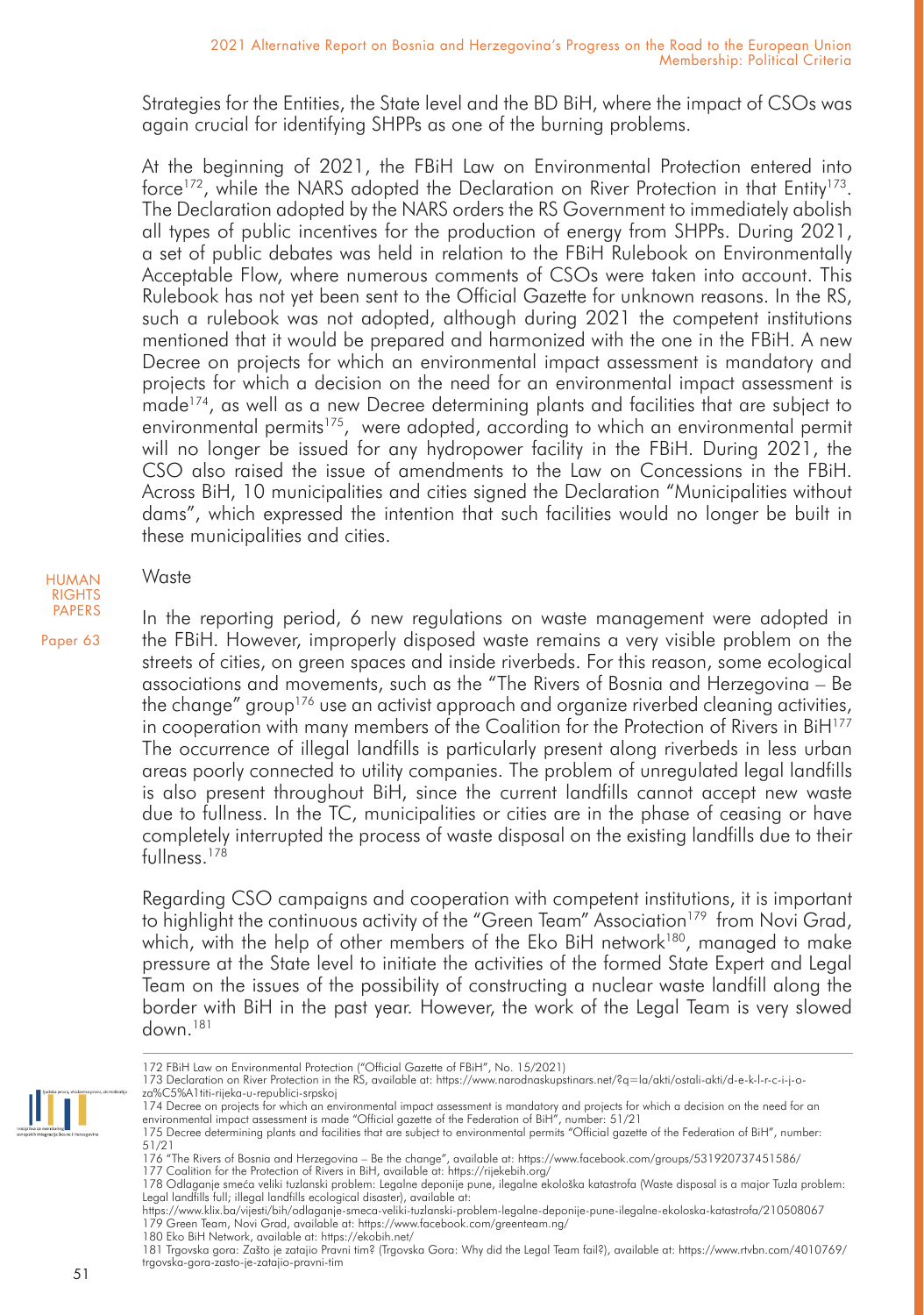The Uborak landfill, located near Mostar, remains operational even though the environmental permit for this landfill has expired. Under the strong engagement of the CSOs, and especially the "Jer nas se tiče" ("Because it concerns us") Citizens' Association, the FBiH Ministry of Environment and Tourism<sup>182</sup> ordered the closure of the disputed Uborak landfill within three years. A similar example of illegal landfill work is the industrial landfill in the area of the city of Zenica, which has been used for years without a valid environmental permit by the ArcelorMittal Zenica company, for the disposal of slag and other industrial waste, i.e., metal waste deposited from the ironworks during the previous 125 years.<sup>183</sup>

A major pollution problem and improper handling of hazardous polluting chemicals is also noticeable in the case of the so-called pyralene affair in the "Incel" Banja Luka business zone184. At the end of 2021, representatives of the City of Banja Luka and the Centre for Environment presented the latest Report on testing the amount of pyralene on the land in the "Incel" Business Zone, which shows that the reports from 2020 and 2021 differ drastically185. In the Study on the Impact of Pyralene (PCB) on the Environment and Human Health<sup>186</sup>, the Centre for Environment addressed this topic as a form of additional pressure on the competent institutions to resolve the problem as soon as possible.

### Air pollution

Poor air quality in BiH is a long-standing problem and has a negative impact on the environment and the health of the population. Air quality data<sup>187</sup>, also in 2021, show that air is harmful in BiH based on monitoring of basic parameters. Although Sarajevo, Tuzla, Zenica, are often mentioned as the most polluted cities in BiH, extremely high concentrations of hovering particles hazardous to health are evident at almost all measuring points. Hazardous concentrations of SO2 are also present, especially in places where coal is burned.

Although the laws in BiH are largely harmonised with EU legislation, their application is at a low level. The most common reasons are the complex structure of government, the lack of institutions and the lack or insufficiency of technical and human capacities. When it comes to air pollution, this certainly includes the widespread use of outdated technology in industry, as well as the low standards of citizens.

No progress has been made in aligning with the EU acquis when it comes to reducing the sulphur content in certain liquid fuels, which is why the country is still in serious and constant breach of the Energy Community Treaty. BiH needs to make additional efforts at various administrative levels in transposition and implementation of the Energy Community acquis. It is necessary to provide reference laboratories, a system based on ecological categories of vehicles, replacement of home furnaces with lower air emissions furnaces, increase in the amount of urban greenery, better public transport, as well as other alternative forms of transport such as bicycle transport. The innovation of intervention measures applied in episodes of increased pollution would help to bring the declaration of these episodes into line with the EU practice. It is also important to emphasise the strengthening of infrastructure and changes in regulations to encourage the use of electric and hybrid vehicles.

52

HUMAN **RIGHTS** PAPERS

<sup>182</sup> FBiH Ministry of Environment and Tourism, available at: https://www.fmoit.gov.ba/bs/okolisne-dozvole/javne-rasprave-i-javni-uvidi/javniuvid-plan-prilagodavanja-prilagodbe-upravljanja-otpadom-za-regionalnu-deponiju-uborak-budevci-u-mostaru

<sup>183</sup> Cija je Rača i kome grad Zenica pokloni 14 miliona KM godišnje? (Whose is Rača and to whom does the city of Zenica give 14 million<br>KM a year?), available at: https://www.ekoforumzenica.ba/2018/04/04/cija-je-raca-i-kome 184 Piralen iz "Incela" još nije uklonjen (Pyralene from "Incel" has not yet been removed, available at: https://www.banjaluka.com/drustvo/ piralen-iz-incela-jos-nije-uklonjen/

<sup>185</sup> Slučaj piralen: Grad prestavio najnoviji izvještaj (Pyralene Case: The City presented the latest report), available at: https://www.banjaluka. rs.ba/slucaj-piralen-grad-predstavio-najnoviji-izvjestaj/?sr\_pismo=lat

<sup>186</sup> Study on the Impact of Pyralene (PCB) on the Environment and Human Health: https://ekobih.net/publikacije/ 187 EKO Akcija (ECO Action), available at: https://zrak.ekoakcija.org/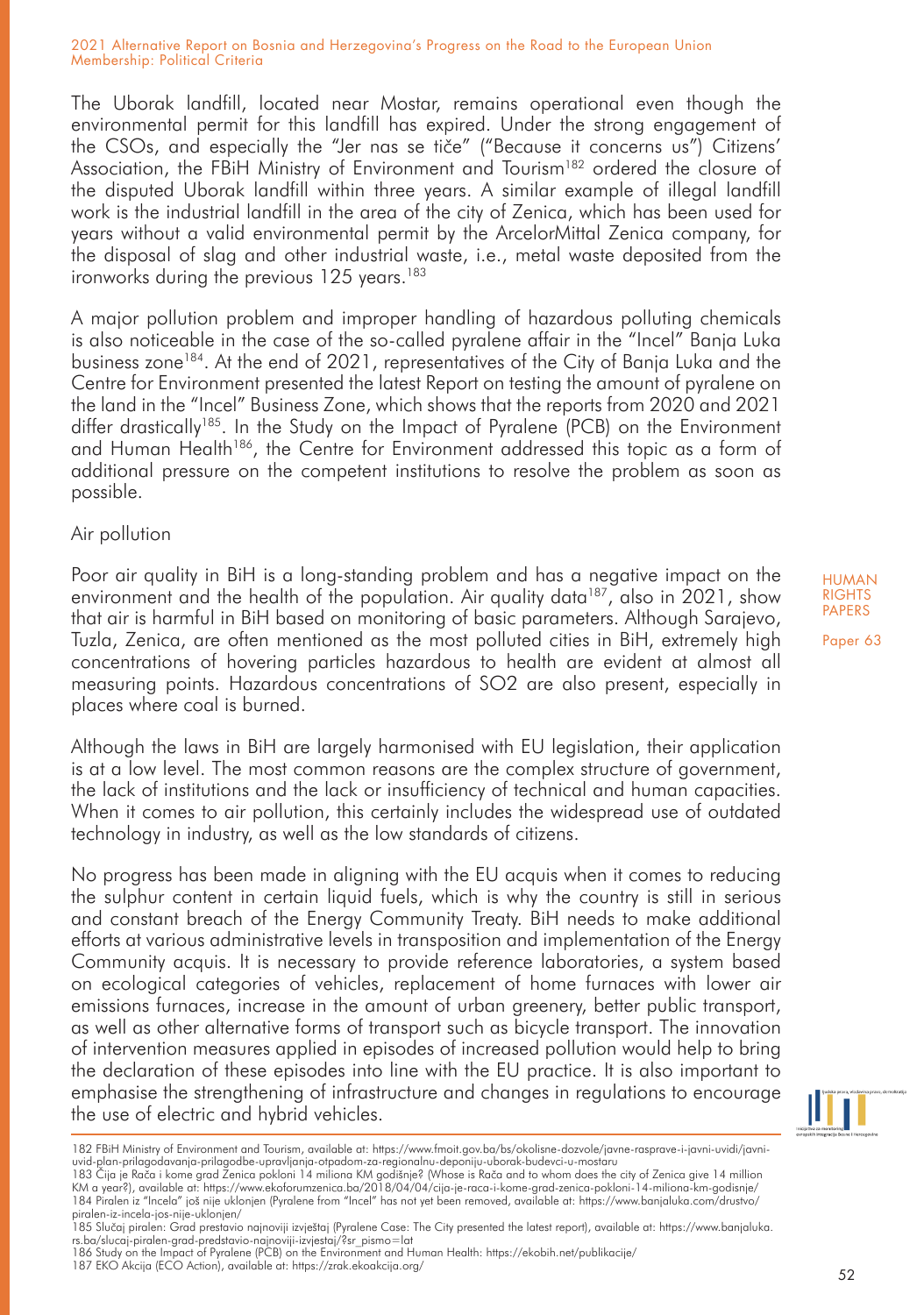Climate change

BiH has not made progress in complying with the EU Regulation on monitoring and reporting, fuel quality directives, ozone-depleting substances, fluorinated gases, carbon capture and storage, and other relevant regulations. The institutions are currently working on a National Adaptation Plan (NAP), with a view to moving forward towards the goals set out in the Paris Agreement and the 2030 Sustainable Development Goals. BiH plans to reduce greenhouse gas emissions just over one third by 2030, and two thirds (about 66%) by 2050.

The country is currently in the process of revising the 2030 Climate Change Adaptation and Low Emission Development Strategy. It is important to emphasize that the implementation of this Strategy should be priority and that it must be in line with the EU 2030 framework for climate and energy policies.